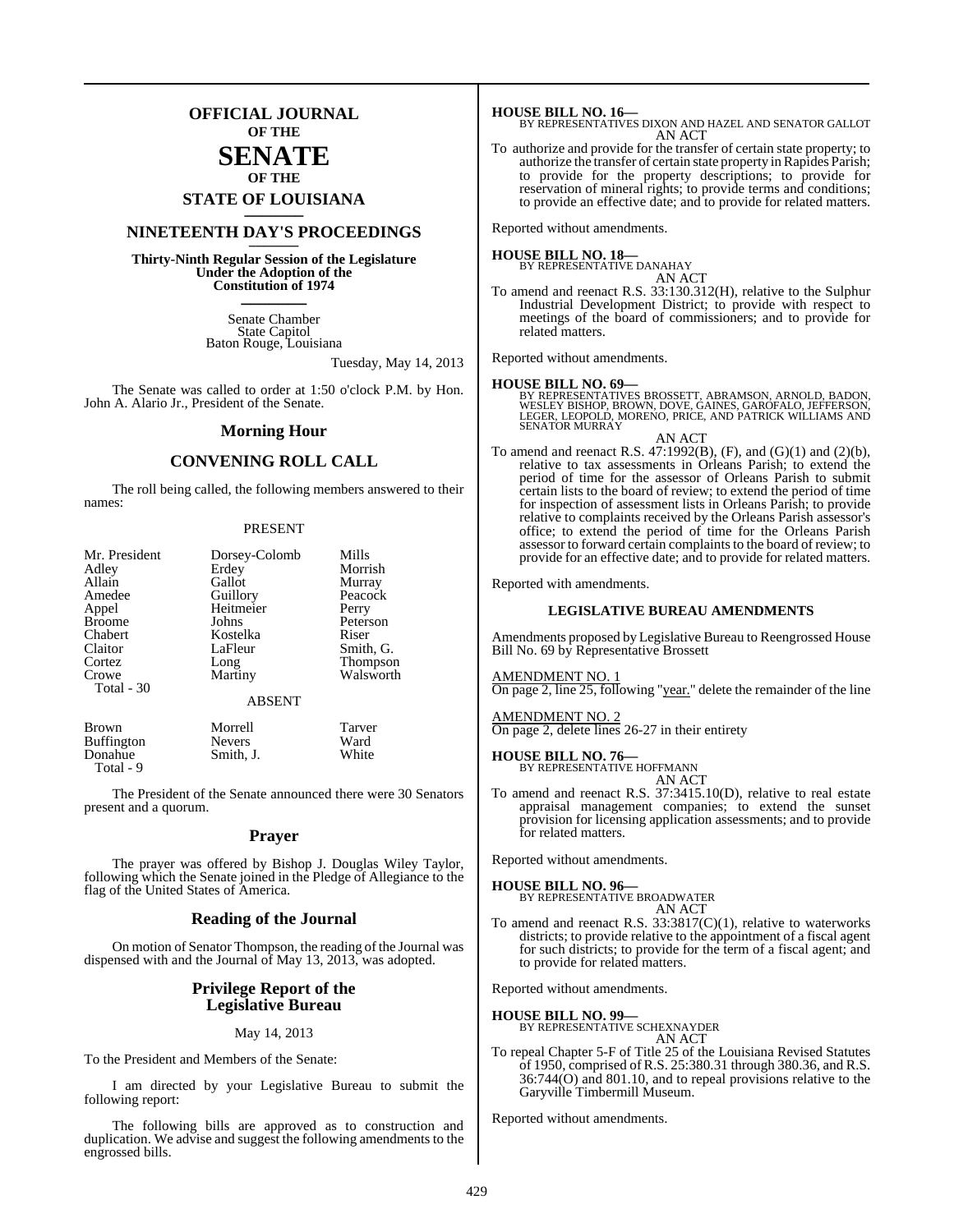#### **HOUSE BILL NO. 107—** BY REPRESENTATIVE BADON

AN ACT

To amend and reenact R.S. 33:9080.1(B), relative to Orleans Parish; to provide relative to the McKendall Estates Neighborhood Improvement District; to change the boundaries of the district; and to provide for related matters.

Reported without amendments.

**HOUSE BILL NO. 112—** BY REPRESENTATIVES HILL AND DANAHAY AN ACT

To enact R.S. 33:447.11, relative to mayor's courts; to provide for additional court costs for violations of municipal ordinances and traffic violations in the mayor's courts in the municipalities of DeQuincy, Iowa, Vinton, and Westlake; to provide for the allocation of additional funds; and to provide for related matters.

Reported without amendments.

#### **HOUSE BILL NO. 114—**

- BY REPRESENTATIVES KATRINA JACKSON AND PONTI AN ACT
- To amend and reenact R.S. 49:317 and to repeal R.S. 6:124.1(C) and R.S. 39:1220(A)(4), relative to the acceptance of public funds by certain financial institutions; to repeal requirement of ratings under the federal Community Reinvestment Act; and to provide for related matters.

Reported without amendments.

#### **HOUSE BILL NO. 119—**

BY REPRESENTATIVE LORUSSO AN ACT

To amend and reenact R.S. 40:539(C)(8), relative to employees of the Housing Authority of New Orleans; to provide that employees of the Housing Authority of New Orleans shall not be in the state civil service; and to provide for related matters.

Reported without amendments.

### **HOUSE BILL NO. 140—**

BY REPRESENTATIVE GISCLAIR AN ACT

To enact R.S. 33:4574(F)(8), relative to the Lafourche Parish Tourist Commission; to provide for changes to the tourist commission's board of directors; and to provide for related matters.

Reported without amendments.

# **HOUSE BILL NO. 142—** BY REPRESENTATIVE DOVE

AN ACT

To amend and reenact R.S. 56:332(K), relative to methods of taking crabs; to exempt certain traps from the requirement for escape rings; and to provide for related matters.

Reported without amendments.

#### **HOUSE BILL NO. 156—**

- BY REPRESENTATIVES SCHEXNAYDER, TIM BURNS, CARTER, HARRISON, HENSGENS, NANCY LANDRY, LEGER, LORUSSO, MILLER, NORTON, AND PUGH AN ACT
- To amend and reenact R.S. 3:3712(D)(4), R.S. 17:17.1(C)(1) and 17.5(D)(1), R.S. 28:911(6) and (8), and 919(D)(1) and (2) and (E), R.S. 39:15.3(B)(1), R.S. 40:1058.3(Section heading), 1235(A)(2)(c) and (3), 1235.1(A)(2) and (B)(1), and 1300.104(B)(introductory paragraph) and (1),R.S. 49:1301 and 1304(B), R.S. 56:632(B) and 633(F) and to repeal Section 2 of Act No. 701 of the 2010 Regular Session of the Legislature, Chapter 3-E of Title 3 of the Louisiana Revised Statutes of 1950, comprised of R.S. 3:299, R.S. 11:108, R.S. 17:17.3(C)(5), 17.4(C)(2), 17.5(D)(2), and 1519.13, R.S.  $28:4(B)(12), 911(9)$ , and  $918$ , R.S.  $36:4(B)(14), 259(D)(2), (M),$ and (R), 459(D), 610(B)(9) and (G)(1), 629(M), and 919.10,

# **Page 2 SENATE 19th DAY'S PROCEEDINGS**

R.S. 39:15.4 through 15.6, Subpart P-4 of Part II-A of Chapter 1 of Subtitle I of Title 39 of the Louisiana Revised Statutes of 1950, comprised of R.S. 39:100.111 through 100.117, and Part XI-A of Chapter 1 of Subtitle I of Title 39 of the Louisiana Revised Statutes of 1950, comprised of R.S. 39:332.1, R.S. 40:1058.3(C)(4), 1235(A)(4), 1300.103(2), and 1300.105, Chapter 46 of Title 46 of the Louisiana Revised Statutes of 1950, comprised of R.S. 46:2611 through 2613, and R.S. 56:333.2 and 632.8,relative to boards, commissions, authorities, districts, and like entities; to provide relative to the functional organization of state government by abolishing certain boards, commissions, councils, authorities, and like entities; to transfer certain powers, functions, and duties; to remove references to certain abolished entities; to remove references to, provisions for, and the powers, functions, and duties of the Academic Advisory Council, Ambulance Standards Committee, Commission on Men's Health and Wellness, Emergency Medical Services for Children Advisory Council, Funding Review Panel, Human Services Interagency Council, Louisiana Bio-Fuel Panel, Louisiana Council on Obesity Prevention and Management, Louisiana Information Technology Advisory Board, Louisiana Postsecondary Education Information Technology Council, Louisiana Sustainable Local Food Policy Council, Louisiana Technology Advisory Group, Methadone Maintenance Program Needs Assessment Task Force, Mullet Task Force, Post Employment Benefits Trust Fund Board of Trustees, Reptile and Amphibian Task Force, State Buildings and Land Highest and Best Use Advisory Group, and Uniform Grading Scale Task Force; to provide relative to provisions of law that require certain information regarding boards, commissions, and like entities to be filed with the commissioner of administration; to provide relative to the duties of the commissioner of administration relative to such provisions; to provide for the content of such information; to provide deadlines; to provide for the evaluation of boards, commissions, and like entities that fail to comply with such deadlines; and to provide for related matters.

Reported without amendments.

### **HOUSE BILL NO. 171—**

BY REPRESENTATIVE CHANEY AN ACT

To designate certain portions of Louisiana highways to honor public service of Louisiana citizens; to designate a portion of Louisiana Highway 17 as "West Carroll Veterans Memorial Highway"; to designate a portion ofLouisiana Highway 80 asthe "Thomas M. Alexander Memorial Highway"; and to designate Louisiana Highway 94 as the "Donald C. Cleveland Memorial Highway".

Reported without amendments.

# **HOUSE BILL NO. 176—** BY REPRESENTATIVE RITCHIE

AN ACT

To amend and reenact R.S. 8:503(A), relative to cemetery merchandise trusts; to provide for withdrawals; and to provide for related matters.

Reported without amendments.

#### **HOUSE BILL NO. 186—**

BY REPRESENTATIVE HENRY BURNS AN ACT

- 
- To amend and reenact R.S.  $32:1521(E)(3)$ , relative to the transportation of hazardous materials; to provide for a route designation change for the transportation of hazardous material on Interstate 49; and to provide for related matters.

Reported without amendments.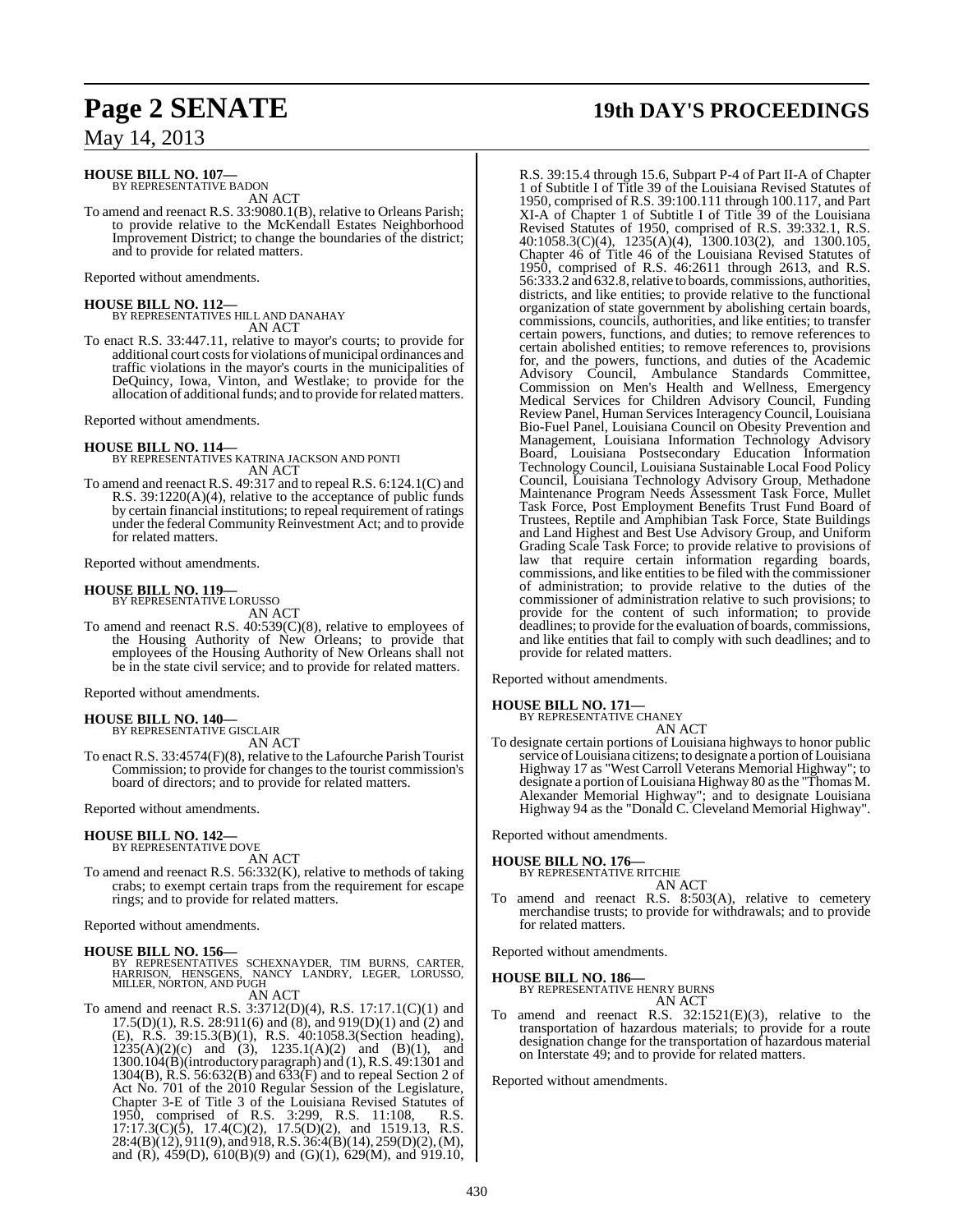# **19th DAY'S PROCEEDINGS Page 3 SENATE**

# May 14, 2013

# **HOUSE BILL NO. 207—** BY REPRESENTATIVE CARMODY

AN ACT

To enact R.S. 17:3351(F), relative to the powers, duties, and functions of public postsecondary education management boards; to authorize each public postsecondary education management board to name buildings at institutions under its supervision and management in honor of living persons pursuant to board policy; to provide that such policy may include criteria forsuch naming; to provide relative to monetary donations; and to provide for related matters.

Reported without amendments.

**HOUSE BILL NO. 222—** BY REPRESENTATIVE TIM BURNS

AN ACT

To amend and reenact R.S. 37:75(G) and 79(B)(3), relative to certified public accountants; to provide for qualifications; to provide relative to enforcement against holders of certificates; and to provide for related matters.

Reported without amendments.

**HOUSE BILL NO. 236—** BY REPRESENTATIVES LEOPOLD, BILLIOT, CHANEY, CONNICK, GAROFALO, GISCLAIR, GUINN, HARRISON, JAMES, JONES, AND SCHEXNAYDER

#### AN ACT

To amend and reenact R.S. 40:6(A) and R.S. 56:424(E) and 433(C), (G), and (J), to enactR.S. 40:6(H) and LAC51:IX.3.335(B), and to repeal R.S. 56:433(D), relative to violations of oyster harvesting laws; to increase the penalties for harvesting from closed waters; to increase the penalties for harvesting in violation of the health time restrictions; to repeal the prohibition removal from the natural reefs of oysters for steamed oysters; and to provide for related matter.

Reported without amendments.

**HOUSE BILL NO. 239—** BY REPRESENTATIVE SHADOIN

AN ACT

To designate a portion of Highway 33 in Union Parish as the "James Peyton Smith Bridge".

Reported without amendments.

#### **HOUSE BILL NO. 246—**

BY REPRESENTATIVE GISCLAIR AN ACT

To authorize and provide for the transfer of certain state property; to authorize the transfer of certain state properties in Lafourche Parish; to provide for the property description; to provide for reservation of mineral rights; to provide terms and conditions; to provide an effective date; and to provide for related matters.

Reported without amendments.

# **HOUSE BILL NO. 257—** BY REPRESENTATIVE RITCHIE

AN ACT

To amend and reenact R.S. 22:2294(B) and to enact R.S. 22:2294(A)(11), relative to the Louisiana Citizens Property Insurance Corporation's board of directors; to provide for an additional board member; to allow the Louisiana Chapter of the National Association of Insurance and Financial Advisors to nominate three possible board members; to allow the commissioner of insurance to appoint a board member from the association's nominees; to change the quorum requirement of the board; and to provide for related matters.

Reported without amendments.

#### **HOUSE BILL NO. 272—**

BY REPRESENTATIVE GREENE AN ACT

To amend and reenact R.S. 37:711.20(A) and to enact R.S. 37:711.13(D) and 711.20(C), relative to the Louisiana Professional Geoscience Practice Act; to provide for license application fees; to provide for license renewal fees; and to provide for related matters.

Reported without amendments.

**HOUSE BILL NO. 298—** BY REPRESENTATIVES CHANEY AND HOFFMANN AN ACT

To enact R.S. 24:972(A)(24) and (25), relative to the Louisiana Commission on Civic Education; to provide for additional members of the commission; and to provide for related matters.

Reported without amendments.

#### **HOUSE BILL NO. 303—**

BY REPRESENTATIVE DIXON AN ACT

To amend and reenact R.S. 23:1629(A) and to enact R.S. 23:1599, relative to unemployment compensation; to provide with respect to notice requirements; to waive the requirement that certain notices be sent by certified mail; to shorten notice time period for appeals; and to provide for related matters.

Reported without amendments.

# **HOUSE BILL NO. 345—** BY REPRESENTATIVE GAROFALO

AN ACT

To amend and reenact R.S. 56:433.1(E), relative to harvest of oysters from the state seed grounds; to extend the oyster seed ground vessel permit program for three years; and to provide for related matters.

Reported without amendments.

#### **HOUSE BILL NO. 376—**

BY REPRESENTATIVE STUART BISHOP AND SENATOR ALLAIN AN ACT

To enact R.S. 56:109.3, relative to wildlife management areas; to authorize the imposition of fees for mooring vessels in the Atchafalaya Delta Wildlife Management Area; to create the Atchafalaya Delta WMA Mooring Account in the Conservation Fund; to provide for deposit of such fees to the fund; to provide for the use of monies in such fund; to provide an effective date; and to provide for related matters.

Reported without amendments.

# **HOUSE BILL NO. 378—** BY REPRESENTATIVE LEGER

AN ACT To amend and reenact R.S. 56:302.1(C)(2)(c) and 302.9(C)(2) and to enact R.S. 56:10(B)(1)(f) and  $302.1(\dot{C})(2)(b)$ , relative to charter boat fishing license fees; to increase nonresident charter boat guide license fee; to increase the charter passenger fishing trip license fee; to dedicate the funds received through the increased fees; and to provide for related matters.

Reported without amendments.

#### **HOUSE BILL NO. 386—**

BY REPRESENTATIVES LEOPOLD AND HODGES AN ACT

To amend and reenact R.S. 48:274.2, relative to advertisement placement on certain ferries, rights-of-way, and other assets of the department; to provide for the sponsorship of signs on stateowned assets; to provide an effective date; and to provide for related matters.

Reported without amendments.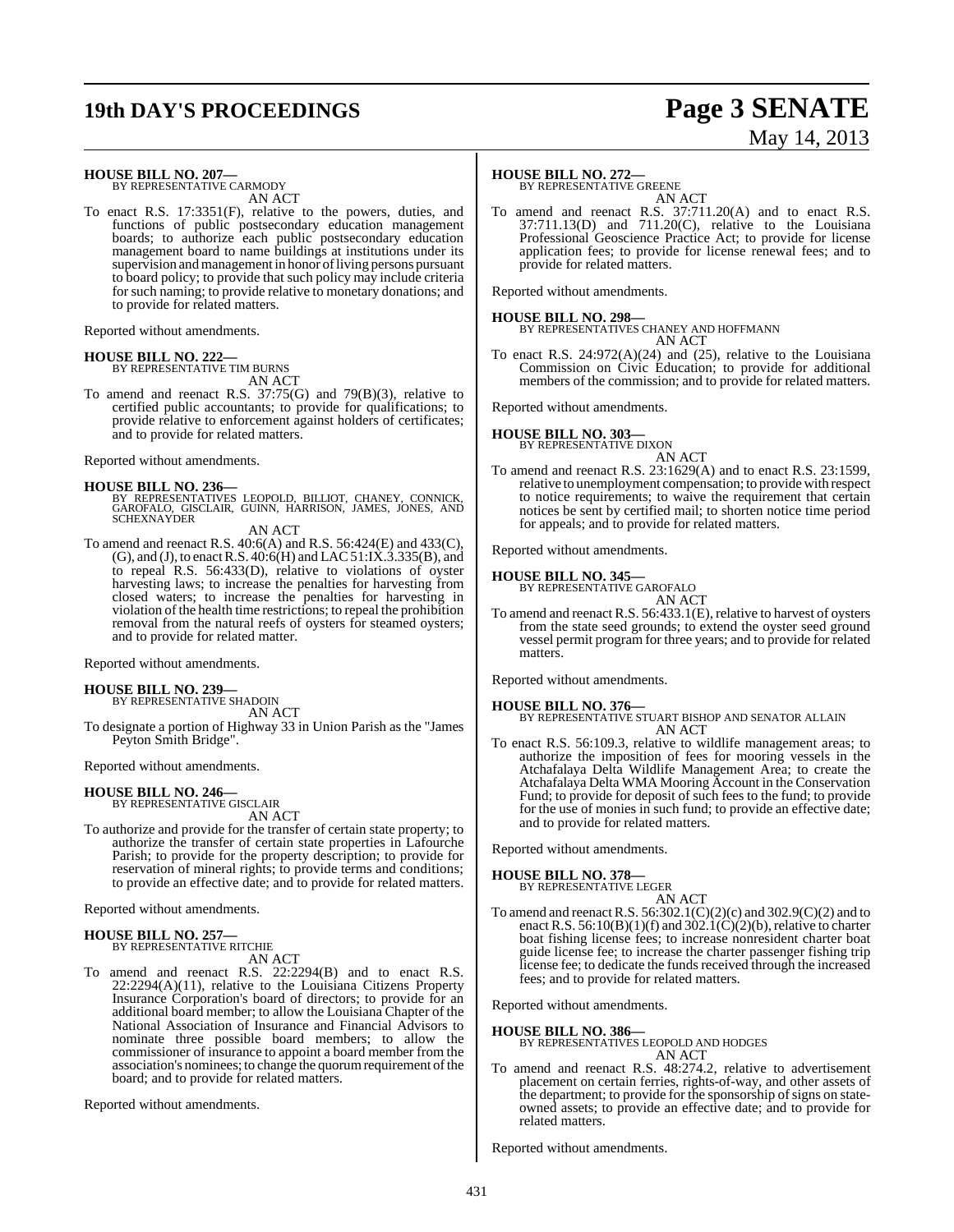# **Page 4 SENATE 19th DAY'S PROCEEDINGS**

May 14, 2013

# **HOUSE BILL NO. 389—** BY REPRESENTATIVE ABRAMSON

AN ACT

To amend and reenact R.S. 33:9091.9(F)(1) and (3)(c) and to repeal R.S. 33:9091.9(F)(3)(b), relative to Orleans Parish; to provide relative to the Twinbrook Security District; to provide relative to the parcel fee imposed within the district; to change the amount and expiration date of the parcel fee; to provide relative to the renewal of the parcel fee; to provide relative to the parcel fee being imposed on the effective date of this Act; and to provide for related matters.

Reported without amendments.

**HOUSE BILL NO. 396—** BY REPRESENTATIVE TERRY LANDRY

AN ACT

To amend and reenact R.S.  $32:232(2)(a)$ ,  $(3)(c)$ , and  $(4)$  and to enact R.S. 32:232(5), relative to traffic control signals; to provide for vehicular traffic regulations under certain conditions; and to provide for related matters.

Reported without amendments.

#### **HOUSE BILL NO. 419—**

BY REPRESENTATIVE JOHNSON AND SENATOR WARD AN ACT

To name the bridge located on U.S. 190 in Pointe Coupee Parish as the "Nickie Gene Voinche Memorial Bridge"; and to provide for related matters.

Reported without amendments.

#### **HOUSE BILL NO. 443—**

BY REPRESENTATIVE LOPINTO AN ACT

To amend and reenact R.S. 32:1252(1) and R.S. 47:301(17) and 337.15(E), relative to sales and use tax on certain off-road vehicles; to provide for definitions; to provide with respect to evidence of payment of sales and use tax on all-terrain or offroad vehicles; to provide with respect to receipt of an off-road decal on such vehicles; and to provide for related matters.

Reported with amendments.

#### **LEGISLATIVE BUREAU AMENDMENTS**

Amendments proposed by Legislative Bureau to Reengrossed House Bill No. 443 by Representative Lopinto

AMENDMENT NO. 1 On page 1, line 17, change "," to "and"

AMENDMENT NO. 2 On page 1, line 18, following "commission" insert ","

AMENDMENT NO. 3 On page 1, line 20, following "because" insert ","

#### AMENDMENT NO. 4

On page 1, line 20, following "manufacture" insert ","

#### **HOUSE BILL NO. 486—** BY REPRESENTATIVE REYNOLDS

AN ACT To designate a portion of Interstate 20 in Webster Parish as the "Sergeant Joshua Tomlinson Interchange".

Reported without amendments.

#### **HOUSE BILL NO. 491—** BY REPRESENTATIVE PYLANT

AN ACT

To amend and reenact R.S. 32:387(C)(2) and to enact R.S. 32:387(B)(6), relative to special permits to overwidth vehicles; to provide special permits to vehicles transporting hay due to a

disaster or emergency; to provide an effective date; and to provide for related matters.

Reported without amendments.

#### **HOUSE BILL NO. 543—** BY REPRESENTATIVE PIERRE

AN ACT To amend and reenact R.S. 22:431, 432, 433, 435, 436, and 438, relative to surplus lines insurance; to authorize placement of insurance with a surplus lines insurer without regard to the availability of authorized insurance; to provide relative to capital, surplus, bond, and deposit requirements; to provide with respect to the list of surplus lines insurers maintained by the commissioner ofinsurance; to provide relative to certain notices to applicants for insurance regarding placement of personal lines policies with surplus lines insurers; to provide for applicability; and to provide for related matters.

Reported with amendments.

#### **LEGISLATIVE BUREAU AMENDMENTS**

Amendments proposed by Legislative Bureau to Reengrossed House Bill No. 543 by Representative Pierre

#### AMENDMENT NO. 1

In Senate Committee Amendment No. 17 proposed by the Senate Committee on Insurance and adopted by the Senate on May 10, 2013, on page 2, line 37, following ""not knowingly" delete the remainder of the line

#### AMENDMENT NO. 2

On page 2, line 19, following "insurers"" and before "shall" change "," to ". It"

#### AMENDMENT NO. 3

On page 3, line 26, following "insurance" and before "with" insert "only"

#### **HOUSE BILL NO. 566—**

BY REPRESENTATIVE DIXON

AN ACT To amend and reenact R.S. 23:1665 and to enact R.S. 23:1665.1, 1665.2, and 1665.3, relative to unemployment compensation; to provide forreciprocal arrangements between federal and state agencies; to provide for a reciprocal overpayment recovery arrangement; to provide definitions; to provide with respect to duties and responsibilities of requesting and recovering states; to provide for recovery of combined wage claims; and to provide for related matters.

Reported without amendments.

# **HOUSE BILL NO. 580—** BY REPRESENTATIVE GREENE

AN ACT To amend and reenact R.S. 40:1730.26(2), 1730.28(A)(3)(a) and (e), and 1730.29 and to enact R.S. 40:1730.28(A)(3)(h), relative to the state uniform construction code; to require the Louisiana State Uniform Construction Code to review, evaluate, and update the state uniform construction code; to adopt Part V-Mechanical of the International Residential Code; to provide for plumbing and sanitary references in Part V-Mechanical of the International Residential Code; to provide for the regulation of certain construction or improvement of industrial facilities; and to provide for related matters.

Reported with amendments.

#### **LEGISLATIVE BUREAU AMENDMENTS**

Amendments proposed by Legislative Bureau to Reengrossed House Bill No. 580 by Representative Greene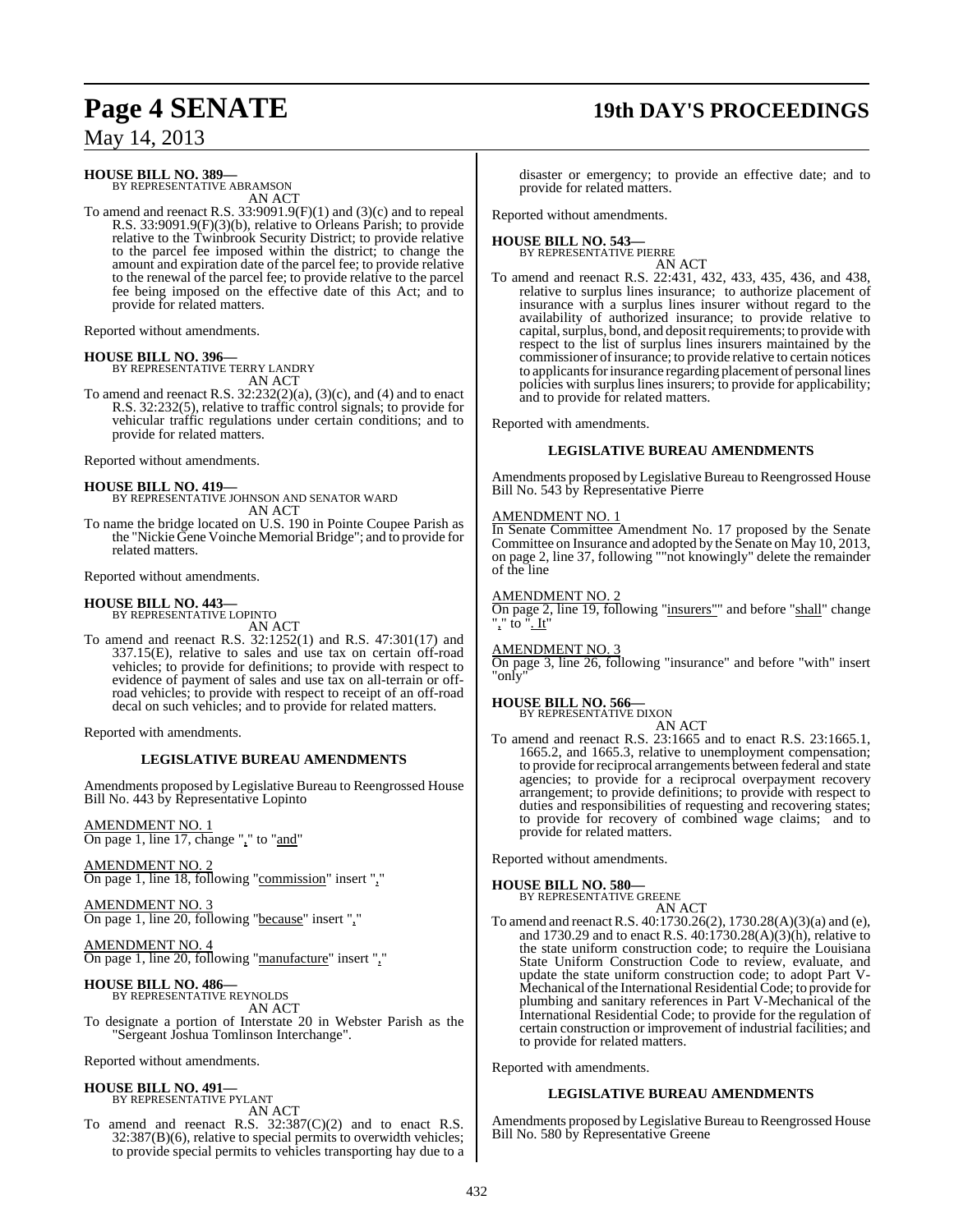# **19th DAY'S PROCEEDINGS Page 5 SENATE**

# May 14, 2013

#### AMENDMENT NO. 1

On page 1, line 2, following "(A)(3)(a)" and before "and" insert "(introductory paragraph)"

#### AMENDMENT NO. 2

On page 1, line 11, following  $(A)(3)(a)$ " and before "and" insert "(introductory paragraph)"

## AMENDMENT NO. 3

On page 2, line 26, change "only apply" to "apply only"

#### AMENDMENT NO. 4 On page 3, line 7, change "[Part XIV (Plumbing) of the State Sanitary Code]" to ", Part XIV, Plumbing, of the State Sanitary Code"

#### AMENDMENT NO. 5

On page 4, line 1, change "refined petroleum products" to "crude oil"

# **HOUSE BILL NO. 603—** BY REPRESENTATIVE ABRAMSON

AN ACT

To amend and reenact R.S. 33:9091.11(E)(introductory paragraph) and (F)(introductory paragraph), (3)(c), and (4) and to repeal R.S. 33:9091.11(F)(3)(b), relative to Orleans Parish; to provide relative to the Hurstville Security and Neighborhood Improvement District; to provide relative to the parcel fee imposed within the district; to change the expiration date of the parcel fee; to provide relative to the renewal of the parcel fee; to prohibit the imposition of the fee on certain parcels; to provide relative to the parcel fee being imposed on the effective date of this Act; and to provide for related matters.

Reported without amendments.

#### **HOUSE BILL NO. 703— (Substitute for HouseBill No. 447 by Representative Edwards)** BY REPRESENTATIVE EDWARDS

AN ACT

To enact R.S. 42:31, relative to eligibility requirements for unclassified employment; to require certain unclassified employees to register motor vehicles with the Department of Public Safety and Corrections, public safety services; to require certain unclassified employees to obtain Louisiana driver's licenses; and to provide for related matters.

Reported without amendments.

# **HOUSE BILL NO. 718— (Substitute for House Bill No. 79 by Representative Hensgens)**<br>BY REPRESENTATIVES HENSGENS, COX, HUNTER, JEFFERSON,<br>PRICE, REYNOLDS, RICHARD, SMITH, AND ST. GERMAIN<br>AN ACT

To amend and reenact R.S. 17:416.16 and to enact R.S. 17:3996(B)(33), relative to school crisis management and response plans; to provide relative to the preparation, content, rehearsal, review, revision, approval, and provision of copies of such plans; to provide relative to training; to provide relative to rules and regulations with respect to public and nonpublic schools; and to provide for related matters.

Reported without amendments.

## **HOUSE BILL NO. 719— (Substitute for HouseBill No. 109 by Representative Howard)** BY REPRESENTATIVES HOWARD AND ARMES

AN ACT

To amend and reenact R.S. 56:325(A)(11) and (12), (B), (C), and (D), to enact R.S. 56:325(E), and to repeal R.S. 56:315(A)(13), relative to recreational fishing daily take and possession limits; to provide relative to the possession limit for crappie taken from Toledo Bend Reservoir on a recreational license; to provide relative to possession of fish filets on the water; and to provide for related matters.

Reported with amendments.

#### **LEGISLATIVE BUREAU AMENDMENTS**

Amendments proposed by Legislative Bureau to Engrossed House Bill No. 719 by Representative Howard

AMENDMENT NO. 1 On page 2, line 11, following "A" insert "of this Section"

AMENDMENT NO. 2 On page 2, line 27, change "Subsection B" to "Paragraph (B)(3)"

AMENDMENT NO. 3 On page 2, line 28, change "on" to "in"

> Respectfully submitted, DANIEL R. MARTINY Chairman

#### **Adoption of Legislative Bureau Report**

On motion of Senator Martiny, the Legislative Bureau amendments were adopted and the Bills and Joint Resolutions were read by title and passed to a third reading.

#### **Introduction of Senate Resolutions**

# **SENATE RESOLUTION NO. 107—** BY SENATOR BROOME

A RESOLUTION

To commend the LSU gymnastics team and their coaches on its outstanding 2013 season and for making it to the Super Six competition for the third time in the last six years.

The resolution was read by title and placed on the Calendar for a second reading.

#### **SENATE RESOLUTION NO. 108—**

BY SENATOR BROOME A RESOLUTION

To commend Rheagan Courville, Llomincia Hall, and Jessica Savona of the LSU gymnastics team for their outstanding accomplishments during the 2013 season.

The resolution was read by title and placed on the Calendar for a second reading.

# **SENATE RESOLUTION NO. 109—** BY SENATOR LAFLEUR

A RESOLUTION

To commend the Tunica-Biloxi Tribe of Louisiana for its many contributions to the citizens of the state of Louisiana.

The resolution was read by title and placed on the Calendar for a second reading.

#### **Introduction of Senate Concurrent Resolutions**

Senator Heitmeier asked for and obtained a suspension of the rules to read Senate Concurrent Resolutions a first and second time.

# **SENATE CONCURRENT RESOLUTION NO. 87—** BY SENATOR HEITMEIER

A CONCURRENT RESOLUTION

To authorize and direct the Department of Health and Hospitals to submit a Section 1115 Medicaid demonstration waiver to the Centers of Medicare and Medicaid Services that replaces upper payment limit funding and creates funding pools to replace upper payment limit payments.

The resolution was read by title and referred by the President to the Committee on Health and Welfare.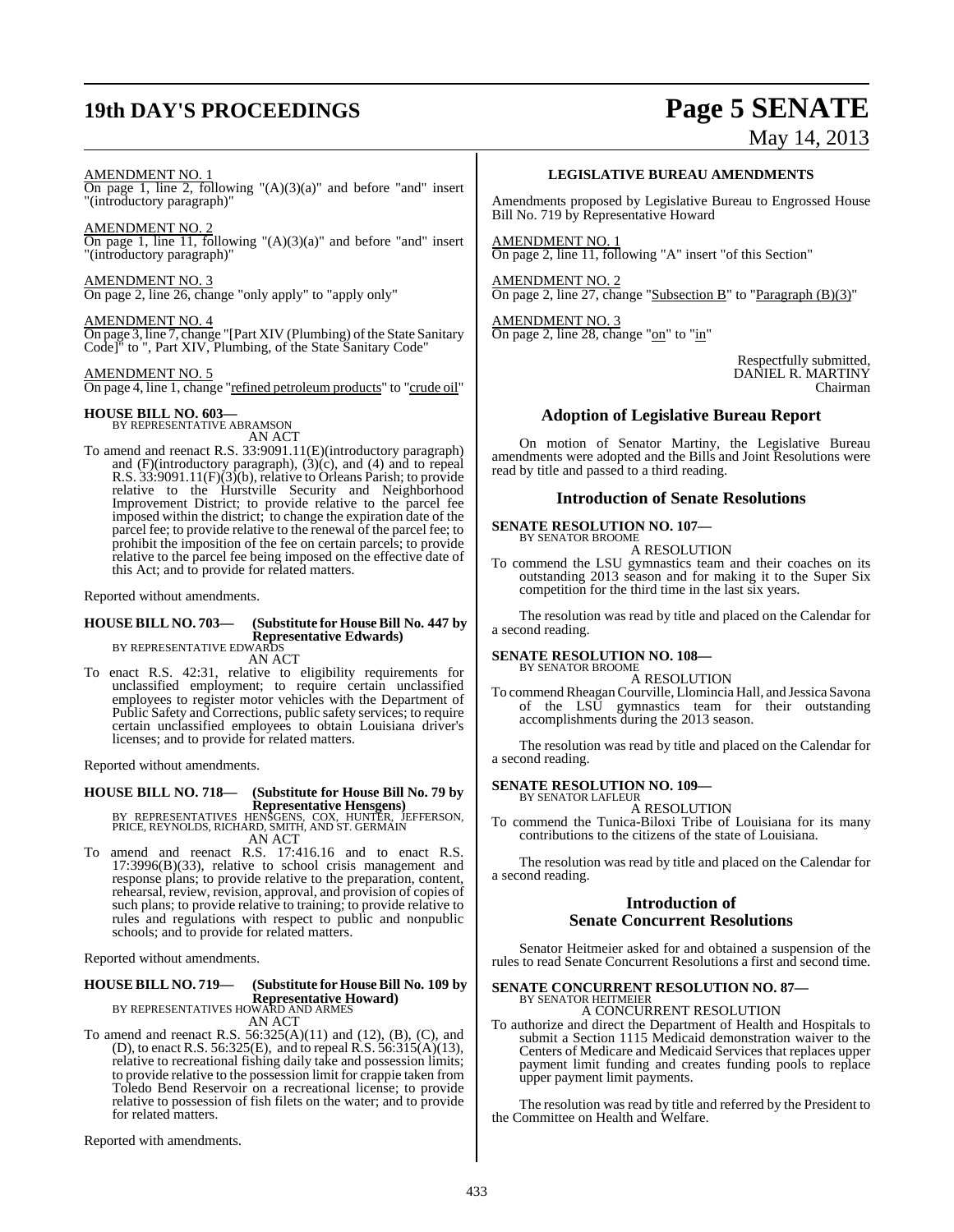# **Page 6 SENATE 19th DAY'S PROCEEDINGS**

May 14, 2013

#### **SENATE CONCURRENT RESOLUTION NO. 88—**

BY SENATOR CROWE A CONCURRENT RESOLUTION

To memorialize the Congress of the United States to adopt the Constitution Restoration Act, which will limit the jurisdiction of the federal courts and preserve the right to acknowledge God to the states and to the people and resolve the issue of improper judicial intervention in matters relating to the acknowledgment of God.

The resolution was read by title and placed on the Calendar for a second reading.

#### **Senate Bills and Joint Resolutions on Second Reading**

**SENATE BILL NO. 261— (Substitute of Senate Bill No. 181 by Senator Cortez)**

BY SENATOR CORTEZ AN ACT

To amend and reenact R.S.  $23:1203.1(A)$  and (F)(5) and to enact R.S. 23:1203.1(P) and (Q), relative to workers' compensation; to provide for the medical director; to provide for definitions; to provide for the associate medical director; to provide for duties; to prohibit conflicts of interest; to provide for medical treatment; and to provide for related matters.

On motion of Senator Crowe the bill was read by title, ordered engrossed and passed to a third reading.

## **SENATE BILL NO. 262— (Substitute of Senate Bill No. 198 by Senator White)** BY SENATOR WHITE AND REPRESENTATIVE ST. GERMAIN

AN ACT To amend and reenact R.S. 36:258(B), 259(E), R.S. 40:1232, 1232.2(G), 1232.3(A), the introductory paragraph of 1232.6 and  $(14)$ ,  $1232.7(A)$  and  $(D)$ ,  $1232.8$ ,  $1236.5(\overline{C})$ ,  $1236.13(B)$ , and R.S. 44:4.1(B)(23) and (26), and to enact Chapter 60 of Title 37 of the Louisiana Revised Statutes of 1950, comprised of R.S. 37:3671 through 3685, R.S. 40:1236.8, and R.S. 44:4(48), and to repeal R.S. 40:1231 through 1231.2, 1232.1, 1232.4, 1232.5, 1233, 1234, 1234.1, and 1236.13(F), relative to emergency medical services; to provide for the creation of the Louisiana Board of Emergency Medical Services within the Department of Health and Hospitals; to provide for board membership, appointment, terms, and compensation; to provide for the function, powers, and duties of the board; to provide for licensure; to provide for a fee schedule; to provide for injunctive powers; to provide for prosecution; to provide for civil immunity; to provide for immunity from civil damages for certain entities; to provide for duties of EMS personnel; to provide for hazardous substance transportation emergencies; to provide for transition provisions; to provide for the Louisiana Emergency Medical Services Certification Commission; to provide for appointments to the Louisiana Emergency Medical Services Certification Commission; to provide for powers and duties of the Louisiana Emergency Medical Services Certification Commission; to provide for disciplinary proceedings and appeals by the Louisiana Emergency Medical Services Certification Commission; to provide for injunctive powers of the Louisiana Emergency Medical Services CertificationCommission; to provide forthe emergency medical technician fund; to provide for public records and exceptions; and to provide for related matters.

On motion of Senator Heitmeier the bill was read by title, ordered engrossed and passed to a third reading.

#### **Senate Resolutions on Second Reading**

**SENATE RESOLUTION NO. 97—**

BY SENATOR BROWN A RESOLUTION

To create and provide for the Southeast Louisiana Task Force for Growth and Opportunity, to be known as the SEL-GO Group.

The resolution was read by title and referred by the President to the Committee on Commerce, Consumer Protection, and International Affairs.

#### **SENATE RESOLUTION NO. 98—** BY SENATOR LONG

A RESOLUTION

To commend the Adai Caddo Indian tribe for their cultural contributions to the state of Louisiana.

On motion of Senator Long the resolution was read by title and adopted.

## **SENATE RESOLUTION NO. 99—**

BY SENATOR THOMPSON A RESOLUTION

To designate May 29, 2013, as "4-H Day" at the legislature and commends the state Executive Board officers of 4-H.

On motion of Senator Thompson the resolution was read by title and adopted.

#### **SENATE RESOLUTION NO. 101—**

BY SENATOR CLAITOR A RESOLUTION

To commend Louise Martin for her dedicated public service with the Department of Education.

On motion of Senator Claitor the resolution was read by title and adopted.

#### **SENATE RESOLUTION NO. 102—** BY SENATOR GALLOT

A RESOLUTION

To direct the Department of Revenue to publish information on specific business outreach programs offered to taxpayers on the Internet, through publications, and other media relative to tax compliance requirements so as to afford the greatest possible impact on business entities throughout the state and coordinate these training and outreach efforts with other departments, such as the Department of Economic Development, the Louisiana Workforce Commission, and the Secretary of State, which offer a variety of related business support and training services through the departments.

The resolution was read by title and referred by the President to the Committee on Revenue and Fiscal Affairs.

### **SENATE RESOLUTION NO. 103—**

BY SENATOR JOHNS A RESOLUTION

To designate May 15, 2013, as Louisiana Housing Council Day.

On motion of Senator Johns the resolution was read by title and adopted.

#### **SENATE RESOLUTION NO. 104—** BY SENATOR CROWE

A RESOLUTION

To express the sincere condolences of the Senate of the Legislature of Louisiana upon the death of Charles Hilbert Reppel Sr., a commissioner on the board of the St. Bernard Port, Harbor and Terminal District.

On motion of Senator Crowe the resolution was read by title and adopted.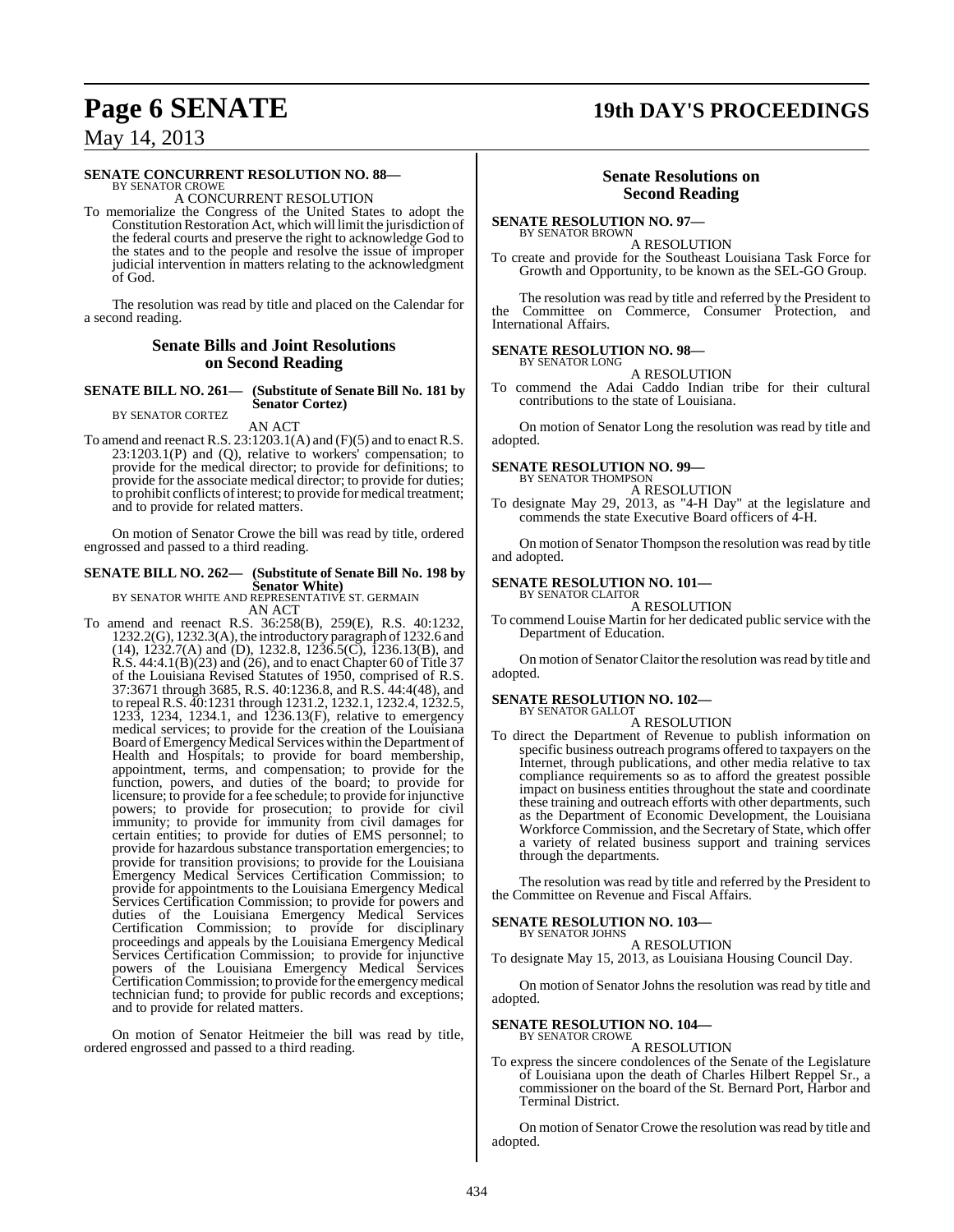# **19th DAY'S PROCEEDINGS Page 7 SENATE**

#### **SENATE RESOLUTION NO. 105—**

BY SENATORS TARVER, ADLEY, ALARIO, ALLAIN, AMEDEE, APPEL,<br>BROOME, BROWN, BUFFINGTON, CHABERT, CLAITOR, CORTEZ,<br>CROWE, DONAHUE, DORSEY-COLOMB, ERDEY, GALLOT, GUILLORY, HEITMEIER, JOHNS, KOSTELKA, LAFLEUR, LONG, MARTINY, MILLS,<br>MORRELL, MORRISH, MURRAY, NEVERS, PEACOCK, PERRY,<br>PETERSON, RISER, GARY SMITH, JOHN SMITH, THOMPSON,<br>WALSWORTH, WARD AND WHITE A RESOLUTION

To express the sincere condolences of the Senate of the Legislature of Louisiana upon the death of the Reverend Danny Mitchell, former state representative for Louisiana House District No. 2.

On motion of Senator Tarver the resolution was read by title and adopted.

#### **SENATE RESOLUTION NO. 106—** BY SENATOR THOMPSON

A RESOLUTION

To urge and request that the Department of Education and Board of Elementary and Secondary Education, endeavor to expand and enhance oral health education in Louisiana public schools.

The resolution was read by title and referred by the President to the Committee on Education.

#### **Senate Resolutions on Second Reading, Subject to Call**

#### **Called from the Calendar**

Senator Allain asked that Senate Resolution No. 94 be called from the Calendar.

#### **SENATE RESOLUTION NO. 94—** BY SENATOR ALLAIN

A RESOLUTION

To designate the week of June 17-21, 2013 as "Louisiana Entrepreneurship Week".

On motion of Senator Allain the resolution was read by title and adopted.

#### **Senate Concurrent Resolutions on Second Reading**

**SENATE CONCURRENT RESOLUTION NO. 77—BY SENATORS GALLOT AND ADLEY AND REPRESENTATIVES**<br>FANNIN AND JEFFERSON

A CONCURRENT RESOLUTION

To recognize the annual Bonnie & Clyde Festival being held on May 17-18, 2013, in Gibsland, Louisiana, and its historical significance.

The concurrent resolution was read by title. Senator Gallot moved to adopt the Senate Concurrent Resolution.

### **ROLL CALL**

The roll was called with the following result:

#### YEAS

| Mr. President     | Guillory  | <b>Nevers</b>   |
|-------------------|-----------|-----------------|
| Adley             | Heitmeier | Perry           |
| Allain            | Johns     | Peterson        |
| Amedee            | Kostelka  | Riser           |
| Appel             | LaFleur   | Smith, G.       |
| <b>Buffington</b> | Long      | Tarver          |
| Cortez            | Martiny   | <b>Thompson</b> |
| Dorsey-Colomb     | Mills     | Walsworth       |
| Erdey             | Morrish   | White           |
| Gallot            | Murray    |                 |
| Total - 29        |           |                 |

# May 14, 2013

**NAYS** 

## ABSENT

| <b>Broome</b><br><b>Brown</b> | Crowe<br>Donahue   | Smith, J.<br>Ward |
|-------------------------------|--------------------|-------------------|
| Chabert<br>Claitor            | Morrell<br>Peacock |                   |
| Total - $10$                  |                    |                   |

 $Total - 0$ 

The Chair declared the Senate adopted the Senate Concurrent Resolution and ordered it sent to the House.

#### **SENATE CONCURRENT RESOLUTION NO. 78—** BY SENATOR AMEDEE

A CONCURRENT RESOLUTION

To urge and request the Senate Committee on Senate and Governmental Affairs and the House Committee on House and Governmental Affairs to meet and function as a joint committee to study and make recommendations with respect to the appropriate use of campaign funds.

The resolution was read by title and referred by the President to the Committee on Senate and Governmental Affairs.

#### **SENATE CONCURRENT RESOLUTION NO. 79—**

BY SENATOR LONG AND REPRESENTATIVES BROWN, COX AND HOWARD

A CONCURRENT RESOLUTION

To commend and congratulate Natchitoches Fire Chief Dennie C. Boyt upon his retirement.

The concurrent resolution was read by title. Senator Long moved to adopt the Senate Concurrent Resolution.

## **ROLL CALL**

The roll was called with the following result:

#### YEAS

| Mr. President     | Gallot      | Murray        |
|-------------------|-------------|---------------|
| Adley             | Guillory    | <b>Nevers</b> |
| Allain            | Heitmeier   | Perry         |
| Amedee            | Johns       | Peterson      |
| Appel             | Kostelka    | Riser         |
| <b>Buffington</b> | LaFleur     | Smith, G.     |
| Claitor           | Long        | Tarver        |
| Cortez            | Martiny     | Thompson      |
| Dorsey-Colomb     | Mills       | Walsworth     |
| Erdey             | Morrish     | White         |
| Total $-30$       | <b>NAYS</b> |               |

Total - 0

Total - 9

Broome Crowe<br>Brown Donahu Brown Donahue<br>Chabert Morrell

ABSENT

| Peacock   |  |
|-----------|--|
| Smith, J. |  |
| Ward      |  |

The Chair declared the Senate adopted the Senate Concurrent Resolution and ordered it

#### **SENATE CONCURRENT RESOLUTION NO. 80—**

Morrell

BY SENATORS LONG, GALLOT, KOSTELKA AND RISER AND REPRESENTATIVES COX, DIXON, HARRIS, HAZEL, HILL AND **HOWARD** 

A CONCURRENT RESOLUTION

To commend and congratulate RoyOMartin on its 90<sup>th</sup> anniversary. sent to the House.

The concurrent resolution was read by title. Senator Long moved to adopt the Senate Concurrent Resolution.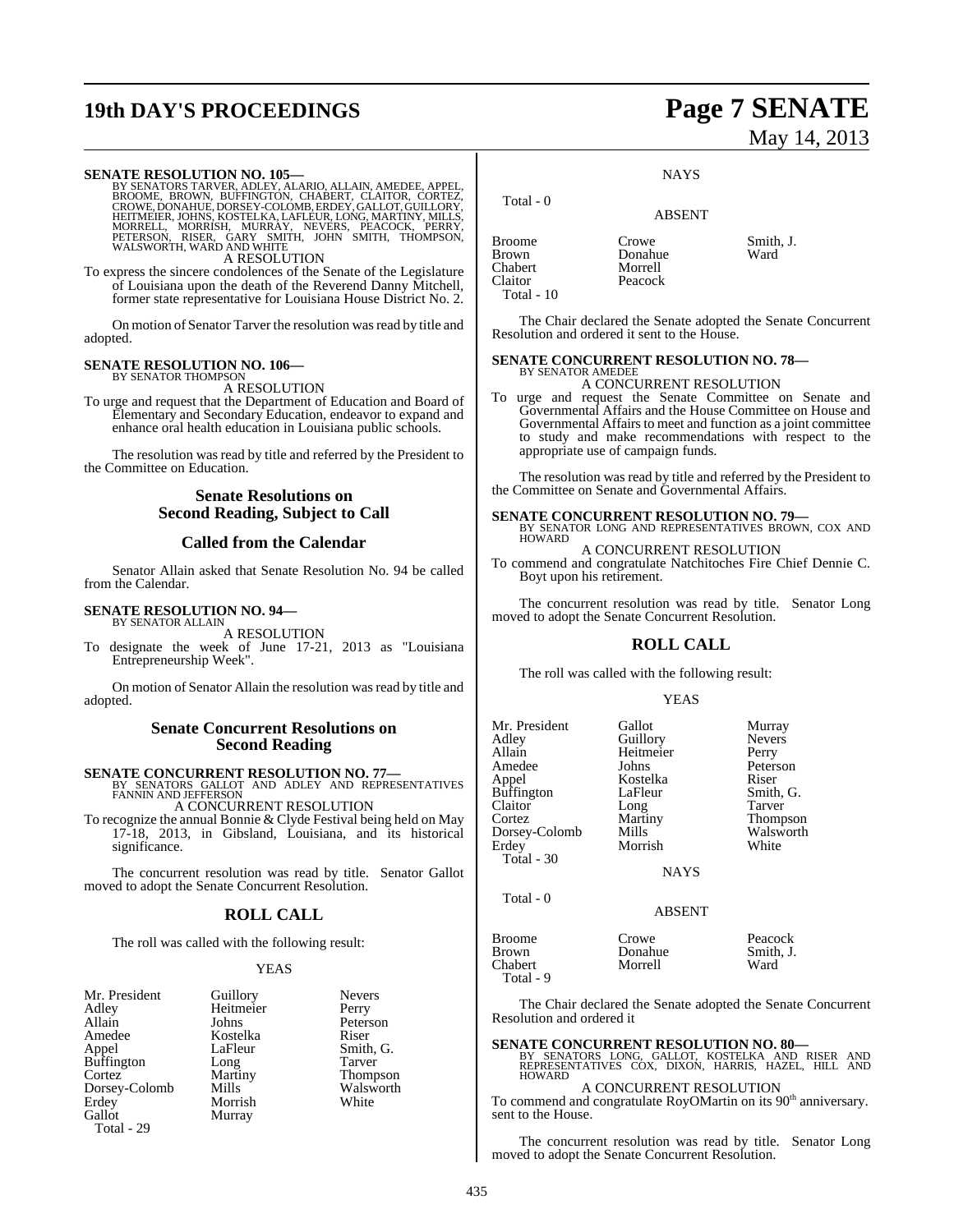## **ROLL CALL**

The roll was called with the following result:

#### YEAS

| Mr. President<br>Adley<br>Allain<br>Amedee<br>Appel<br><b>Buffington</b><br>Claitor<br>Cortez<br>Crowe<br>Dorsey-Colomb<br>Erdey<br>Total - 32<br>Total - 0 | Gallot<br>Guillory<br>Heitmeier<br>Johns<br>Kostelka<br>LaFleur<br>Long<br>Martiny<br>Mills<br>Morrell<br>Morrish<br><b>NAYS</b> | Murray<br><b>Nevers</b><br>Perry<br>Peterson<br>Riser<br>Smith, G.<br>Tarver<br>Thompson<br>Walsworth<br>White |
|-------------------------------------------------------------------------------------------------------------------------------------------------------------|----------------------------------------------------------------------------------------------------------------------------------|----------------------------------------------------------------------------------------------------------------|
|                                                                                                                                                             | <b>ABSENT</b>                                                                                                                    |                                                                                                                |
| <b>Broome</b><br>Brown<br>Chabert                                                                                                                           | Donahue<br>Peacock<br>Smith. L                                                                                                   | Ward                                                                                                           |

The Chair declared the Senate adopted the Senate Concurrent Resolution and ordered it sent to the House.

# **SENATE CONCURRENT RESOLUTION NO. 81—**<br>BY SENATOR THOMPSON AND REPRESENTATIVE MONTOUCET A CONCURRENT RESOLUTION

Smith, J.

Total - 7

To authorize and direct the secretary of the Department of Health and Hospitals to submit to the Centers of Medicare and Medicaid Services on or before September 1, 2013, a Section 1115 Medicaid demonstration waiver that will allow the use of costs not otherwise matchable authority to receive federal matching funds for designated state and local health programs and to reinvest freed up state funds into the Medicaid program.

The resolution was read by title and referred by the President to the Committee on Health and Welfare.

#### **SENATE CONCURRENT RESOLUTION NO. 82—** BY SENATOR GARY SMITH

A CONCURRENT RESOLUTION

To urge and request the Louisiana Department of Wildlife and Fisheries (LDWF) to perform a study determining how local governing authorities can regulate air boat noise.

The resolution was read by title and referred by the President to the Committee on Natural Resources.

**SENATE CONCURRENT RESOLUTION NO. 83—BY SENATORS GARY SMITH AND BROWN AND REPRESENTATIVES**<br>GAINES, MILLER AND WILLMOTT A CONCURRENT RESOLUTION

To commend the L'Observateur for earning top honors at the Louisiana Press Association annual convention.

The concurrent resolution was read by title. Senator Gary Smith moved to adopt the Senate Concurrent Resolution.

#### **ROLL CALL**

The roll was called with the following result:

#### YEAS

| Mr. President | Guillory  | <b>Nevers</b> |
|---------------|-----------|---------------|
| Adley         | Heitmeier | Perry         |
| Allain        | Johns     | Peterson      |
| Amedee        | Kostelka  | Riser         |

# **Page 8 SENATE 19th DAY'S PROCEEDINGS**

| Appel<br>Buffington<br>Claitor<br>Cortez<br>Dorsey-Colomb<br>Erdev<br>Gallot<br>Total - 31 | LaFleur<br>Long<br>Martiny<br>Mills<br>Morrell<br>Morrish<br>Murray<br><b>NAYS</b> | Smith, G.<br>Tarver<br>Thompson<br>Walsworth<br>White |
|--------------------------------------------------------------------------------------------|------------------------------------------------------------------------------------|-------------------------------------------------------|
| Total - 0                                                                                  | <b>ABSENT</b>                                                                      |                                                       |
| Broome<br>Brown<br>Chabert<br>Total - 8                                                    | Crowe<br>Donahue<br>Peacock                                                        | Smith, J.<br>Ward                                     |

The Chair declared the Senate adopted the Senate Concurrent Resolution and ordered it sent to the House.

## **SENATE CONCURRENT RESOLUTION NO. 84—** BY SENATOR GARY SMITH AND REPRESENTATIVE MILLER A CONCURRENT RESOLUTION

To commend the St. Charles Herald-Guide for being named Newspaper of the Year in Division 4 by the Louisiana Press Association at its annual convention.

The concurrent resolution was read by title. Senator Gary Smith moved to adopt the Senate Concurrent Resolution.

#### **ROLL CALL**

The roll was called with the following result:

#### YEAS

| Mr. President<br>Adley<br>Amedee<br>Appel<br>Buffington<br>Claitor<br>Cortez<br>Dorsey-Colomb<br>Erdey<br>Gallot<br>Total - 30 | Guillory<br>Heitmeier<br>Johns<br>Kostelka<br>LaFleur<br>Long<br>Martiny<br>Mills<br>Morrell<br>Morrish | Murray<br><b>Nevers</b><br>Perry<br>Peterson<br>Riser<br>Smith, G.<br>Tarver<br><b>Thompson</b><br>Walsworth<br>White |
|--------------------------------------------------------------------------------------------------------------------------------|---------------------------------------------------------------------------------------------------------|-----------------------------------------------------------------------------------------------------------------------|
|                                                                                                                                | <b>NAYS</b>                                                                                             |                                                                                                                       |
| $Total - 0$                                                                                                                    |                                                                                                         |                                                                                                                       |

| Chabert<br>Crowe<br>Donahue | Peacock<br>Smith, J.<br>Ward |
|-----------------------------|------------------------------|
|                             |                              |

The Chair declared the Senate adopted the Senate Concurrent Resolution and ordered it sent to the House.

ABSENT

## **SENATE CONCURRENT RESOLUTION NO. 85—**

BY SENATOR MURRAY A CONCURRENT RESOLUTION

To urge and request the Louisiana State Law Institute to study the necessity of revising laws concerning civil final judgments.

The resolution was read by title and referred by the President to the Committee on Judiciary A.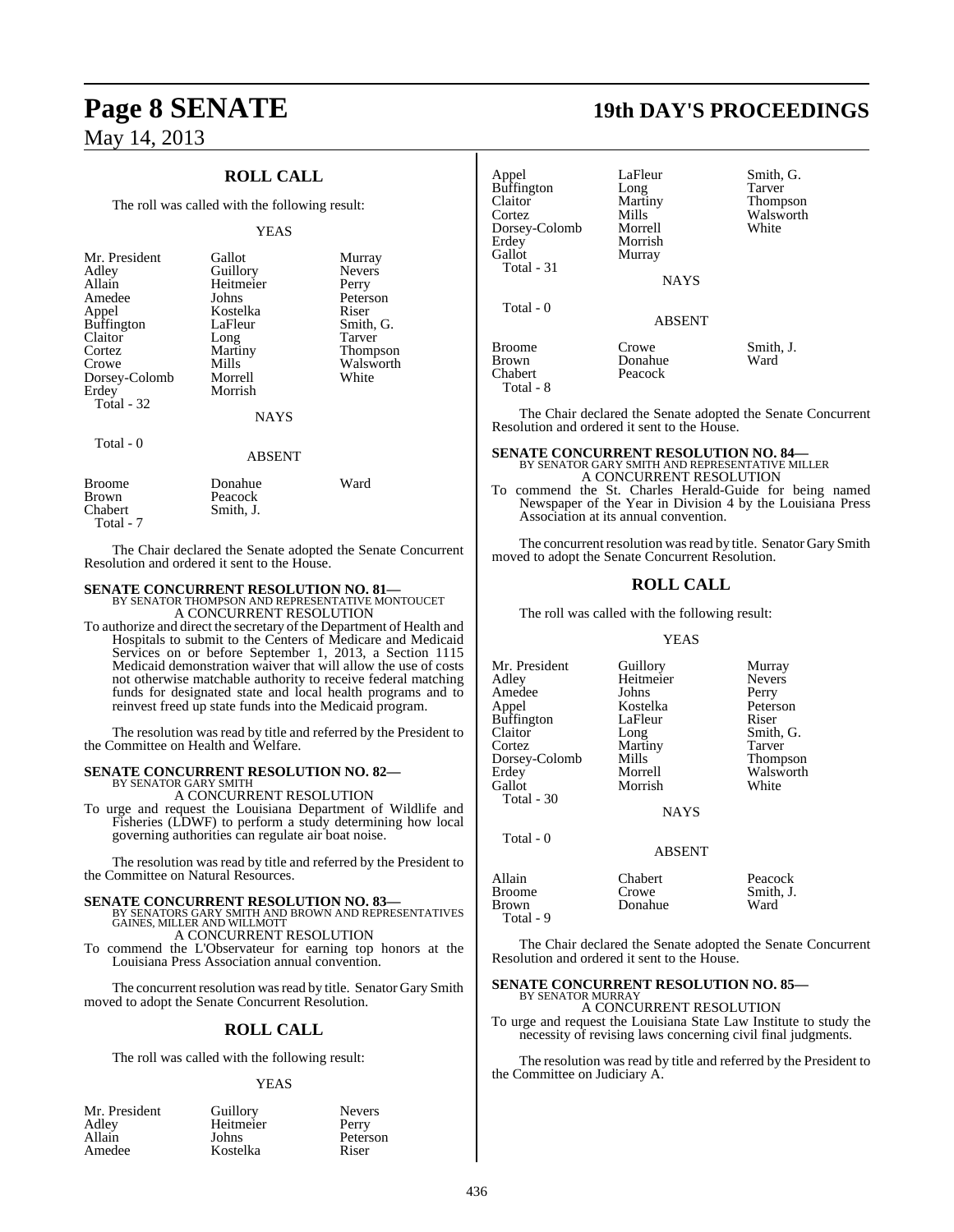# **19th DAY'S PROCEEDINGS Page 9 SENATE**

# May 14, 2013

#### **SENATE CONCURRENT RESOLUTION NO. 86—**

BY SENATOR CROWE A CONCURRENT RESOLUTION To commend Joshua R. Ashley and Ian Frichter on their participation

in the Ford/AAA Automotive State Competition at Northshore Technical Community College.

The concurrent resolution was read by title. Senator Erdey moved to adopt the Senate Concurrent Resolution.

### **ROLL CALL**

The roll was called with the following result:

#### YEAS

Mr. President Erdey Morrish<br>Adley Gallot Murray Adley Gallot Murray Allain Guillory Never<br>Amedee Heitmeier Perry Appel Buffington Kostelka Riser<br>Chabert LaFleur Smith Chabert LaFleur Smith, G. Claitor Long Tarver<br>
Cortez Martiny Thomp Cortez Martiny Thompson<br>Crowe Mills Walsworth Dorsey-Colomb Total - 33

Heitmeier Perry<br>
Iohns Peterson Mills Walsworth<br>
Morrell White

**NAYS** 

| ı<br>ня |  |  |
|---------|--|--|
|---------|--|--|

#### ABSENT

| <b>Broome</b> | Donahue | Smith, J. |
|---------------|---------|-----------|
| Brown         | Peacock | Ward      |
| Total - 6     |         |           |

The Chair declared the Senate adopted the Senate Concurrent Resolution and ordered it sent to the House.

#### **Message from the House**

#### **ASKING CONCURRENCE IN HOUSE BILLS AND JOINT RESOLUTIONS**

#### May 13, 2013

To the Honorable President and Members of the Senate:

I am directed to inform your honorable body that the House of Representatives has finally passed and asks your concurrence in the following House Bills and Joint Resolutions:

| <b>HB</b> NO. 116 | <b>HB NO. 297</b> | <b>HB NO. 371</b> |
|-------------------|-------------------|-------------------|
| <b>HB NO. 393</b> | <b>HB NO. 414</b> | <b>HB NO. 480</b> |
| <b>HB NO. 482</b> | <b>HB NO. 524</b> | <b>HB NO. 593</b> |
| <b>HB</b> NO. 657 | HB NO. 665        | <b>HB NO. 723</b> |
| <b>HB NO. 724</b> | <b>HB NO. 408</b> |                   |

Respectfully submitted, ALFRED W. SPEER Clerk of the House of Representatives

#### **House Bills and Joint Resolutions on First Reading**

**HOUSE BILL NO. 116—** BY REPRESENTATIVE HOFFMANN

AN ACT To amend and reenact R.S. 17:7(4) and 351 and to repeal R.S. 17:8 through 8.2, 22(2)(e), 352, 353, 415.1, and 1985, relative to textbooks and other instructional materials for elementary and secondary schools; to provide relative to the duties, functions, and responsibilities of the State Board of Elementary and Secondary Education; to provide relative to the authority of public school governing authorities to purchase textbooks and other instructional materials; to provide relative to funding; to provide relative to the review of textbooks and other instructional materials by the state Department of Education, parents, and the public; to provide relative to contracts with publishers relative to the purchase, lease, and use of textbooks and other instructional materials; to provide relative to depositories for textbooks and other instructional materials; to provide relative to rules and regulations; and to provide for related matters.

The bill was read by title and placed on the Calendar for a second reading.

**HOUSE BILL NO. 297—** BY REPRESENTATIVES JOHNSON AND WESLEY BISHOP AN ACT

To amend and reenact Code of Criminal Procedure Article 334.4, relative to the prohibition on release on own recognizance for certain offenses; to provide for a rebuttable presumption relative to the release of a defendant on his own recognizance under certain circumstances; to provide for a contradictory hearing; and to provide for related matters.

The bill was read by title and placed on the Calendar for a second reading.

#### **HOUSE BILL NO. 371—**

BY REPRESENTATIVES LOPINTO AND HONORE AN ACT

To amend and reenactCode ofCriminal Procedure Articles 716, 717, 718, 719(A), 720, 721, 722, 723, 724, 725, 725.1, and 728 and to enact Code of Criminal Procedure Article 729.7, relative to discovery in criminal cases; to amend provisions relative to the discovery of statements made by defendants to include statements by any codefendant; to provide for protection of the identity of certain witnesses; to provide relative to the disclosure of criminal records of defendants, codefendants, and witnesses; to amend provisions relative to the discovery of documents and other tangible objects; to provide relative to the discovery of reports and results of examinations and tests and the form of disclosure for such information; to provide relative to the discovery of statements of coconspirators; to provide relative to the discovery of confessions and statements of codefendants; to provide relative to the discovery of internal documents made by the state, the defendant, or agents of the state or defendant; to provide for prospective application; and to provide for related matters.

The bill was read by title and placed on the Calendar for a second reading.

#### **HOUSE BILL NO. 393—**

BY REPRESENTATIVES ANDERS AND STUART BISHOP AN ACT

To enact Part XI of Chapter 3 of Title 46 of the Louisiana Revised Statutes of 1950, to be comprised of R.S. 46:460.31 through 460.35, relative to the medical assistance program; to provide relative to managed care organizations which provide health care services to medical assistance program enrollees; to provide relative to prescription drugs; to provide for prepaid coordinated care network pharmaceutical and therapeutics committees; to provide for a standard form for the prior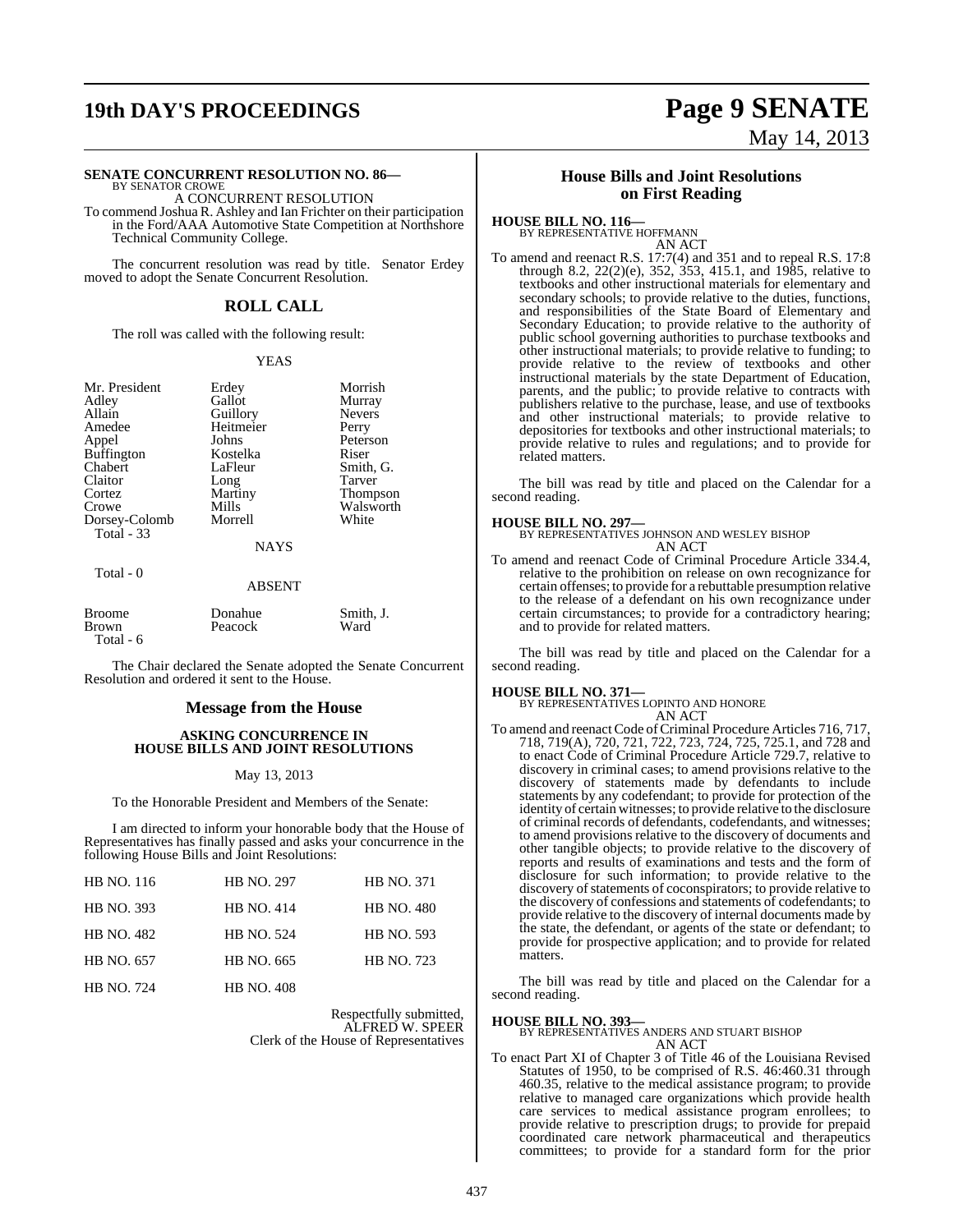# **Page 10 SENATE 19th DAY'S PROCEEDINGS**

May 14, 2013

authorization of prescription drugs; to provide for certain procedures relative to step therapy and fail first protocols; to provide for promulgation of rules; to provide for exemptions; and to provide for related matters.

The bill was read by title and placed on the Calendar for a second reading.

# **HOUSE BILL NO. 408—** BY REPRESENTATIVE FOIL

AN ACT

To amend and reenact R.S. 12:1501, 1502(A), and 1601 through 1604, R.S. 44:4.1(B)(5), R.S. 49:222(B)(1) and (6), and Code of Civil Procedure Article 611, to enact R.S. 12:1-101 through 1- 1704, 1702, and 1703 and to repeal R.S. 12:1 through 178 and 1605 through 1607, relative to corporations; to provide for general provisions; to provide for incorporation; to provide for the purposes and powers of corporations; to provide for names; to provide for offices and agents; to provide for shares and distributions; to provide with respect to shareholders; to provide with respect to directors and officers; to provide for domestication and conversion; to provide for the amendment of articles of incorporation and bylaws; to provide for mergers and share exchanges; to provide for the disposition of assets; to provide for appraisal rights; to provide for dissolution; to provide for foreign corporations; to provide for records and reports; to provide for transition provisions; to provide for the applicability of Chapter 24 of Title 12 of the Louisiana Revised Statutes of 1950; to provide for the conversion of business organizations; to provide for fees; to provide for derivative actions; to provide for the continuous revision of Title 12 of the Louisiana Revised Statutes of 1950; to provide an effective date; and to provide for related matters.

The bill was read by title and placed on the Calendar for a second reading.

## **HOUSE BILL NO. 414—**

BY REPRESENTATIVE HUVAL AN ACT

To amend and reenact R.S. 22:855(H) and to enact R.S. 22:1568, relative to producer compensation; to authorize agency fees on health and welfare plans; to provide for commissions and other forms of compensation; and to provide for related matters.

The bill was read by title and placed on the Calendar for a second reading.

# **HOUSE BILL NO. 480—** BY REPRESENTATIVE SCHEXNAYDER

AN ACT

To amend and reenact R.S. 36:609(B)(2) and (C)(1), relative to the powers, duties, functions, and responsibilities of the Department of Wildlife and Fisheries; to provide that regulation of seismic operations is the responsibility of the office of wildlife; and to provide for related matters.

The bill was read by title and placed on the Calendar for a second reading.

#### **HOUSE BILL NO. 482—**

BY REPRESENTATIVE STOKES AN ACT

To enact R.S. 24:518(D), relative to agency heads of certain auditees; to provide that disclaimer of opinion audit reports shall be evidence of malfeasance in office in certain cases; and to provide for related matters.

The bill was read by title and placed on the Calendar for a second reading.

#### **HOUSE BILL NO. 524—**

BY REPRESENTATIVE BURRELL AN ACT

To amend and reenact R.S. 22:1000 (A)(introductory paragraph),  $(3)(\text{introducing paragnph}), (a), (b), (c), (d), (f), (g), and (h) and$ to enact R.S.  $22:1000(A)(3)(i)$  through (o) and (4), relative to group blanket health and accident insurance; to provide additional special groups for purposes relative to group blanket health and accident insurance; to clarify provisions relative to policies of group blanket health and accident insurance; to provide for applicability; and to provide for related matters.

The bill was read by title and placed on the Calendar for a second reading.

#### **HOUSE BILL NO. 593—**

BY REPRESENTATIVES POPE AND HOFFMANN AN ACT

To amend and reenact R.S. 56:104(A)(9), relative to hunting licenses; provides that a nonresident student enrolled in a Louisiana high school may purchase hunting licenses for the same cost as a resident; and to provide for related matters.

The bill was read by title and placed on the Calendar for a second reading.

**HOUSE BILL NO. 657—** BY REPRESENTATIVES ABRAMSON, BARROW, BERTHELOT, WESLEY BISHOP, BROSSETT, BROWN, BURRELL, HONORE, ORTEGO, AND WILLMOTT

AN ACT

To enact R.S. 33:4778, relative to the New Orleans Department of Safety and Permits; to require that the department make certain information available to the public on the Internet; to provide requirements for making such information available, including deadlines; to provide relative to appeal delays for certain decisions; and to provide for related matters.

The bill was read by title and placed on the Calendar for a second reading.

#### **HOUSE BILL NO. 665—**

BY REPRESENTATIVE BARRAS

AN ACT To amend and reenact R.S. 18:154(B), 1306(A)(2)(a) and (B)(1) and  $(3)$ ,  $(C)(1)$ ,  $(D)$ ,  $(E)(1)$ (introductory paragraph) and  $(f)$  and  $(2)(a)$ ,  $1309(A)(1)$ ,  $(2)$ , and  $(4)$ ,  $(D)$ ,  $(E)(1)$ ,  $(2)$ ,  $(3)$ ,  $(5)(b)$ , and (6), and (F) through (L), 1309.3(B)(4)(b), 1310(C),  $1311(D)(4)(a)$ ,  $1312(A)$ ,  $(B)$ ,  $(C)$ , and  $(E)$ ,  $1313(B)$ ,  $(E)$ , (F)(introductory paragraph), (1), (2), (4) through (7), and (9), and (G) through  $(I)$ , and  $1315(C)(2)$  and  $(3)$ , to enact R.S. 18:1309(M), 1309.1(D), 1311(C)(3), and 1313(J), and to repeal R.S.  $18:1306(F)$  and  $1313(F)(10)$  and  $(11)$ , relative to elections; to provide relative to procedures and requirements for absentee by mail and early voting; to provide relative to the confidentiality of certain records of a registrar of voters; to provide relative to absentee by mail and early voting materials; to provide for the time during which early voting occurs; to provide relative to the tabulation and counting of absentee by mail and early voting ballots; to provide relative to the duties of registrars and deputy registrars; to provide relative to the duties of the parish board of election supervisors; to provide relative to challenges of absentee by mail and early voting ballots; to provide for effectiveness; and to provide for related matters.

The bill was read by title and placed on the Calendar for a second reading.

### **HOUSE BILL NO. 723— (Substitute for House Bill No. 622 by Representative Tim Burns)**<br>BY REPRESENTATIVE TIM BURNS AN ACT

To enact R.S. 47:1705.1, relative to ad valorem tax millages; to provide with respect to constitutionally authorized millage increases in certain parishes; to provide public hearing requirements; and to provide for related matters.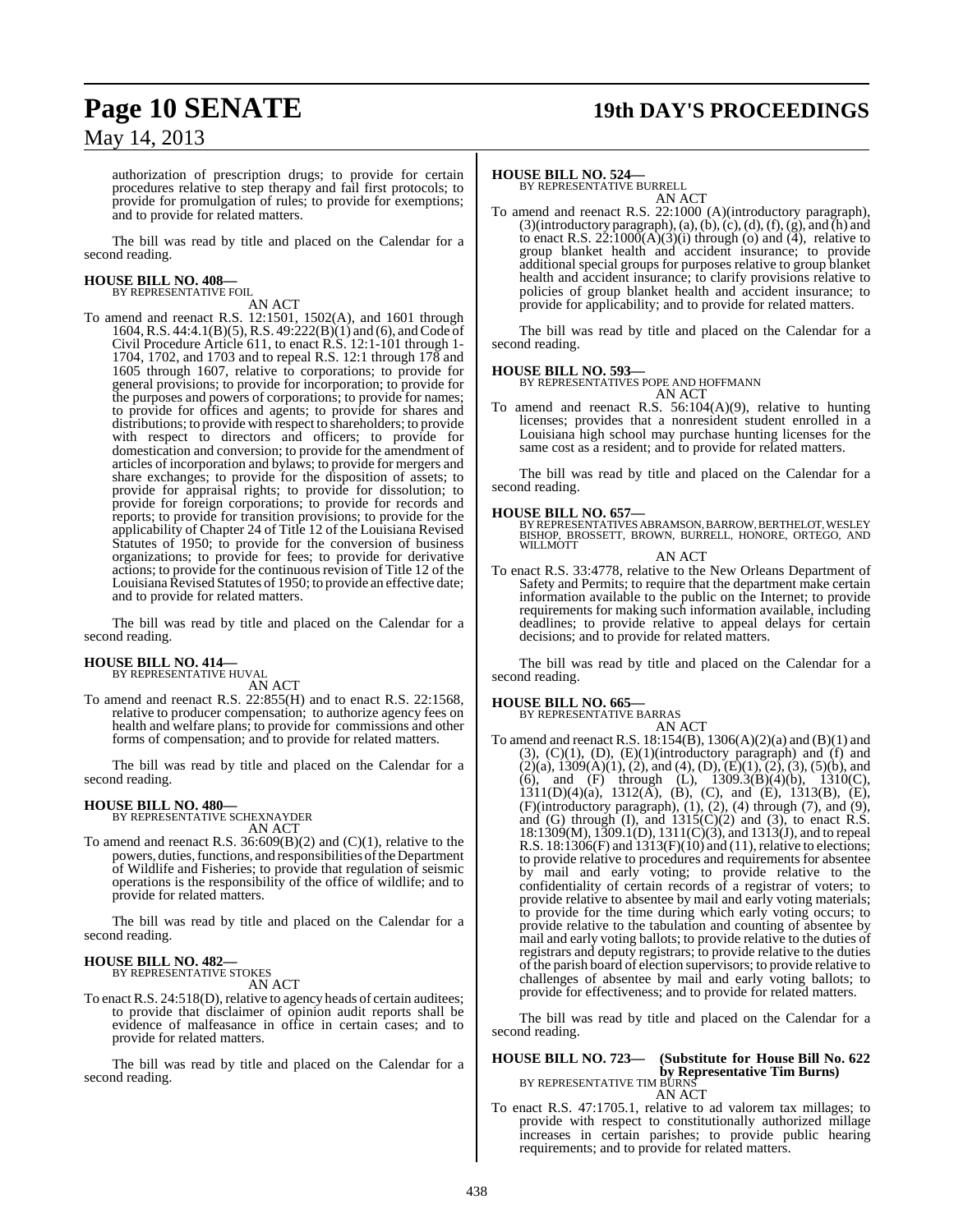# **19th DAY'S PROCEEDINGS Page 11 SENATE**

# May 14, 2013

The bill was read by title and placed on the Calendar for a second reading.

**HOUSE BILL NO. 724— (Substitute for HouseBill No. 660 by Representative Katrina Jackson)** BY REPRESENTATIVES KATRĪNA JACKSON, KLECKLEY, ADAMS,<br>BARROW, BERTHELOT, WESLEY BISHOP, BROADWATER, HENRY<br>BURNS, TIM BURNS, BURRELL, CHANEY, COX, CROMER, DANAHAY,<br>DIXON, FANNIN, GREENE, GUILLORY, GUINN, HARRIS, HARRISON,<br>HI

AN ACT

To enact R.S. 17:2115.11, relative to student prayer gatherings; to permit student prayer gatherings; to provide conditions; and to provide for related matters.

The bill was read by title and placed on the Calendar for a second reading.

#### **House Bills and Joint Resolutions on Second Reading**

# **HOUSE BILL NO. 1—** BY REPRESENTATIVE FANNIN

AN ACT

- Making annual appropriations for Fiscal Year 2013-2014 for the ordinary expenses of the executive branch of state government,
- pensions, public schools, public roads, public charities, and state institutions and providing with respect to the expenditure of said appropriations.

The bill was read by title and referred by the President to the Committee on Finance.

#### **HOUSE BILL NO. 58—** BY REPRESENTATIVE FOIL

AN ACT

To amend and reenact R.S. 11:2213(11)(f) and to enact R.S.  $11:2213(11)(g)$ , relative to the Municipal Police Employees' Retirement System; to provide relative to membership in the system; and to provide for related matters.

The bill was read by title and referred by the President to the Committee on Retirement.

#### **HOUSE BILL NO. 98—**

BY REPRESENTATIVES THOMPSON AND JIM MORRIS AN ACT

To amend and reenact R.S. 44:4.1(B)(26), to enact R.S. 40:1379.1.1, and to repeal R.S. 40:1379.1(G), relative to concealed handgun permits; to retain the authority of sheriffs to issue a concealed handgun permit for use within the boundaries of a parish; to authorize sheriffs to issue a concealed handgun permit pursuant to a reciprocity agreement entered into with a sheriff of a contiguous parish; to provide with respect to the validity of the permits; to provide for reciprocity between contiguous parishes; to provide for the qualifications for the issuance of such permit; to prohibit the release, dissemination, or publishing of information with respect to concealed handgun permit applications; to provide for exceptions; to provide for criminal penalties; to provide for the assessment of processing fees; and to provide for related matters.

The bill was read by title and referred by the President to the Committee on Judiciary C.

# **HOUSE BILL NO. 111—** BY REPRESENTATIVE HOFFMANN

AN ACT

To amend and reenact R.S. 40:1300.252, 1300.256(A)(4), and 1300.262(B)(1)(a) and (2)(a) and to enact R.S. 40:1263 and  $1300.256(A)(5)$ , relative to smoking regulation; to prohibit smoking in certain outdoor areas proximate to state office buildings; to provide relative to the purpose of certain smoking

regulations; to provide for applicability; to provide for exceptions; to provide for penalties; to provide for an effective date; and to provide for related matters.

The bill was read by title and referred by the President to the Committee on Health and Welfare.

#### **HOUSE BILL NO. 152—**

BY REPRESENTATIVES HAZEL AND HONORE AN ACT

To amend and reenact R.S. 15:574.4(B)(1) and to enact R.S. 15:574.4(E) and Code of Criminal Procedure Article 878.1, relative to juvenile parole eligibility; to provide for parole eligibility for juveniles sentenced to life imprisonment without the possibility of parole for certain homicide offenses; to provide for conditions; to provide for a special sentencing hearing for juvenile offenders convicted of certain homicide offenses; and to provide for related matters.

The bill was read by title and referred by the President to the Committee on Judiciary B.

#### **HOUSE BILL NO. 168—**

BY REPRESENTATIVE FANNIN AN ACT

To provide for the establishment and reestablishment of agency ancillary funds, to be specifically known as internal service funds, auxiliary accounts, or enterprise funds for certain state institutions, officials, and agencies; to provide for appropriation of funds; and to regulate the administration of said funds.

The bill was read by title and referred by the President to the Committee on Finance.

#### **HOUSE BILL NO. 191—**

BY REPRESENTATIVE STUART BISHOP

AN ACT To amend and reenact R.S. 18:1308(A)(2)(j), relative to voting; to provide relative to the duties and authority of the secretary of state relative to absentee voting by certain persons; and to provide for related matters.

The bill was read by title and referred by the President to the Committee on Senate and Governmental Affairs.

# **HOUSE BILL NO. 214—** BY REPRESENTATIVE JEFFERSON

AN ACT

To enact R.S. 17:406.8, relative to parental involvement in public schools; to authorize and encourage public school governing authorities to create partnerships for the purpose of increasing parental involvement in schools; to authorize public school governing authorities to identify and encourage participation in parenting classes and to provide recognition for participation in such classes; to authorize public school governing authorities and the state Department of Education to identify available funding sources to provide for such classes; and to provide for related matters.

The bill was read by title and referred by the President to the Committee on Education.

#### **HOUSE BILL NO. 242—**

BY REPRESENTATIVES CARTER AND SMITH AN ACT

To amend and reenact R.S. 17:4015(9), relative to adjustments by the state superintendent of education to the Student Scholarships for Educational Excellence Program accountability system; to authorize the state superintendent of education to make adjustments to certain targets and thresholds in the program accountability system; and to provide for related matters.

The bill was read by title and referred by the President to the Committee on Education.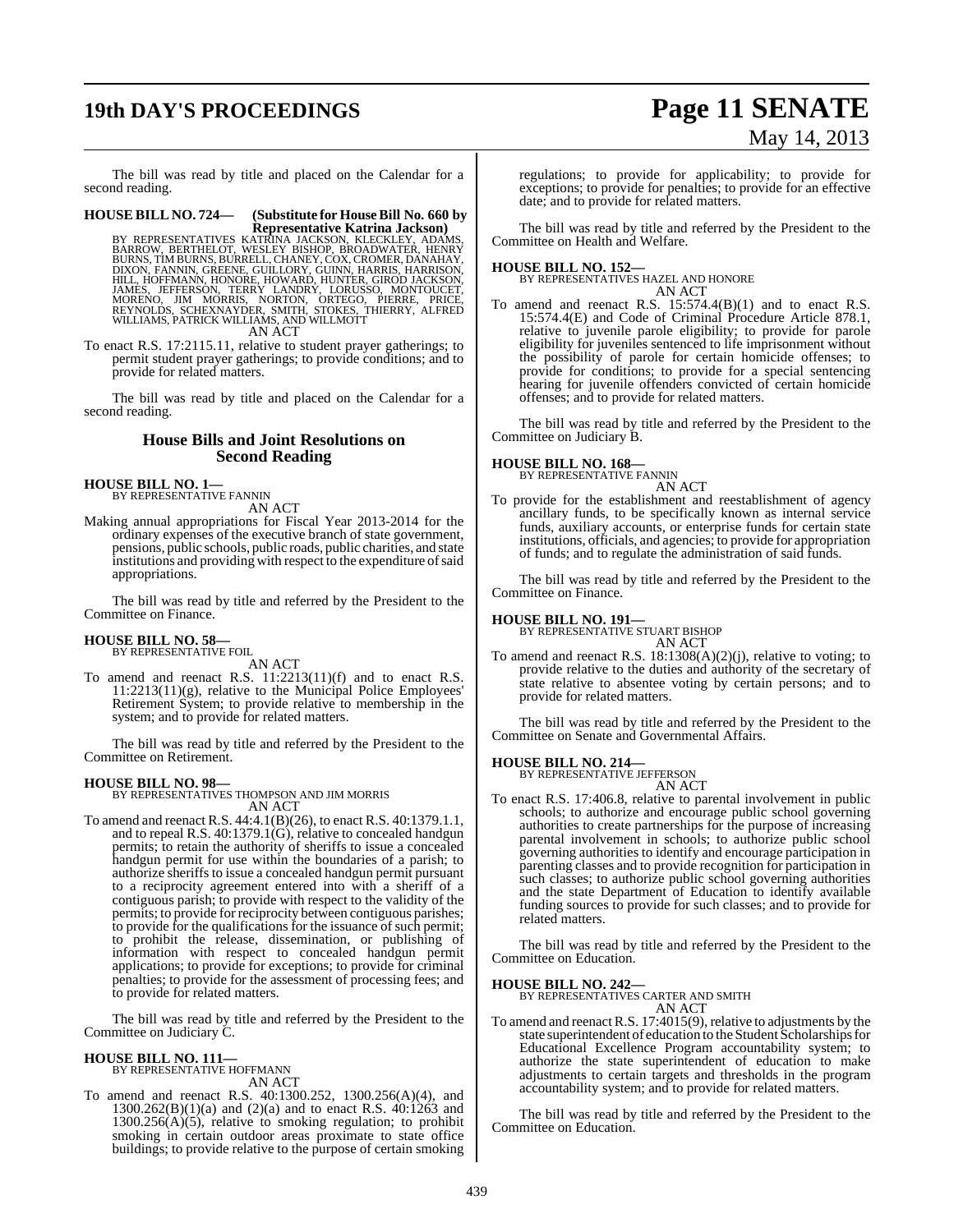# **Page 12 SENATE 19th DAY'S PROCEEDINGS**

## May 14, 2013

# **HOUSE BILL NO. 250—** BY REPRESENTATIVE DANAHAY

AN ACT

To enact R.S. 42:1170(A)(5), relative to mandatory ethics education and training; to exempt certain former public servants from such education and training; and to provide for related matters.

The bill was read by title and referred by the President to the Committee on Senate and Governmental Affairs.

# **HOUSE BILL NO. 255—** BY REPRESENTATIVE LEGER

AN ACT

To amend and reenact R.S. 51:1783(10) and (12), relative to the Louisiana Enterprise Zone Act; to provide for definitions; and to provide for related matters.

The bill was read by title and referred by the President to the Committee on Commerce, Consumer Protection, and International Affairs.

#### **HOUSE BILL NO. 278—** BY REPRESENTATIVE HODGES

AN ACT

To amend and reenact Children's Code Article 1569(A)(1) and to enact Children's Code Article  $603(1)(d)$ ,  $(26)$ , and  $(27)$ , relative to child abuse; to add coerced abortion to the definition of abuse; to define abortion; to define coerced abortion; to authorize a court to issue a temporary restraining order prohibiting activities associated with a coerced abortion; and to provide for related matters.

The bill was read by title and referred by the President to the Committee on Judiciary A.

- **HOUSE BILL NO. 308—** BY REPRESENTATIVES ADAMS, BILLIOT, LEOPOLD, LORUSSO, TALBOT, AND WILLMOTT AND SENATORS APPEL AND MARTINY AN ACT
- To amend and reenact R.S. 42:19(A)(1)(b)(ii)(bb) and to enact R.S.  $42:13(A)(4)$  and  $19(A)(1)(b)(ii)(dd)$ , relative to meetings of public bodies; to provide relative to action by parish and municipal governing authorities with lengthy meeting agendas; to provide definitions; and to provide for related matters.

The bill was read by title and referred by the President to the Committee on Senate and Governmental Affairs.

### **HOUSE BILL NO. 320—**

BY REPRESENTATIVE LEGER AN ACT

To amend and reenact R.S. 27:247 and 270(A)(3)(a), relative to the casino support services contract; to provide for the funding of such contract; to establish the Casino Support Services Fund as a special treasury fund; to provide for uses of monies in the fund; to provide for an effective date; and to provide for related matters.

The bill was read by title and referred by the President to the Committee on Finance.

#### **HOUSE BILL NO. 322—**

BY REPRESENTATIVES THIERRY, ADAMS, ARMES, BADON, BARROW, BILLIOT, WESLEY BISHOP, BROSSETT, BROWN, BURRELL, CHANEY, COX, DÍXON, DOVE, FRÁNKLIN, GISCLAIR, HARRISON,<br>HOFFMANN, HONORE, HOWARD, JAMES, JEFFERSON, LEGER,<br>MILLER, MORENO, PIERRE, PRICE, PYLANT, REYNOLDS, SMITH, ST.<br>GERMAIN, STOKES, PATRICK WILLIAMS, AND WILLMOTT AN ACT

To enact Part LXXIII of Chapter 5 of Title 40 of the Louisiana Revised Statutes of 1950, to be comprised of R.S. 40:1300.361 through 1300.363, relative to newborn medical screening; to require birthing facilities to perform congenital heart defect screening by pulse oximetry on each newborn; to provide legislative intent; to provide definitions; and to provide for related matters.

The bill was read by title and referred by the President to the Committee on Health and Welfare.

# **HOUSE BILL NO. 337—** BY REPRESENTATIVE LORUSSO

AN ACT To enact R.S. 40:31.37, relative to retail food establishments; to implement permit fees for retail food establishments; to implement food establishment permit fees for day care centers; to implement permit fees for nonitinerant retail food stores/markets; to require proof of gross receipts for retail food stores/markets; to provide for temporary permits; to provide for penalties; to implement a permit fee for temporary or special events; to implement a permit fee for seasonal food establishments; to provide for exemptions; and to provide for related matters.

The bill was read by title and referred by the President to the Committee on Health and Welfare.

**HOUSE BILL NO. 341—** BY REPRESENTATIVE TIM BURNS AN ACT

To amend and reenact R.S. 18:112, 115.1(F), 116(E), 154(G), 172,  $425(A)(1)$ ,  $431(A)(2)(a)$  and  $(4)$ ,  $433(A)(1)$  and  $(5)$ ,  $(B)(1)$ , and (D),  $463(D)$  and (E),  $465(E)(1)(a)$ ,  $468$ ,  $469(A)$  and (B),  $501$ , 513(C), 561, 571(A)(6) and (7), 573(A)(3), 1253(E), 1254(A),  $1255(A)$ ,  $1308(A)(2)(g)$  and  $(h)(i)$ ,  $1308.2(A)(1)$ ,  $1309(I)$ ,  $1309.3(D)(1)(b)$ ,  $1313(A)$ ,  $(B)$ ,  $(C)(2)$ ,  $(F)(11)$ , and  $(I)(2)(d)$  and (3), 1314, 1373(A)(5), 1402(C), and 1462(A)(introductory paragraph) and (2), to enact R.S.  $18:18(A)(9)$ ,  $154(C)(1)(g)$ ,  $1402(D)$ , and  $1461.2(A)(9)$ , and to repeal R.S.  $18:115(A)(3)$  and 1309(E)(1), relative to the Louisiana Election Code; to revise the system of laws comprising the Louisiana Election Code; to provide for the powers and duties of the secretary of state; to provide relative to voter registration; to provide relative to application for voter registration; to provide relative to the duties of a registrar of voters; to provide for electronic voter registration; to provide relative to the determination of eligibility of an applicant for voter registration; to provide relative to requirements and procedures for voting; to provide relative to the records of a registrar of voters and the Department of State; to provide for the confidentiality of certain voter information; to provide relative to the duties of a clerk of court; to provide relative to judgments of interdiction; to provide relative to publication of the inactive list of voters; to provide relative to commissioners and commissioners-in-charge; to provide relative to courses of instruction for commissioners and commissioners-in-charge; to provide for the duties of commissioners and commissioners-in-charge; to provide relative to the terms of commissioners-in-charge; to provide relative to the authority of a parish board of election supervisors; to provide relative to procedures and requirements for candidate qualifying; to provide for changes in information in a notice of candidacy; to provide relative to nominating petitions; to provide relative to the certification of nominating petitions; to provide for the qualifying period in certain elections; to provide relative to withdrawal from an election; to provide relative to the refund of qualifying fees; to provide relative to the certification of candidates elected in an election; to provide for deadlines for such certification for certain elections; to provide relative to the payment of certain costs associated with an election; to provide relative to procedures and requirements for voting absentee by mail; to provide relative to the transmission of absentee by mail materials; to provide relative to absentee by mail ballots; to provide relative to the counting and tabulation and recounting of absentee by mail and early voting ballots; to provide relative to the preparation of voting machines; to provide relative to absentee by mail and early voting commissioners; to provide relative to assistance in voting; to prohibit certain conduct involving information in voter registration applications; to provide criminal penalties; to provide relative to the prohibition of certain conduct in certain areas around polling places; to provide relative to court costs in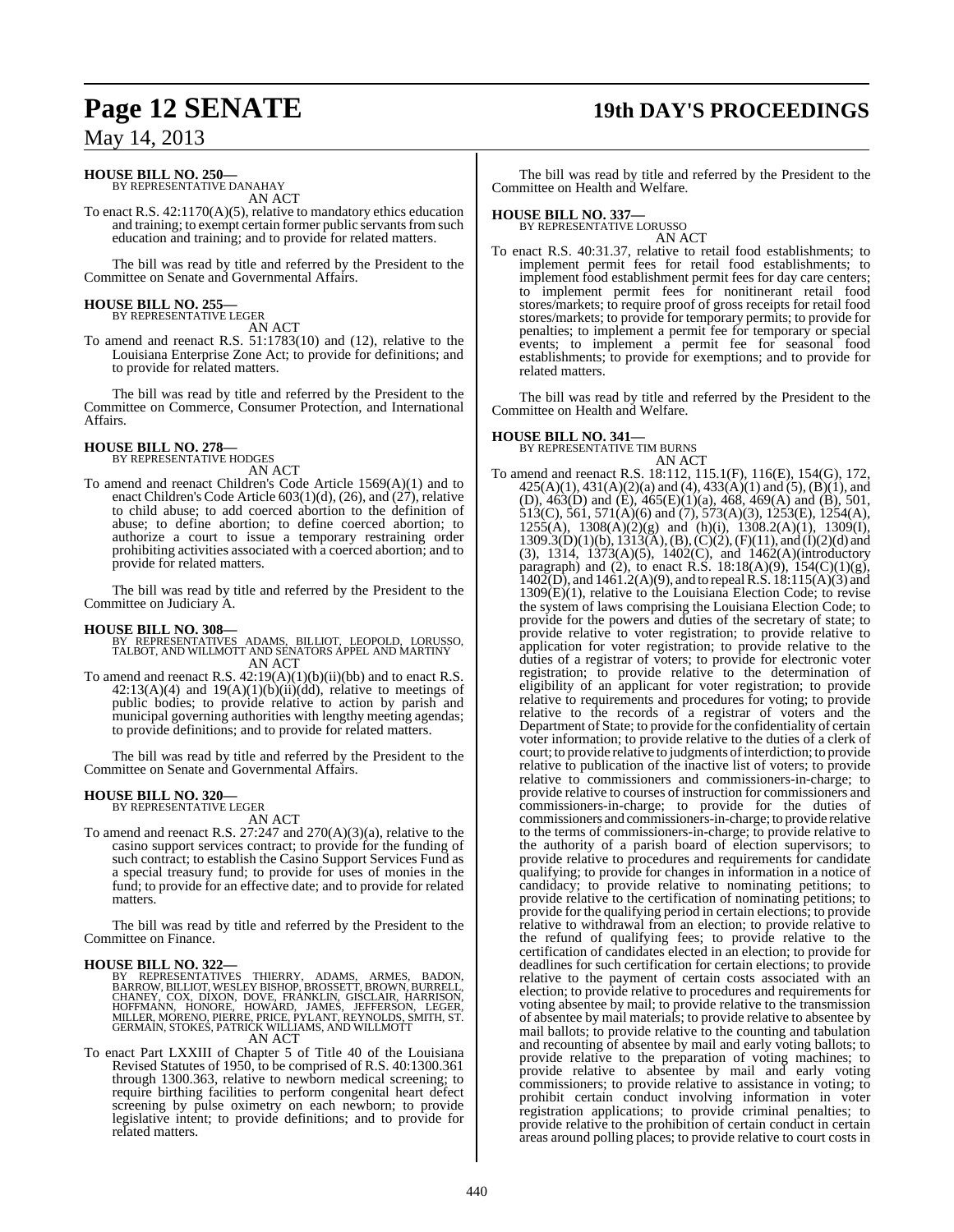# **19th DAY'S PROCEEDINGS Page 13 SENATE**

# May 14, 2013

certain actions; to provide for effectiveness; and to provide for related matters.

The bill was read by title and referred by the President to the Committee on Senate and Governmental Affairs.

**HOUSE BILL NO. 343—** BY REPRESENTATIVES EDWARDS AND SMITH

AN ACT

To enact R.S. 17:24.4(K), relative to student assessment; to prohibit public high school students with exceptionalities who are not pursuing a high school diploma from being administered any examination pursuant to the Louisiana Educational Assessment Program or the Louisiana school and district accountability system; to provide exceptions; to prohibit penalizing a student, school, or school system for a student's lack of participation; and to provide for related matters.

The bill was read by title and referred by the President to the Committee on Education.

# **HOUSE BILL NO. 368—** BY REPRESENTATIVE NORTON

AN ACT

To amend and reenact R.S. 17:416.16(B) and (C) and 416.19(A) and to enact R.S. 17:416.16(D), relative to school safety; to provide relative to school crisis management and response plans, including their preparation, content, rehearsal, review, revision, and approval; to provide relative to the authority of public and nonpublic schools to provide for school resource officers; to require that such school resource officers be armed; to provide for rules and regulations; and to provide for related matters.

The bill was read by title and referred by the President to the Committee on Education.

#### **HOUSE BILL NO. 375—**

BY REPRESENTATIVE HOFFMANN AN ACT

To amend and reenact R.S. 36:4(R), to enact Chapter 4-B of Title 28 of the Louisiana Revised Statutes of 1950, to be comprised of R.S. 28:461 through 470, and to repeal Part III of Chapter 8 of Title 17 of the Louisiana Revised Statutes of 1950, comprised of R.S. 17:1971 through 1979, relative to the early intervention program of this state for infants and toddlers with disabilities and their families; to establish the official name of such program; to provide for definitions; to provide for duties of the Department of Health and Hospitals relative to program administration; to provide requirements for a statewide system of services; to provide relative to payment for services; to allow for uses of funds for provision of certain services to eligible persons; to provide for authority to establish a statewide system of payments; to provide for authority to establish a schedule of fees for services provided to certain recipients; to create and provide for duties of the Louisiana State Interagency Coordinating Council for EarlySteps: Louisiana's Early Intervention Program for Infants and Toddlers with Disabilities and their Families; to authorize promulgation of rules by the Department of Health and Hospitals; to provide for continuation of effectiveness of certain administrative rules; and to provide for related matters.

The bill was read by title and referred by the President to the Committee on Health and Welfare.

#### **HOUSE BILL NO. 434—**

BY REPRESENTATIVES JAY MORRIS, ARNOLD, BARRAS, EERTHELOT, STUART BISHOP, GROWN, BURFORD, CARMODY, CHAMODY, CHAMODY, CHAMODY, CHAMODY, CHAMODY, GEYMANN, HOWARD, HENRY, HONGES, HOLLIS, HOUSE, HOLLIS, HOUGH, HENRY, HODGES, HO

Proposing to amend Article VII, Section 11(B) of the Constitution of Louisiana, to require the general appropriation bill include

separate recommendations for discretionary and nondiscretionary spending in certain circumstances; to provide for submission of the proposed amendment to the electors; and to provide for related matters.

The bill was read by title and referred by the President to the Committee on Finance.

#### **HOUSE BILL NO. 435—**

BY REPRESENTATIVES SEABAUGH, ARNOLD, BARRAS, BERTHELOT,<br>STUART BISHOP, BROWN, BURFORD, CARMODY, CHAMPAGNE,<br>CONNICK, DANAHAY, GAROFALO, GEYMANN, GREENE, HARRIS,<br>HARRISON, HAVARD, HENRY, HODGES, HOLLIS, HOWARD,<br>LAMBERT, NANC A JOINT RESOLUTION

Proposing to amend Article III, Section 16(A) and Article VII, Sections  $10(B)$ ,  $(D)(1)$ , and  $(E)$  and  $11(A)$  and to add Article VII, Section 10(D)(4) of the Constitution of Louisiana, to provide relative to the budget process; to provide for appropriations; to provide for the powers, duties, and functions of the Revenue Estimating Conference; to require certain contents in the budget estimate; to provide for submission of the proposed amendment to the electors; and to provide for related matters.

The bill was read by title and referred by the President to the Committee on Finance.

#### **HOUSE BILL NO. 436—**

BY REPRESENTATIVES GAROFALO, ARMES, ARNOLD, BARRAS, BERTHELOT, STUART BISHOP, BROSETT, BURFORD, CARMODY,<br>BERTHELOT, STUART BISHOP, BROSETT, BURFORD, CARMODY,<br>HARRISON, HAVARD, HENRY, HODGES, HOLLIS, HOWARD, KATRINA<br>JACKSON A JOINT RESOLUTION

Proposing to amend Article III, Section 2(A)(3)(a) and (4)(a) of the Constitution of Louisiana, to provide for requirements of consideration of the general appropriation bill; to provide for submission of the proposed amendment to the electors; and to provide for related matters.

The bill was read by title and referred by the President to the Committee on Finance.

**HOUSE BILL NO. 437—**<br>BY REPRESENTATIVES HARRIS, ARNOLD, BARRAS, BERTHELOT,<br>STUART BISHOP, BROWN, BURFORD, CARMODY, CHAMPAGNE,<br>CONNICK, DANAHAY, GAROFALO, GEYMANN, GREENE, HARRISON,<br>HAVARD, HENRY, HODGES, HOLLIS, HOWARD, L AN ACT

To amend and reenact R.S. 39:24(A), 34(A), 51(A), and 54(A), relative to the budget process; to provide for the official forecast; to provide for the powers, duties, and functions of the Revenue Estimating Conference; to require certain contents in the executive budget; to provide for the contents of the General Appropriation Bill and other appropriation bills; to provide for effectiveness; and to provide for related matters.

The bill was read by title and referred by the President to the Committee on Finance.

#### **HOUSE BILL NO. 452—**

BY REPRESENTATIVE FANNIN AN ACT

To provide relative to special treasury funds; to provide for the transfer, dedication, use, and appropriations as specified of certain treasury funds; to provide for the deposit of certain funds into the state treasury; to provide for effective dates; and to provide for related matters.

The bill was read by title and referred by the President to the Committee on Finance.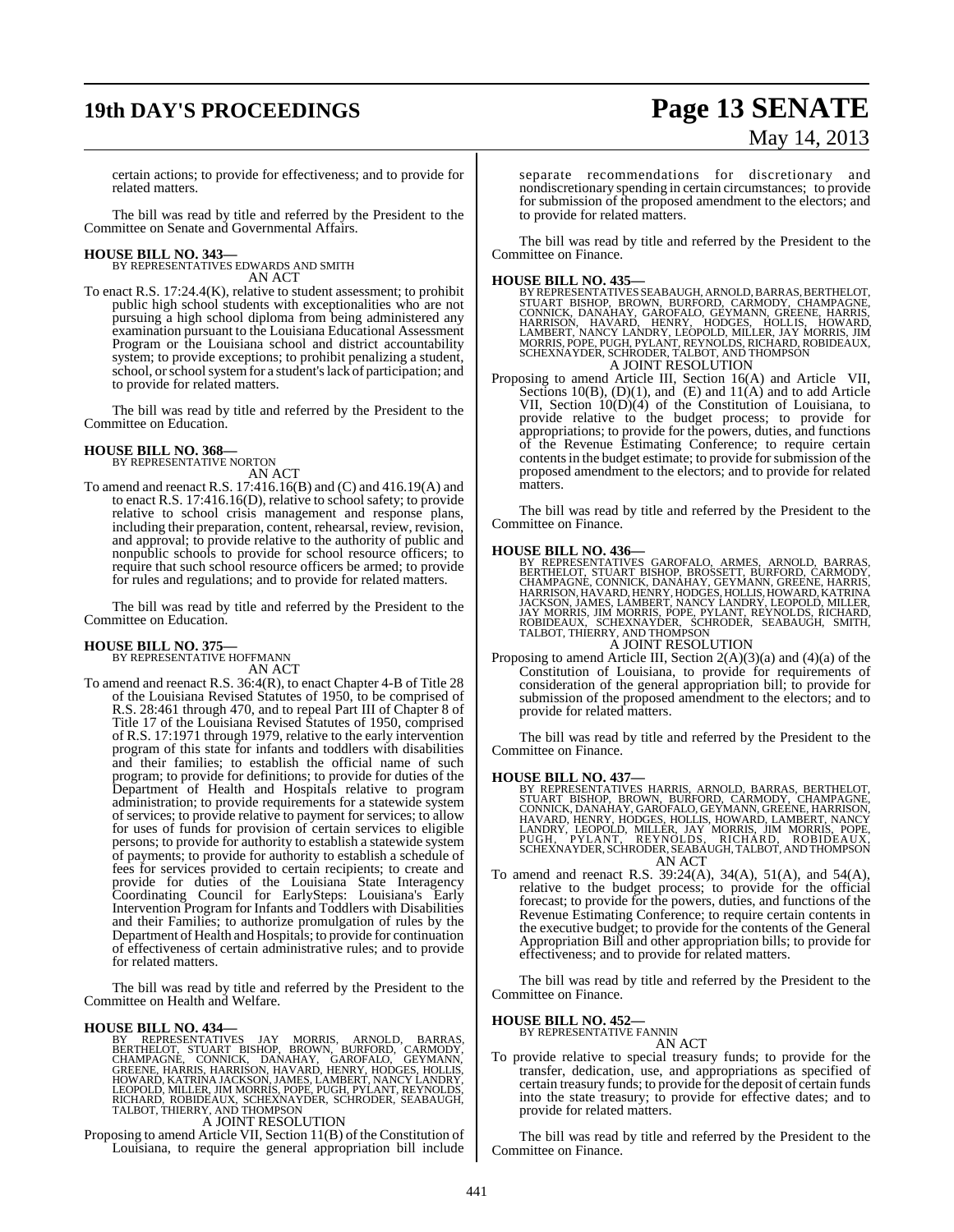# **Page 14 SENATE 19th DAY'S PROCEEDINGS**

May 14, 2013

# **HOUSE BILL NO. 456—** BY REPRESENTATIVE ROBIDEAUX

AN ACT

To enact the Louisiana Tax Delinquency Amnesty Act of 2013; to provide for definitions; to require the Department of Revenue to establish a tax amnesty program as provided for in this Act; to provide for terms and conditions of the program; to provide for the disposition of the monies collected pursuant to the tax amnesty program; to provide for an effective date; and to provide for related matters.

The bill was read by title and referred by the President to the Committee on Revenue and Fiscal Affairs.

#### **HOUSE BILL NO. 474—** BY REPRESENTATIVE STUART BISHOP

AN ACT

To amend and reenact R.S.  $47:633(7)(c)(iv)$  and to repeal R.S. 47:633(9)(e)(vii), relative to severance tax on oil and gas; to provide relative to a reduced tax rate on oil and gas produced from a well classified as inactive; to provide for effectiveness; and to provide for related matters.

The bill was read by title and referred by the President to the Committee on Revenue and Fiscal Affairs.

#### **HOUSE BILL NO. 523—** BY REPRESENTATIVE GAINES

AN ACT

To amend and reenact Code of Civil Procedure Article 3601(A) and to repeal R.S. 13:4062, relative to special civil proceedings; to provide for injunctions and temporary restraining orders against the state and political subdivisions; to provide for filing and notice of an affidavit; to provide for waiver of certain requirements; to provide for hearings by certain legislative committees; to provide for hearings on injunctions under certain circumstances; to provide for the burden of proof; to provide for the traversal of affidavits; and to provide for related matters.

The bill was read by title and referred by the President to the Committee on Judiciary A.

### **HOUSE BILL NO. 571—**

BY REPRESENTATIVE ROBIDEAUX AN ACT

To amend and reenact R.S. 51:1787(A)(3) and (B)(3) and 1791 and to enact R.S. 47:6302 and R.S. 51:3116 and 3122, relative to rebates and rebate programs, to provide requirements for rebate contracts; to provide for the administration of rebate programs; to authorize the promulgation of rules and regulations; to provide for effectiveness; and to provide for related matters.

The bill was read by title and referred by the President to the Committee on Revenue and Fiscal Affairs.

### **HOUSE BILL NO. 572—**

BY REPRESENTATIVE WESLEY BISHOP AN ACT

To amend and reenact Subpart C of Part II of Chapter 3 of Title 46 of the Louisiana Revised Statutes of 1950, comprised of R.S. 46:261, relative to the Fatherhood First Initiative; to establish the Fatherhood First Initiative; to establish a Fatherhood First Council; to provide for membership and duties of the council; to provide for a research and demonstration program; to require reporting; and to provide for related matters.

The bill was read by title and referred by the President to the Committee on Health and Welfare.

# **HOUSE BILL NO. 613—** BY REPRESENTATIVE TIM BURNS

AN ACT

To enact R.S. 17:7(33), relative to the duties, functions, and responsibilities of the State Board of Elementary and Secondary Education; to require the State Board of Elementary and SecondaryEducation to develop and adoptrules and regulations

providing for parental choice relative to state standardized testing for students with disabilities enrolled in public schools; to require such rules and regulations to be in accordance with certain state and federal laws, rules, and regulations; and to provide for related matters.

The bill was read by title and referred by the President to the Committee on Education.

#### **HOUSE BILL NO. 620—**

BY REPRESENTATIVES GEYMANN, REYNOLDS, ARNOLD, BARRAS,<br>BERTHELOT, STUART BISHOP, BURFORD, CARMODY, CHAMPAGNE,<br>CONNICK, DANAHAY, GAROFALO, GREENE, HARRIS, HARRISON,<br>HAVARD, HENRY, HODGES, HOLLIS, HOWARD, KATRINA JACKSON,<br>JAM AN ACT

To amend and reenact R.S.  $39:36(A)(3)(b)$  and  $51(A)$  and to enact R.S. 24:513(D)(7) and R.S. 39:36(A)(6), relative to budgetary controls and priorities; to require certain items be included in the executive budget; to require the General Appropriation Bill include separate recommendations for discretionary and nondiscretionary spending in certain circumstances; to provide for the powers and duties of the legislative auditor; to provide for effectiveness; to provide for definitions; and to provide for related matters.

The bill was read by title and referred by the President to the Committee on Finance.

#### **HOUSE BILL NO. 650—**

BY REPRESENTATIVE CARTER AN ACT

To amend and reenact R.S. 36:642(B) and (C), 643, 644, 645(A), (B)(introductory paragraph) and  $(1)(a)(i)$ , and  $(C)$ , 646, 648, 649, and 651(B) and to repeal R.S. 17:3138.1(C)(7), relative to the organization of the state Department of Education; to provide for changes relative to the membership of the Remedial Education Commission; to remove the office of literacy, the office ofscience, technology, engineering, and mathematics, the office of college and career readiness, the office of departmental support, and the office of innovation as offices of the department and to add the office of district support to the department; to provide for changes relative to the officers of the department; to provide that the appointment of a deputy state superintendent is optional; to provide relative to the purposes and functions of the office of management and finance and office of district support; and to provide for related matters.

The bill was read by title and referred by the President to the Committee on Education.

#### **HOUSE BILL NO. 653—**

BY REPRESENTATIVE ROBIDEAUX

- AN ACT
- To amend and reenact R.S. 47:306(A)(3) and to enact R.S. 47:302(U), relative to state sales and use taxes; to provide with respect to the collection of tax on transactions involving certain tangible personal property and services; to provide for effectiveness; and to provide for related matters.

The bill was read by title and referred by the President to the Committee on Revenue and Fiscal Affairs.

- **HOUSE BILL NO. 659—** BY REPRESENTATIVES THOMPSON, BROADWATER, HENRY BURNS, CARMODY, CARTER, JEFFERSON, AND NANCY LANDRY AN ACT
- To amend and reenact R.S. 17:17.1(A), 81(R)(1), 192.1(C), 235.1(B)(1), 263, 279(A), 416.13(B)(2)(introductory paragraph) and (b)(introductory paragraph) and (D)(introductory paragraph) and (3)(introductory paragraph) and (d)(iii),  $416.18(A)(8)$ , and  $2112(A)(3)$ , to enact R.S. 17:416.18(A)(10), and to repeal R.S. 17:177 and 266, relative to certain requirements for school employees, school governing authorities, and schools; to provide relative to reporting requirements with respect to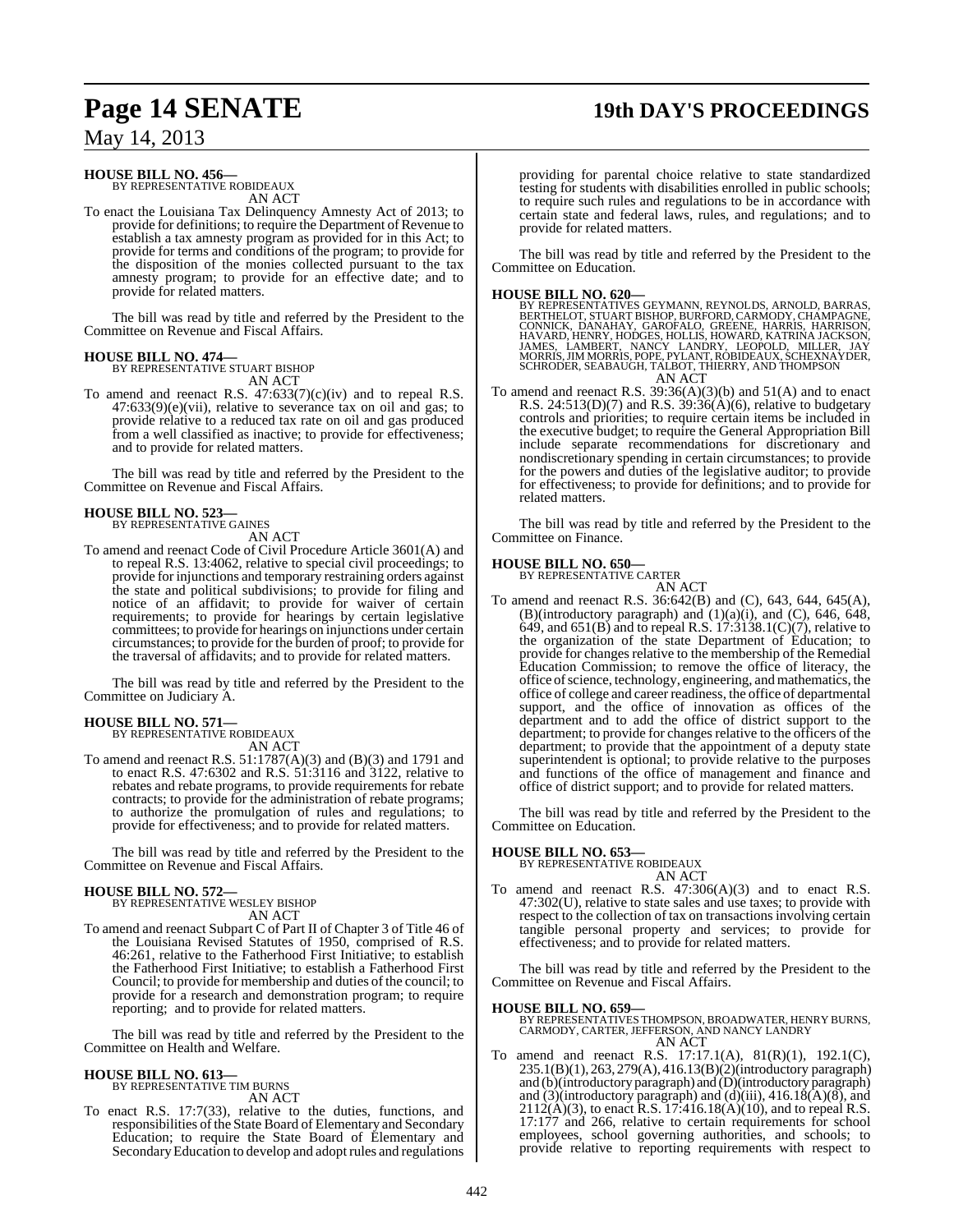# **19th DAY'S PROCEEDINGS Page 15 SENATE**

required physical activity in schools, the denial of meals to students, and student examinations with respect to sight, hearing, and dyslexia; to provide relative to instruction pertaining to the state's safe haven relinquishments law, adoption awareness, and parenthood education; to provide with respect to parent orientation; to provide relative to school employee training, parental notification, and interviewing students with respect to bullying; to provide relative to the teacher bill of rights; to repeal provisions pertaining to the Legislative Academic Achievement Award and instruction relative to kindness to dumb animals; and to provide for related matters.

The bill was read by title and referred by the President to the Committee on Education.

# **HOUSE BILL NO. 687—** BY REPRESENTATIVE KLECKLEY

AN ACT

To appropriate funds for Fiscal Year 2013-2014 to defray the expenses of the Louisiana Legislature, including the expenses of the House of Representatives and the Senate, of legislative service agencies, and of the Louisiana State Law Institute; to provide for the salary, expenses, and allowances of members, officers, staff, and agencies of the Legislature; to provide with respect to the appropriations and allocations herein made; and to provide for related matters.

The bill was read by title and referred by the President to the Committee on Finance.

**HOUSE BILL NO. 691—** BY REPRESENTATIVES FANNIN AND KLECKLEY AND SENATORS ALARIO AND DONAHUE AN ACT

To appropriate funds to defray the expenses of the Louisiana Judiciary, including the Supreme Court, Courts of Appeal, District Courts, Criminal District Court of Orleans Parish, and other courts; and to provide for related matters.

The bill was read by title and referred by the President to the Committee on Finance.

#### **HOUSE BILL NO. 692—** BY REPRESENTATIVE FANNIN

AN ACT

To provide with respect to the Revenue Sharing Fund and the allocation and distribution thereof for Fiscal Year 2013-2014; and to provide for related matters.

The bill was read by title and referred by the President to the Committee on Finance.

# **HOUSE BILL NO. 696—** BY REPRESENTATIVE MONTOUCET

AN ACT

To amend and reenact R.S. 47:6007(B), (C)(1)(introductory paragraph), (c)(introductory paragraph) and (d), (2)(introductory paragraph),  $(4)$ (introductory paragraph) and  $(f)(ii)$ ,  $(D)(1)(a)$ ,  $(2)(b)$ (introductory paragraph),  $(c)$ , and  $(d)$ (introductory paragraph), (3), (6), (7), and (8), (E), and (F)(3), to enact R.S.  $47:6007(C)(1)(e)$ , (D)(9), and (F)(4), and 6030(G), and to repeal R.S.  $47:6007(D)(2)(a)(i)(ee)$ , relative to state income tax credits; to provide with respect to the motion picture investor tax credit; to provide for amounts of tax credits; to provide for certain definitions; to provide for the certification of expenditures on state-certified productions; to provide with respect to the transfer of tax credits; to provide with respect to rulemaking; to provide with respect to the certification and administration of tax credits; to provide for certain audit requirements; to provide for the recapture and recovery of tax credits; to provide with respect to the wind or solar energy systems tax credit; to require the reduction of such credit under certain circumstances; to provide for certain limitations; to provide for an effective date; and to provide for related matters.

# May 14, 2013

The bill was read by title and referred by the President to the Committee on Revenue and Fiscal Affairs.

**HOUSE BILL NO. 721— (Substitute for House Bill No. 31 by Representative Montoucet)** BY REPRESENTATIVE MONTOUCET AN ACT

To amend and reenact R.S. 48:231(A), relative to the highway priority construction program; to provide for the presentation of the proposed program of construction to members of the legislature; and to provide for related matters.

The bill was read by title and referred by the President to the Committee on Transportation, Highways and Public Works.

## **HOUSE BILL NO. 722— (Substitute for House Bill No. 313 by Representative Honore**)<br>BY REPRESENTATIVE HONORE

AN ACT

To enact R.S. 15:85.4, relative to posting of criminal bonds; to provide for an additional fee to be assessed for criminal bonds posted in the city court of Baton Rouge; to provide for collection of fees by the constable of the Baton Rouge City Court; to provide for allocation of funds to the constable's fund; to provide for use of funds for the operational expenses of the constable's office; to provide for a refund of the fee in certain cases; and to provide for related matters.

The bill was read by title and referred by the President to the Committee on Judiciary B.

#### **House Concurrent Resolutions on Second Reading**

## **HOUSE CONCURRENT RESOLUTION NO. 110—** BY REPRESENTATIVES CROMER AND ARMES A CONCURRENT RESOLUTION

To commend Lieutenant General Michael D. Barbero for his honorable thirty-seven year career of service to the United States Army.

The resolution was read by title. Senator Donahue moved to concur in the House Concurrent Resolution.

### **ROLL CALL**

The roll was called with the following result:

#### YEAS

| Mr. President<br>Adley<br>Allain<br>Amedee<br>Appel<br><b>Buffington</b><br>Chabert<br>Claitor<br>Cortez<br>Donahue<br>Dorsey-Colomb<br>Total - 32 | Erdey<br>Gallot<br>Guillory<br>Johns<br>Kostelka<br>LaFleur<br>Long<br>Martiny<br>Mills<br>Morrell<br>Morrish | Murray<br>Perry<br>Peterson<br>Riser<br>Smith, G.<br>Tarver<br><b>Thompson</b><br>Walsworth<br>Ward<br>White |
|----------------------------------------------------------------------------------------------------------------------------------------------------|---------------------------------------------------------------------------------------------------------------|--------------------------------------------------------------------------------------------------------------|
|                                                                                                                                                    | <b>NAYS</b>                                                                                                   |                                                                                                              |
| Total - 0                                                                                                                                          | <b>ABSENT</b>                                                                                                 |                                                                                                              |
| <b>Broome</b>                                                                                                                                      | Heitmeier                                                                                                     | Smith. J.                                                                                                    |

The Chair declared the Senate concurred in the House Concurrent Resolution and ordered it returned to the House.

Peacock

Brown Nevers<br>Crowe Peacoc

Total - 7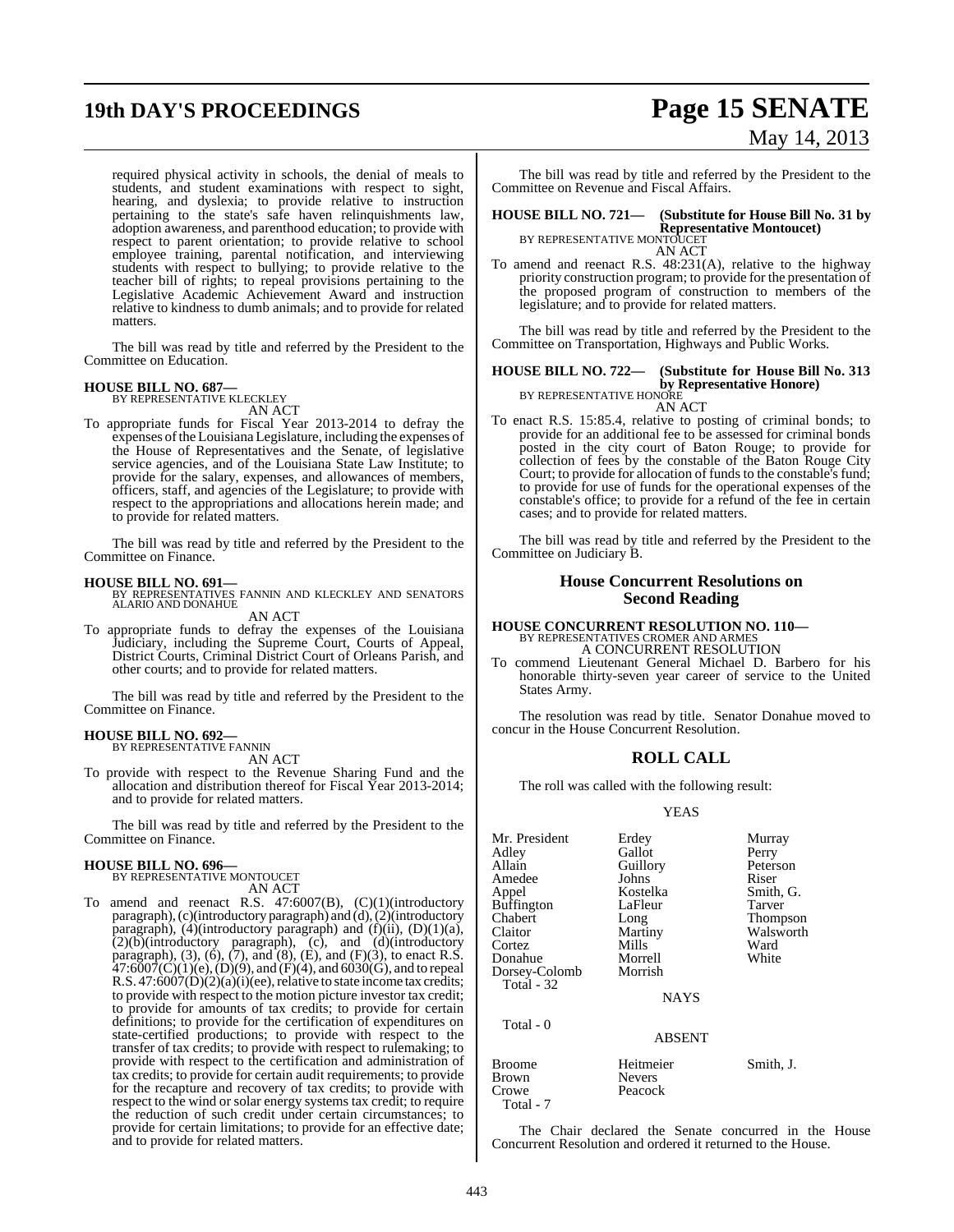# **Page 16 SENATE 19th DAY'S PROCEEDINGS**

## May 14, 2013

Total - 5

#### **HOUSE CONCURRENT RESOLUTION NO. 112—**

BY REPRESENTATIVE MORENO A CONCURRENT RESOLUTION

To commend Susan G. Komen for the Cure and its Louisiana affiliates for improving the quality of life in local communities through the delivery of breast cancer education, screening, treatment, and research and to recognize Thursday, May 9, 2013, as Komen for the Cure Day at the Legislature of Louisiana.

The resolution was read by title. Senator Peterson moved to concur in the House Concurrent Resolution.

#### **ROLL CALL**

The roll was called with the following result:

#### YEAS

| Mr. President<br>Adley<br>Allain<br>Amedee<br>Appel<br><b>Buffington</b><br>Chabert<br>Claitor<br>Cortez<br>Donahue<br>Dorsey-Colomb<br>Erdey<br>Total - 34 | Gallot<br>Guillory<br>Heitmeier<br>Johns<br>Kostelka<br>LaFleur<br>Long<br>Martiny<br>Mills<br>Morrell<br>Morrish<br>Murray<br><b>NAYS</b> | <b>Nevers</b><br>Perry<br>Peterson<br>Riser<br>Smith, G.<br>Tarver<br><b>Thompson</b><br>Walsworth<br>Ward<br>White |
|-------------------------------------------------------------------------------------------------------------------------------------------------------------|--------------------------------------------------------------------------------------------------------------------------------------------|---------------------------------------------------------------------------------------------------------------------|
| Total - 0                                                                                                                                                   | <b>ABSENT</b>                                                                                                                              |                                                                                                                     |
| <b>Broome</b><br><b>Brown</b>                                                                                                                               | Crowe<br>Peacock                                                                                                                           | Smith, J.                                                                                                           |

The Chair declared the Senate concurred in the House Concurrent Resolution and ordered it returned to the House.

**HOUSE CONCURRENT RESOLUTION NO. 114—** BY REPRESENTATIVES NANCY LANDRY, STUART BISHOP, AND ROBIDEAUX AND SENATOR CORTEZ A CONCURRENT RESOLUTION

To commend the St. Thomas More High School girls' golf team upon winning the Division I state championship.

The resolution was read by title. Senator Cortez moved to concur in the House Concurrent Resolution.

#### **ROLL CALL**

The roll was called with the following result:

#### **YEAS**

| Mr. President     | Gallot    | <b>Nevers</b> |
|-------------------|-----------|---------------|
| Adley             | Guillory  | Perry         |
| Allain            | Heitmeier | Peterson      |
| Amedee            | Johns     | Riser         |
| Appel             | Kostelka  | Smith, G.     |
| <b>Buffington</b> | LaFleur   | Tarver        |
| Chabert           | Long      | Thompson      |
| Claitor           | Martiny   | Walsworth     |
| Cortez            | Mills     | Ward          |
| Donahue           | Morrell   | White         |
| Dorsey-Colomb     | Morrish   |               |
| Erdey             | Murray    |               |
| Total - 34        |           |               |

**NAYS** 

Broome Crowe Smith, J.<br>Brown Peacock Total - 5

Total - 0

The Chair declared the Senate concurred in the House Concurrent Resolution and ordered it returned to the House.

Peacock

**HOUSE CONCURRENT RESOLUTION NO. 115—** BY REPRESENTATIVES NANCY LANDRY, STUART BISHOP, AND ROBIDEAUX AND SENATOR CORTEZ A CONCURRENT RESOLUTION

To commend the St. Thomas More High School girls' softball team upon winning the 2013 Class 4A state championship.

The resolution was read by title. Senator Cortez moved to concur in the House Concurrent Resolution.

#### **ROLL CALL**

The roll was called with the following result:

#### YEAS

| Mr. President<br>Adley<br>Allain<br>Amedee<br>Appel<br>Buffington<br>Chabert<br>Claitor<br>Cortez<br>Donahue<br>Dorsey-Colomb<br>Erdev<br>Total - 34 | Gallot<br>Guillory<br>Heitmeier<br>Johns<br>Kostelka<br>LaFleur<br>Long<br>Martiny<br>Mills<br>Morrell<br>Morrish<br>Murray<br><b>NAYS</b> | <b>Nevers</b><br>Perry<br>Peterson<br>Riser<br>Smith, G.<br>Tarver<br><b>Thompson</b><br>Walsworth<br>Ward<br>White |
|------------------------------------------------------------------------------------------------------------------------------------------------------|--------------------------------------------------------------------------------------------------------------------------------------------|---------------------------------------------------------------------------------------------------------------------|
| Total - 0                                                                                                                                            | <b>ABSENT</b>                                                                                                                              |                                                                                                                     |
| <b>Broome</b><br>Brown<br>Total - 5                                                                                                                  | Crowe<br>Peacock                                                                                                                           | Smith, J.                                                                                                           |

The Chair declared the Senate concurred in the House Concurrent Resolution and ordered it returned to the House.

#### **HOUSE CONCURRENT RESOLUTION NO. 116—**

BY REPRESENTATIVES NANCY LANDRY, STUART BISHOP, AND ROBIDEAUX AND SENATOR CORTEZ A CONCURRENT RESOLUTION

To commend the St. Thomas More High School girls' volleyball team upon winning the Division II state championship.

The resolution was read by title. Senator Cortez moved to concur in the House Concurrent Resolution.

#### **ROLL CALL**

The roll was called with the following result:

#### YEAS

| Mr. President | Gallot    | Murray        |
|---------------|-----------|---------------|
| Adley         | Guillory  | <b>Nevers</b> |
| Allain        | Heitmeier | Perry         |
| Amedee        | Johns     | Peterson      |
| Appel         | Kostelka  | Riser         |
| Buffington    | LaFleur   | Smith, G.     |

# ABSENT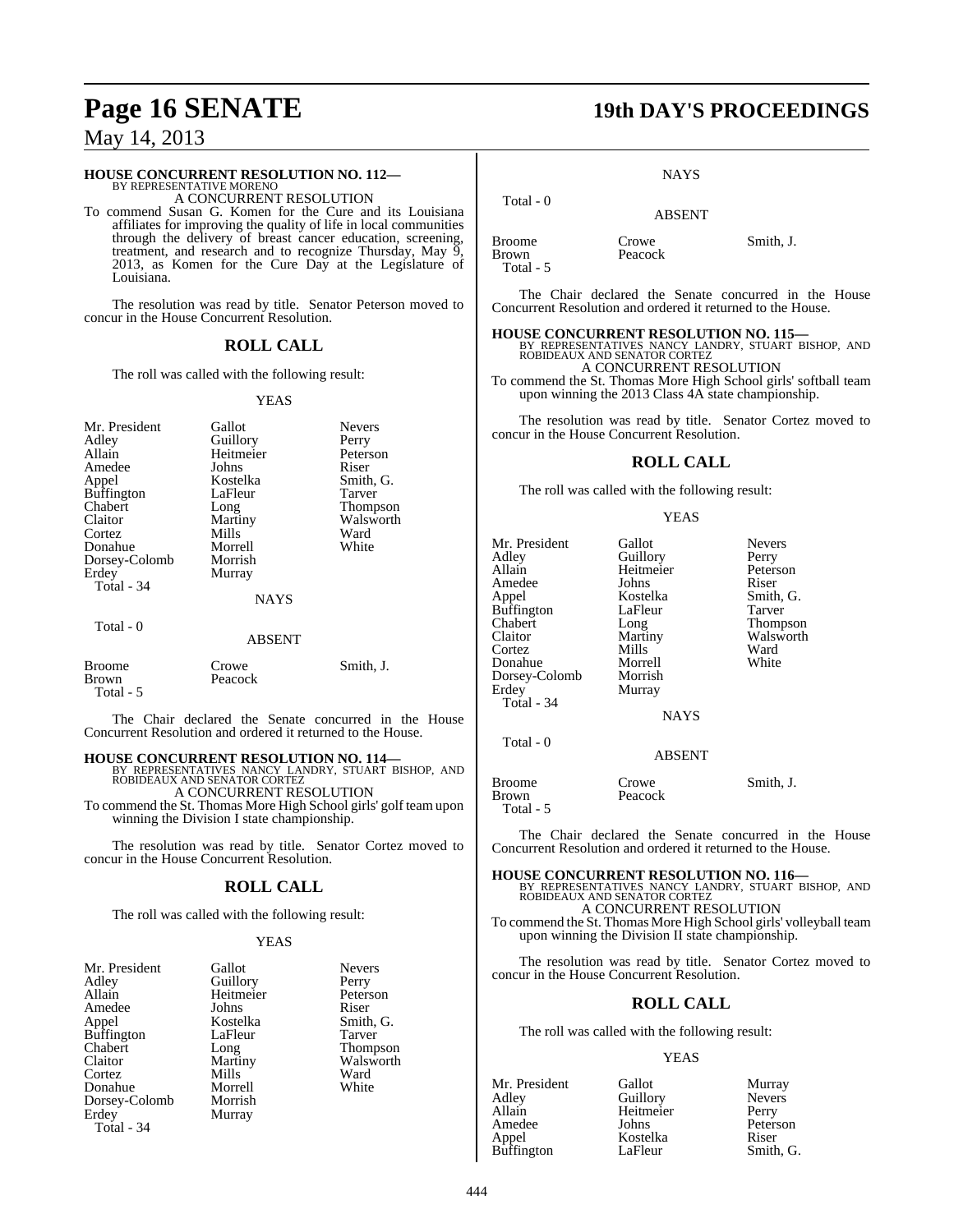| Chabert           |  |
|-------------------|--|
| Cortez            |  |
| Donahue           |  |
| Dorsey-Colomb     |  |
| Erdey             |  |
| <b>Total - 33</b> |  |

Total - 0

Long Tarver<br>Martiny Thomp Martiny Thompson<br>
Mills Walsworth Morrell Ward<br>
Morrish White Morrish

**NAYS** 

Walsworth<br>Ward

ABSENT

| Broome    | Claitor | Peacock   |
|-----------|---------|-----------|
| Brown     | Crowe   | Smith, J. |
| Total - 6 |         |           |

The Chair declared the Senate concurred in the House Concurrent Resolution and ordered it returned to the House.

**HOUSE CONCURRENT RESOLUTION NO. 117—** BY REPRESENTATIVES NORTON, BADON, BARROW, WESLEY<br>BISHOP, BROSSETT, BURRELL, COX, DIXON, FRANKLIN, GAINES,<br>HONORE, HUNTER, GIROD JACKSON, KATRINA JACKSON, JAMES,<br>JEFFERSON, TERRY LANDRY, PIERRE, PRICE, SMITH, THIERRY,<br>ALFRE A CONCURRENT RESOLUTION

To express the condolences upon the death of the Reverend Danny Mitchell, former state representative for Louisiana House District No. 2.

The resolution was read by title. Senator Tarver moved to concur in the House Concurrent Resolution.

## **ROLL CALL**

The roll was called with the following result:

#### YEAS

| Mr. President     | Erdey     | Murray        |
|-------------------|-----------|---------------|
| Adley             | Gallot    | <b>Nevers</b> |
| Allain            | Guillory  | Perry         |
| Amedee            | Heitmeier | Peterson      |
| Appel             | Johns     | Riser         |
| <b>Buffington</b> | Kostelka  | Smith, G.     |
| Chabert           | LaFleur   | Tarver        |
| Claitor           | Long      | Thompson      |
| Cortez            | Martiny   | Walsworth     |
| Crowe             | Mills     | Ward          |
| Donahue           | Morrell   | White         |
| Dorsey-Colomb     | Morrish   |               |
| <b>Total - 35</b> |           |               |
|                   | NAYS      |               |

Total - 0

#### ABSENT

| Broome    | Peacock   |
|-----------|-----------|
| Brown     | Smith, J. |
| Total - 4 |           |

The Chair declared the Senate concurred in the House Concurrent Resolution and ordered it returned to the House.

#### **HOUSE CONCURRENT RESOLUTION NO. 118**

BY REPRESENTATIVES ST. GERMAIN, BARROW, HILL, KATRINA<br>JACKSON, MORENO, NORTON, SMITH, AND THIERRY AND<br>SENATORS BROOME, DORSEY-COLOMB, AND PETERSON A CONCURRENT RESOLUTION

To recognize Wednesday, May 15, 2013, as Louisiana Center for Health Equity Day in the state of Louisiana.

The resolution was read by title. Senator Ward moved to concur in the House Concurrent Resolution.

# **19th DAY'S PROCEEDINGS Page 17 SENATE** May 14, 2013

## **ROLL CALL**

The roll was called with the following result:

YEAS

Mr. President Erdey Murray<br>Adley Gallot Nevers Allain Guillory Perry<br>
Amedee Heitmeier Peters Appel Johns Riser<br>Buffington Kostelka Smith, G. Buffington Kostelka Smith,<br>Chabert LaFleur Tarver Chabert LaFleur<br>Claitor Long Claitor Long Thompson<br>Cortez Martiny Walsworth Cortez Martiny Walsworth<br>Crowe Mills Ward Donahue Morrell<br>Dorsey-Colomb Morrish Dorsey-Colomb Total - 35

Total - 0

Nevers Heitmeier Peterson<br>Johns Riser Mills Ward<br>
Morrell White

**NAYS** 

#### ABSENT

| <b>Broome</b> | Peacock   |
|---------------|-----------|
| <b>Brown</b>  | Smith, J. |
| Total - 4     |           |

The Chair declared the Senate concurred in the House Concurrent Resolution and ordered it returned to the House.

## **HOUSE CONCURRENT RESOLUTION NO. 119—**

BY REPRESENTATIVE KATRINA JACKSON A CONCURRENT RESOLUTION

To commend the efforts of The Links, Incorporated and to recognize Wednesday, May 15, 2013, as Louisiana Links Day at the Louisiana State Capitol.

The resolution was read by title. Senator Thompson moved to concur in the House Concurrent Resolution.

#### **ROLL CALL**

The roll was called with the following result:

#### YEAS

| Mr. President<br>Adley<br>Allain<br>Amedee<br>Appel<br><b>Buffington</b><br>Chabert<br>Claitor<br>Cortez<br>Dorsey-Colomb<br>Erdey<br>Total - 32<br>Total - 0 | Gallot<br>Guillory<br>Johns<br>Kostelka<br>LaFleur<br>Long<br>Martiny<br>Mills<br>Morrell<br>Morrish<br>Murray<br><b>NAYS</b> | <b>Nevers</b><br>Perry<br>Peterson<br>Riser<br>Smith, G.<br>Tarver<br>Thompson<br>Walsworth<br>Ward<br>White |
|---------------------------------------------------------------------------------------------------------------------------------------------------------------|-------------------------------------------------------------------------------------------------------------------------------|--------------------------------------------------------------------------------------------------------------|
|                                                                                                                                                               | <b>ABSENT</b>                                                                                                                 |                                                                                                              |
| <b>Broome</b><br>Brown<br>Crowe<br>Total - 7                                                                                                                  | Donahue<br>Heitmeier<br>Peacock                                                                                               | Smith, J.                                                                                                    |

The Chair declared the Senate concurred in the House Concurrent Resolution and ordered it returned to the House.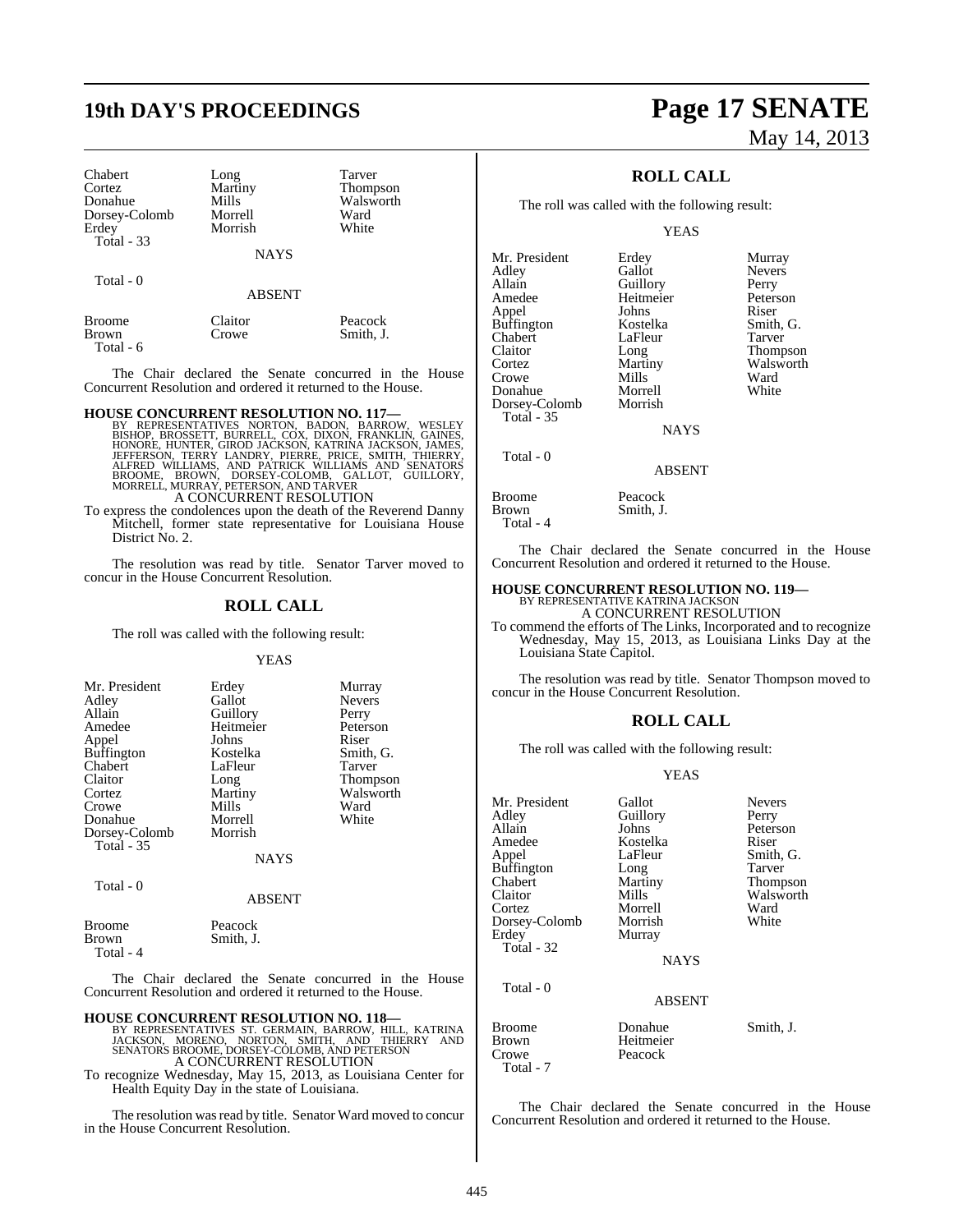#### **HOUSE CONCURRENT RESOLUTION NO. 120—**

BY REPRESENTATIVE HARRISON A CONCURRENT RESOLUTION

To memorialize the United States Congress to take such actions as are necessary to ban the importation into the United States of shrimp from countries that have experienced early mortality syndrome in their shrimp industry.

The resolution was read by title and referred by the President to the Committee on Natural Resources.

# **HOUSE CONCURRENT RESOLUTION NO. 121—** BY REPRESENTATIVE ARNOLD

A CONCURRENT RESOLUTION To recognize Friday, May 10, 2013, as First NBC Bank Day and to commend First NBC Bank on its initial public offering.

The resolution was read by title. Senator Heitmeier moved to concur in the House Concurrent Resolution.

### **ROLL CALL**

The roll was called with the following result:

#### YEAS

| Mr. President<br>Adley<br>Allain<br>Amedee<br>Appel<br><b>Buffington</b><br>Chabert | Erdey<br>Gallot<br>Guillory<br>Heitmeier<br>Johns<br>Kostelka<br>LaFleur | Murray<br><b>Nevers</b><br>Perry<br>Peterson<br>Riser<br>Smith, G.<br>Tarver |
|-------------------------------------------------------------------------------------|--------------------------------------------------------------------------|------------------------------------------------------------------------------|
| Claitor                                                                             | Long                                                                     | Thompson                                                                     |
| Cortez<br>Crowe                                                                     | Martiny<br>Mills                                                         | Walsworth<br>Ward                                                            |
| Donahue                                                                             | Morrell                                                                  | White                                                                        |
| Dorsey-Colomb                                                                       | Morrish                                                                  |                                                                              |
| <b>Total - 35</b>                                                                   |                                                                          |                                                                              |
|                                                                                     | <b>NAYS</b>                                                              |                                                                              |
| Total - 0                                                                           | <b>ABSENT</b>                                                            |                                                                              |

Broome Peacock<br>Brown Smith, J. Smith, J. Total - 4

The Chair declared the Senate concurred in the House Concurrent Resolution and ordered it returned to the House.

#### **HOUSE CONCURRENT RESOLUTION NO. 123—**

BY REPRESENTATIVES KATRINA JACKSON, BADON, BARROW,<br>WESLEY BISHOP, BROSSETT, BURRELL, COX, DIXON, FRANKLIN,<br>GAINES, HONORE, HUNTER, GIROD JACKSON, JAMES, JEFFERSON, TERRY LANDRY, NORTON, PIERRE, PRICE, SMITH, THIERRY, ALFRED<br>WILLIAMS, AND PATRICK WILLIAMS AND SENATORS BROOME,<br>BROWN, DORSEY-COLOMB, GALLOT, GUILLORY, MORRELL,<br>MURRAY, PETERSON, AND TARVER A CONCURRENT RESOLUTION

To express the condolences of the Legislature of Louisiana upon the death of Bishop Keith Cornell Smith, and to posthumously commend him for thirty years of dedicated service to God in the Gospel ministry.

The resolution was read by title. Senator Thompson moved to concur in the House Concurrent Resolution.

### **ROLL CALL**

The roll was called with the following result:

#### YEAS

Mr. President Erdey Murray<br>Adley Gallot Nevers Adley

**Page 18 SENATE 19th DAY'S PROCEEDINGS**

Allain Cuillory Perry<br>
Amedee Heitmeier Peterson Appel Johns Riser<br>Buffington Kostelka Smith, G. Buffington Kostelka Smith,<br>Chabert LaFleur Tarver Chabert LaFleur<br>Claitor Long Claitor Long Thompson Cortez Martiny Walsworth<br>Crowe Mills Ward Crowe Mills Ward Donahue Morrell White Dorsey-Colomb Total - 35

Heitmeier Peters<br>
Johns Riser

**NAYS** 

ABSENT

Broome Peacock<br>Brown Smith I Total - 4

 $Total = 0$ 

The Chair declared the Senate concurred in the House Concurrent Resolution and ordered it returned to the House.

Smith, J.

**HOUSE CONCURRENT RESOLUTION NO. 124—** BY REPRESENTATIVE HOWARD AND SENATOR LONG A CONCURRENT RESOLUTION To commend the Florien High School girls'softball team on winning the 2013 Class B state championship.

The resolution was read by title. Senator Long moved to concur in the House Concurrent Resolution.

#### **ROLL CALL**

The roll was called with the following result:

#### YEAS

Mr. President Erdey Murray<br>Adley Gallot Nevers Adley Gallot Nevers Allain Guillory Perry<br>
Amedee Heitmeier Peterson Appel Johns Riser Buffington Kostelka Smith, G.<br>
Chabert LaFleur Tarver Chabert LaFleur<br>Claitor Long Cortez Martiny Walsworth<br>Crowe Mills Ward Crowe Mills Ward Donahue Morrell<br>Dorsey-Colomb Morrish Dorsey-Colomb Total - 35

Total - 0

Heitmeier Peters<br>Johns Riser Long Thompson<br>Martiny Walsworth

NAYS

#### ABSENT

Broome Peacock<br>Brown Smith J Smith, J. Total - 4

The Chair declared the Senate concurred in the House Concurrent Resolution and ordered it returned to the House.

# **HOUSE CONCURRENT RESOLUTION NO. 125—** BY REPRESENTATIVE LEGER

A CONCURRENT RESOLUTION

To recognize Tuesday, May 14, 2013, as Kingsley House Day at the Legislature of Louisiana.

The resolution was read by title. Senator Peterson moved to concur in the House Concurrent Resolution.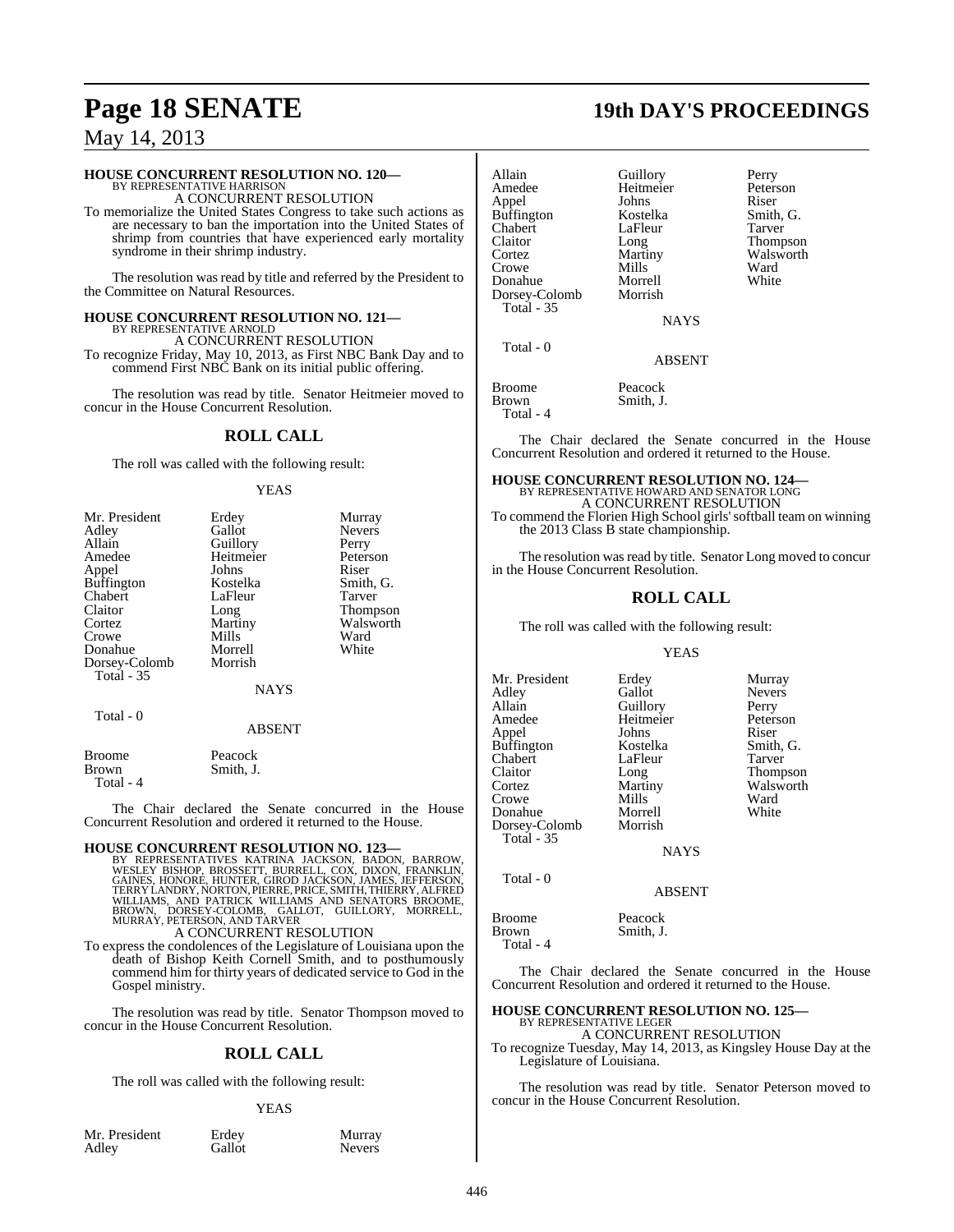# **19th DAY'S PROCEEDINGS Page 19 SENATE**

## **ROLL CALL**

The roll was called with the following result:

#### YEAS

| Mr. President<br>Adley<br>Allain<br>Amedee<br>Appel<br><b>Buffington</b><br>Chabert<br>Cortez<br>Crowe<br>Donahue<br>Dorsey-Colomb<br>Erdey<br>Total - 34 | Gallot<br>Guillory<br>Heitmeier<br>Johns<br>Kostelka<br>LaFleur<br>Long<br>Martiny<br>Mills<br>Morrell<br>Morrish<br>Murray<br><b>NAYS</b> | <b>Nevers</b><br>Perry<br>Peterson<br>Riser<br>Smith, G.<br>Tarver<br><b>Thompson</b><br>Walsworth<br>Ward<br>White |
|-----------------------------------------------------------------------------------------------------------------------------------------------------------|--------------------------------------------------------------------------------------------------------------------------------------------|---------------------------------------------------------------------------------------------------------------------|
| Total - 0                                                                                                                                                 |                                                                                                                                            |                                                                                                                     |

| <b>Broome</b> | Claitor | Smith. J. |
|---------------|---------|-----------|
| Brown         | Peacock |           |
| Total - 5     |         |           |

The Chair declared the Senate concurred in the House Concurrent Resolution and ordered it returned to the House.

ABSENT

#### **Reports of Committees**

The following reports of committees were received and read:

#### **REPORT OF COMMITTEE ON**

#### **AGRICULTURE, FORESTRY, AQUACULTURE, AND RURAL DEVELOPMENT**

Senator Francis C. Thompson, Chairman on behalf of the Committee on Agriculture, Forestry, Aquaculture, and Rural Development, submitted the following report:

May 14, 2013

To the President and Members of the Senate:

I am directed by your Committee on Agriculture, Forestry, Aquaculture, and Rural Development to submit the following report:

#### **SENATE RESOLUTION NO. 66—** BY SENATOR CROWE

A RESOLUTION

To urge and request the Louisiana Animal Welfare Commission to study the necessity of the seven-day notice requirement provided to governing authorities before inspecting animal impoundment facilities.

Reported favorably.

#### **SENATE RESOLUTION NO. 96—** BY SENATOR MORRISH

A RESOLUTION

To urge and request the commissioner of agriculture to create the Louisiana Wine Agribusiness Task Force within the Department ofAgriculture and Forestry to study and make recommendations to the legislature for growing and expanding the wine industry with respect to economic impact, job growth, revenue generation, and tourism potential.

Reported with amendments.

# May 14, 2013

#### **HOUSE BILL NO. 200—**

BY REPRESENTATIVE ANDERS AN ACT

To amend and reenact R.S. 3:3806(A)(2), 3807(B)(5) and (E), and  $3808(E)(4)$  through (7) and to enact R.S.  $3:3808(E)(8)$ , relative to licensing of landscape architects; to provide for fees and examinations; to provide for terms and conditions of licenses and permits; and to provide for related matters.

Reported favorably.

# **HOUSE BILL NO. 202—** BY REPRESENTATIVE ANDERS

AN ACT To amend and reenact R.S. 3:15, relative to applications for licenses, permits, or certificates; to provide for the Department of Agriculture and Forestry to request an applicant's social security number; and to provide for related matters.

Reported favorably.

#### **HOUSE BILL NO. 473—** BY REPRESENTATIVE PUGH

AN ACT

To amend and reenact R.S. 3:3403(J), relative to the Louisiana Agricultural Commodities Commission; to provide for commission meetings within each calendar year; and to provide for related matters.

Reported favorably.

# **HOUSE BILL NO. 510—** BY REPRESENTATIVE CHANEY

AN ACT

To amend and reenact R.S. 3:2092(B) and 2092.1 and to enact R.S. 3:2092(C) and 2094, relative to the Louisiana Board of Animal Health; to provide for the qualifications of the state veterinarian employed by the board; to provide for venue of suits filed against the board; to provide for the powers of the state veterinarian; and to provide for related matters.

Reported with amendments.

#### **HOUSE BILL NO. 633—**

BY REPRESENTATIVE LEBAS AN ACT

To amend and reenact R.S. 3:2137 and enact R.S. 3:2130, relative to preventing the spread of disease; redesignates provisions of current law; and to provide for related matters.

Reported favorably.

# **HOUSE BILL NO. 664—** BY REPRESENTATIVE TERRY LANDRY

AN ACT

To amend and reenact R.S. 3:1731 through 1735 and 1736(A), (B), and (E) and to enact R.S. 3:1733.1, 1733.2, 1735.1, 1737, and the headings for Parts III and III-A of Chapter 12 of Title 3 of the Louisiana Revised Statutes of 1950, relative to the sweet potato industry; to provide for sweet potato dealers permits; to provide for the requirements and applications for such permits; to provide for exceptions, denials, suspensions, revocations, and probation of such permits; to provide for definitions; to provide for shipment fees; to provide for rules and regulations; to provide for certificates of inspection; to provide for the disposition of funds; and to provide for related matters.

Reported with amendments.

Respectfully submitted, FRANCIS C. THOMPSON Chairman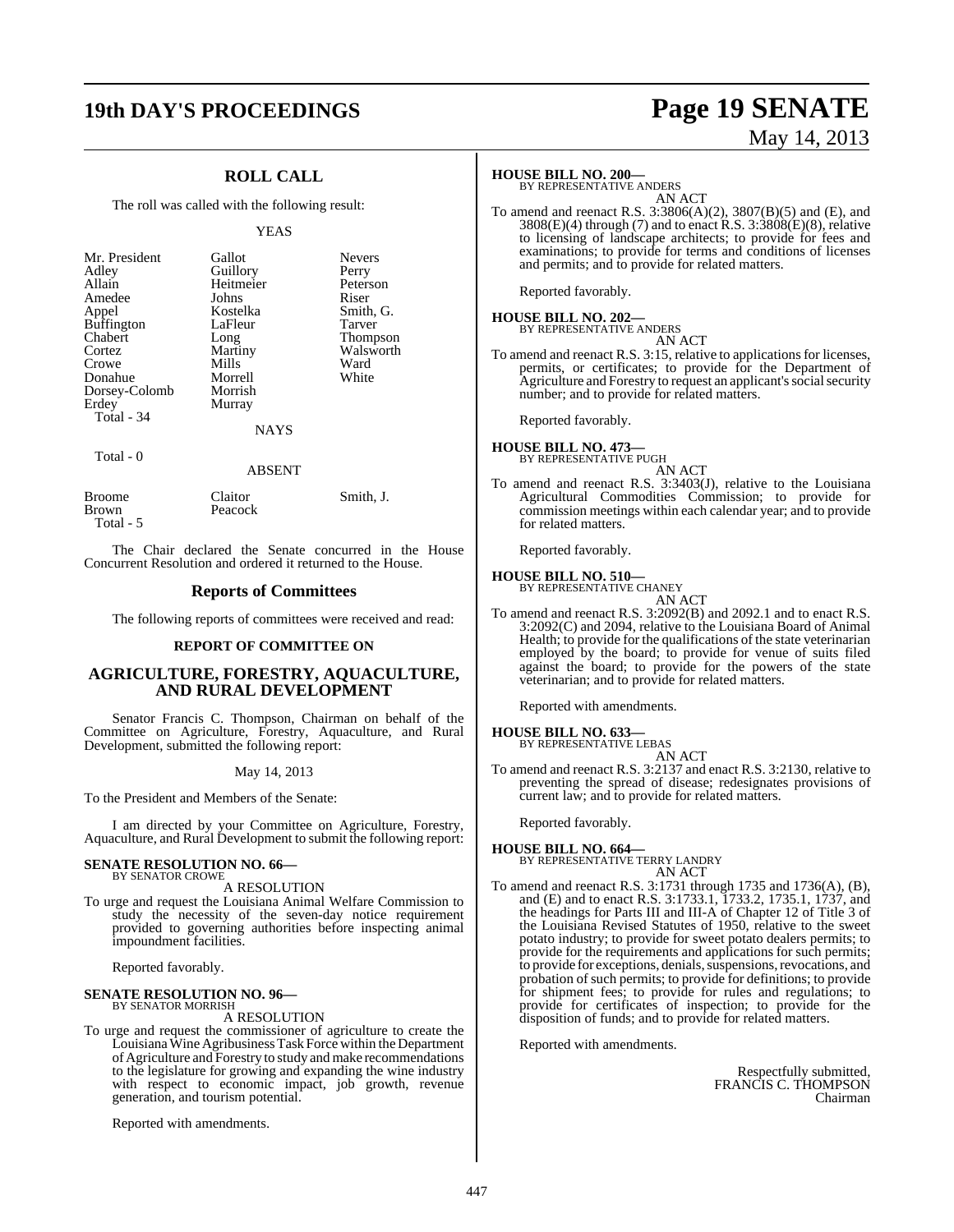# **Page 20 SENATE 19th DAY'S PROCEEDINGS**

May 14, 2013

#### **REPORT OF COMMITTEE ON**

#### **ENVIRONMENTAL QUALITY**

Senator Michael A. Walsworth, Chairman on behalf of the Committee on Environmental Quality, submitted the following report:

#### May 14, 2013

To the President and Members of the Senate:

I am directed by your Committee on Environmental Quality to submit the following report:

#### **HOUSE BILL NO. 591—**

BY REPRESENTATIVE STUART BISHOP AN ACT

To amend and reenact R.S. 30:2418(A), (B), (C), (H)(3) and (6),  $(I)(1)$ ,  $(2)$ , and  $(3)(a)$ , and  $(N)$ , relative to waste tires; to provide for waste tires; to provide for the disposal of waste tires; to provide for waste tire collection centers; to provide for notifications by waste tire collections centers; to provide for the authority to promulgate certain rules and regulations; to provide for fees; to provide for payments to waste tire processors; to provide an effective date; and to provide for related matters.

Reported with amendments.

Respectfully submitted, MICHAEL A. WALSWORTH Chairman

#### **REPORT OF COMMITTEE ON**

#### **JUDICIARY A**

Senator Ben W. Nevers, Chairman on behalf of the Committee on Judiciary A, submitted the following report:

#### May 14, 2013

To the President and Members of the Senate:

I am directed by your Committee on Judiciary A to submit the following report:

# **HOUSE BILL NO. 93—** BY REPRESENTATIVE THIERRY

AN ACT

To enact R.S. 13:2105.2, relative to court costsin the Opelousas City Court; to provide for additional court costs for criminal and traffic matters; to provide for the collection and disposition of funds; and to provide for related matters.

Reported favorably.

#### **HOUSE BILL NO. 169—** BY REPRESENTATIVE MACK

AN ACT

To amend and reenact R.S. 13:621.21(B) and to enact R.S.  $13:621.21(C)$ ,  $(D)$ ,  $(E)$ , and  $(F)$ , relative to district court judgeships in the Twenty-First Judicial District Court; to abolish a judgeship in the Twenty-First Judicial District Court and to provide for the creation of a new judgeship; to provide for limited subject matter jurisdiction; to provide for effective dates; to provide election requirements and terms of office; to provide for compensation and expense allowances; and to provide for related matters.

Reported favorably.

#### **HOUSE BILL NO. 174—**

BY REPRESENTATIVE ARNOLD AN ACT

To amend and reenact R.S. 13:782(A) and to repeal R.S. 13:782(K), relative to clerks of districts courts; to provide for an increase in annual compensation for clerks of district courts; to require annual certification training; and to provide for related matters.

Reported favorably.

**HOUSE BILL NO. 190—** BY REPRESENTATIVE SCHEXNAYDER AN ACT

To amend and reenact R.S. 9:4822(G)(4), relative to the Private Works Act; to provide for the preservation of claims and privileges; to provide for the content of a statement of a claim or privilege; and to provide for related matters.

Reported favorably.

**HOUSE BILL NO. 219—** BY REPRESENTATIVES JEFFERSON, ARMES, WESLEY BISHOP,<br>BURRELL, COX, DIXON, HUNTER, PIERRE, PRICE, ST. GERMAIN,<br>ALFRED WILLIAMS, AND PATRICK WILLIAMS AN ACT

To amend and reenact Children's Code Articles 1178(E), 1208(B)(4) and (5), 1230(B)(4) and (5), and 1253(B)(4) and (5) and to enact Children's Code Articles 1178(F),  $1208(B)(6)$ ,  $1230(B)(6)$ , and 1253(B)(6), relative to adoptions; to provide for criteria of prospective adoptive parents; to provide factors for the court to consider when a prospective adoptive parent has a criminal record; and to provide for related matters.

Reported favorably.

**HOUSE BILL NO. 282—** BY REPRESENTATIVES WILLMOTT, ADAMS, BILLIOT, CONNICK, LEOPOLD, LORUSSO, STOKES, AND TALBOT AND SENATORS APPEL AND MARTINY

AN ACT To enact R.S. 13:2575.1(C), relative to administrative adjudications in Jefferson Parish; to provide relative to appeals of

administrative adjudication decisions regarding immovable property; and to provide for related matters.

Reported favorably.

**HOUSE BILL NO. 307—** BY REPRESENTATIVE LAMBERT

AN ACT

To amend and reenact R.S. 30:2050.21(F) and 2050.22(B), relative to judicial appeals of certain decisions by the Department of Environmental Quality; to provide for appeals of final permit actions, final enforcement actions, and declaratory rulings; to provide for stays of appealed compliance orders, final permit actions, and declaratory rulings; to provide for an effective date; and to provide for related matters.

Reported favorably.

**HOUSE BILL NO. 348—** BY REPRESENTATIVE ARNOLD AN ACT

To amend and reenact R.S. 9:173(A) and to enact R.S. 9:171(C) and 173(C), relative to the Uniform Unclaimed Property Act; to limit the time within which to bring certain actions; to limit the time required to retain certain records; and to provide for related matters.

Reported with amendments.

Respectfully submitted, BEN W. NEVERS Chairman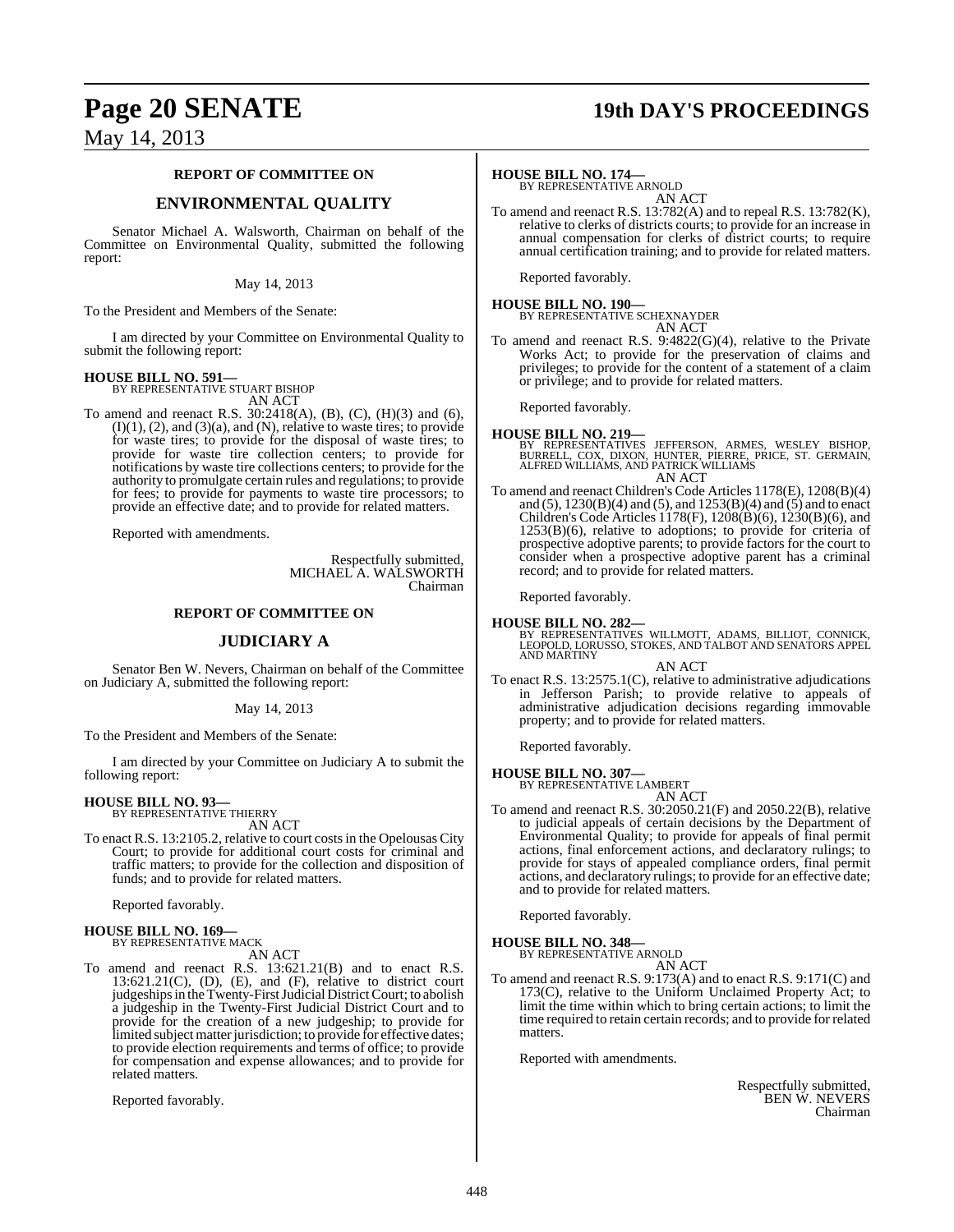# **19th DAY'S PROCEEDINGS Page 21 SENATE**

#### **REPORT OF COMMITTEE ON**

#### **JUDICIARY B**

Senator Jean-Paul "JP" Morrell, Chairman on behalf of the Committee on Judiciary B, submitted the following report:

May 14, 2013

To the President and Members of the Senate:

I am directed by your Committee on Judiciary B to submit the following report:

#### **HOUSE BILL NO. 90—** BY REPRESENTATIVE MACK

AN ACT

To amend and reenact R.S. 40:2405.1, relative to the issuance of bulletproof vests to peace officers; to authorize the Department of Public Safety and Corrections to make available for purchase bulletproof vests which are no longer utilized by the department; to provide that sales be conducted pursuant to regulations of the Louisiana Property Assistance Association; to provide for the assessment of a fee; to provide for a limitation of liability; and to provide for related matters.

Reported favorably.

#### **HOUSE BILL NO. 195—** BY REPRESENTATIVE CHANEY

AN ACT

To amend and reenact R.S. 13:5554(R), relative to the payment of group insurance premium costs for persons retired from the Richland Parish Sheriff's Office; to provide for eligibility for payment of such costs for retired sheriffs and retired deputy sheriffs of the Richland Parish Sheriff's Office; to provide for effective dates; and to provide for related matters.

Reported with amendments.

#### **HOUSE BILL NO. 212—**

BY REPRESENTATIVE BROSSETT AN ACT

To amend and reenact R.S. 29:726.3(A), (C)(2), and (D)(1) and to enact R.S.  $29:726.3(C)(3)$  and  $(G)(3)$ ,  $(4)$ , and  $(5)$ , relative to the Louisiana Homeland Security and Emergency Assistance and Disaster Act; to provide for the development, operation, and maintenance of a critical incident planning and mapping system for nonpublic schools, proprietary schools, and nonpublic colleges and universities; to provide for responsibilities of each local parish office of emergency preparedness and the Governor's Office of Homeland Security and Emergency Preparedness; to require that certain entities provide critical information to be included in the system; to provide for definitions; and to provide for related matters.

Reported favorably.

# **HOUSE BILL NO. 462—** BY REPRESENTATIVE ARNOLD

AN ACT

To amend and reenact R.S. 26:80(A)(11), (B), and (C)(2), relative to qualifications for high alcohol beverage permits; to provide for the definition of the term "spouse"; to provide relative to citizenship and residency requirements for manufacturer's permits; to provide for an effective date; and to provide for related matters.

Reported favorably.

# May 14, 2013

## **HOUSE BILL NO. 489—**

BY REPRESENTATIVE COX

AN ACT To amend and reenact R.S. 26:73(H) and 272(H), relative to certain permits for local historic districts; to require the issuance of certain permits by the commissioner and the municipal or parish governing authority for the sale of low and high alcohol beverages in areas designated as local historic districts; and to provide for related matters.

Reported favorably.

Respectfully submitted, JEAN-PAUL "JP" MORRELL Chairman

#### **REPORT OF COMMITTEE ON**

### **JUDICIARY C**

Senator Robert W. Kostelka, Chairman on behalf of the Committee on Judiciary C, submitted the following report:

#### May 14, 2013

To the President and Members of the Senate:

I am directed by your Committee on Judiciary C to submit the following report:

# **HOUSE CONCURRENT RESOLUTION NO. 12—** BY REPRESENTATIVE SMITH A CONCURRENT RESOLUTION

To express the intent of the legislature regarding Act No. 181 of the 2012 Regular Session of the Legislature.

Reported favorably.

**HOUSE BILL NO. 45—**<br>BY REPRESENTATIVES LOPINTO, ADAMS, STUART BISHOP,<br>BROADWATER, BURFORD, TIM BURNS, CARMODY, CHAMPAGNE,<br>CROMER, DOVE, GAROFALO, GISCLAIR, GUINN, HARRISON, HAZEL,<br>HENRY, HENSGENS, HOFFMANN, IVEY, KLECKLEY AN ACT

To enact Part V of Chapter 9 of Title 40 of the Louisiana Revised Statutes of 1950, to be comprised ofR.S. 40:1821 through 1833, relative to the regulation of firearms; to create the Louisiana Manufactured Firearms and Ammunition Act; to provide for the issuance of a license to sell or manufacture Louisiana firearms, firearm accessories, and ammunition; to provide for qualifications for manufacturers and dealers; to provide for applicability; to provide for licensing fees; to create the Louisiana Manufactured Firearms and Ammunition Fund; to provide for the use of monies deposited into that fund; to provide criteria for purchasing a Louisiana manufactured firearm; to provide for the seizure and forfeiture of certain firearms; to provide for criteria for Louisiana firearms manufacturing facilities; to provide for rulemaking; to provide for definitions; to provide the interpretation of statutory construction; to provide for appeals of decisions of the department; and to provide for related matters.

Reported favorably.

#### **HOUSE BILL NO. 59—**

BY REPRESENTATIVE HONORE AN ACT

To amend and reenact R.S. 15:828(B), relative to diminution of sentence; to provide relative to diminution of sentence for participation in certified treatment and rehabilitation programs;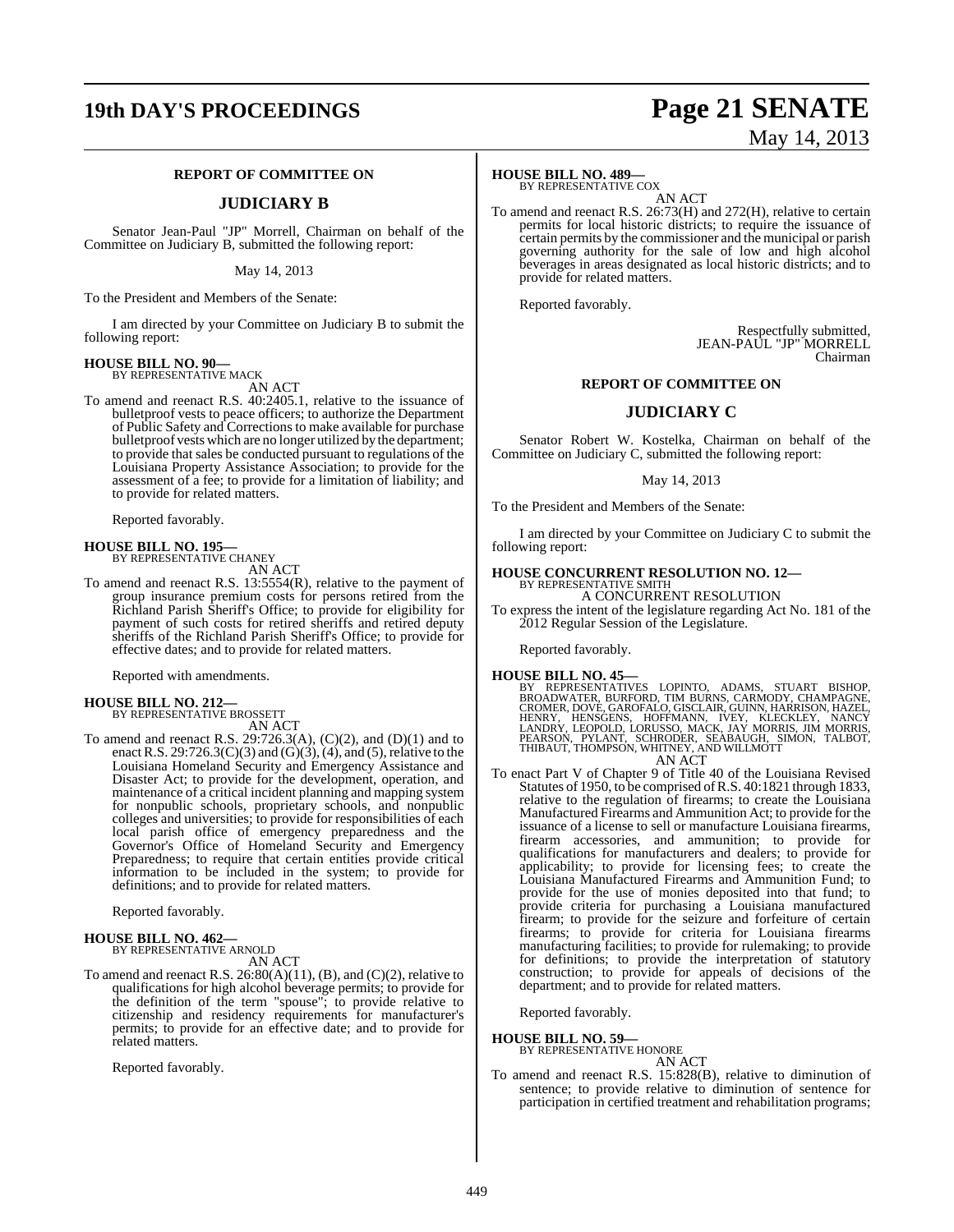# **Page 22 SENATE 19th DAY'S PROCEEDINGS**

## May 14, 2013

to increase the total number of credits that may be earned by an offender for participation in certified treatment and rehabilitation programs; and to provide for related matters.

Reported favorably.

#### **HOUSE BILL NO. 105—** BY REPRESENTATIVE WHITNEY

AN ACT To enact Code of Criminal Procedure Article 404(D), relative to jury commissions; to provide for the functions of the jury commission in Terrebonne Parish; and to provide for related matters.

Reported favorably.

**HOUSE BILL NO. 145—** BY REPRESENTATIVE JAY MORRIS AN ACT

To amend and reenact R.S. 15:542.1.3(B)(2)(a) and to enact R.S. 15:542.1.3(B)(2)(c), relative to sex offender registration and notification; to provide relative to sex offenders convicted pursuant to the laws of another state; to provide for the duration of sex offender registration and notification for such offenders; to provide for the frequency of in-person registration renewals for such offenders; to provide for determinations made by the bureau with regard to such offenders; and to provide for related matters.

Reported favorably.

# **HOUSE BILL NO. 167—** BY REPRESENTATIVE CHAMPAGNE

AN ACT

To amend and reenact R.S. 15:587.2(B), relative to criminal history information; to provide relative to the type of information provided to an institution of postsecondary education requesting criminal history information for an applicant or prospective employee; and to provide for related matters.

Reported favorably.

#### **HOUSE BILL NO. 279—**

BY REPRESENTATIVE HENRY AN ACT

To amend and reenact R.S. 15:1352(A), relative to the definition of racketeering activity; to add enumerated crimes to the definition of "racketeering activity"; and to provide for related matters.

Reported favorably.

#### **HOUSE BILL NO. 349—**

BY REPRESENTATIVE PRICE AN ACT

To amend and reenact R.S. 14:110(B)(1), relative to the crime of simple escape; to provide relative to simple escape by a participant in a work release program; to provide for sentencing for the crime of simple escape by participants in a work release program; and to provide for related matters.

Reported favorably.

#### **HOUSE BILL NO. 361—** BY REPRESENTATIVE RITCHIE

AN ACT

To amend and reenact R.S. 14:323(C)(4), relative to prohibited uses of tracking devices; to provide relative to the crime prohibiting certain uses of tracking devices; to amend the exception for parents of a minor child; to require the consent of both parents of the minor child in certain situationsin order for the exception to apply; and to provide for related matters.

Reported favorably.

**HOUSE BILL NO. 364—** BY REPRESENTATIVE BERTHELOT AN ACT

To amend and reenact R.S. 32:1308 and to enact R.S. 14:72.6, relative to forgery of a motor vehicle inspection certificate; to provide relative to false certificates of motor vehicle inspection; to create the crime of forgery of a motor vehicle inspection certificate; to provide for the elements of the offense; to provide for criminal penalties; and to provide for related matters.

Reported favorably.

#### **HOUSE BILL NO. 471—** BY REPRESENTATIVE IVEY

AN ACT

To amend and reenact R.S.  $15:1204.2(B)(8)(a)$  and (c), relative to the duties of the Louisiana Commission on Law Enforcement and the Administration of Criminal Justice; to provide with respect to an annual report containing criminal statistics; to provide for the distribution of such reports; and to provide for related matters.

Reported favorably.

Respectfully submitted, ROBERT W. "BOB" KOSTELKA Chairman

#### **Senate Bills and Joint Resolutions on Second Reading Reported by Committees**

#### **SENATE BILL NO. 37—**

BY SENATOR GARY SMITH AN ACT

To amend and reenact R.S. 47:246(E), 287.85(C)(2), 287.86(B)(1) and  $293(4)(b)(i)$ , relative to income tax; to provide that any federal tax benefit determined to be a type of federal disaster relief does not reduce the state federal income tax deduction; to authorize a net operating loss deduction carryback of five taxable yearsif the loss is attributable to Hurricane Isaac; and to provide for related matters.

Reported with amendments by the Committee on Revenue and Fiscal Affairs.

#### **SENATE COMMITTEE AMENDMENTS**

Amendments proposed by Senate Committee on Revenue and Fiscal Affairs to Original Senate Bill No. 37 by Senator Gary Smith

#### AMENDMENT NO. 1

On page 1, line 2, after "R.S. 47:246(E)" delete the remainder of the line, delete lines 3 and 4, and insert: "and 287.86(B)(1), relative to income tax; to"

#### AMENDMENT NO. 2

On page 1, line 5, after "carryback" insert "for corporations"

#### MENDMENT NO. 3

 $\overline{\text{On page 1, line 8, after}}$  "R.S. 47:246(E)" delete the remainder of the line, and insert "and 287.86(B)(1) are hereby"

AMENDMENT NO. 4 On page 2, delete lines 14 through 25

AMENDMENT NO. 5 On page 3, delete lines 15 through 29

On motion of Senator Riser, the committee amendment was adopted. The amended bill was read by title, ordered engrossed and passed to a third reading.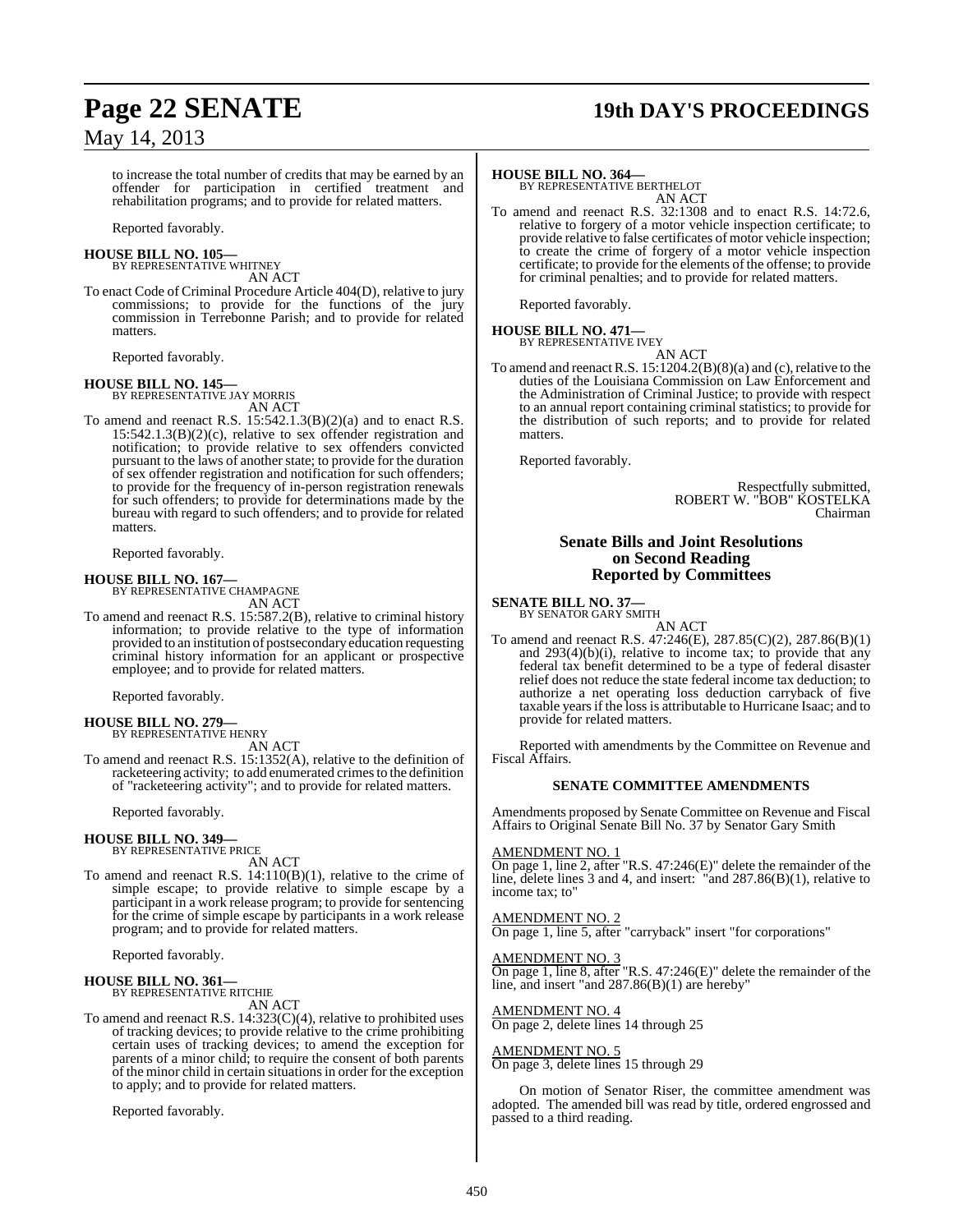# **19th DAY'S PROCEEDINGS Page 23 SENATE**

# May 14, 2013

**SENATE BILL NO. 47—** BY SENATOR MORRELL AND REPRESENTATIVE LEGER AN ACT

To amend and reenact R.S. 33:4071(A)(1) and (2), (B), (C)(1), and  $(E)$  and 4074 and to repeal R.S. 33:4071 $(C)(3)$ , relative to Orleans Parish; to provide relative to the Sewerage and Water Board of New Orleans; to change the membership of the board; to provide relative to the terms and removal of board members; and to provide for related matters.

Reported with amendments by the Committee on Local and Municipal Affairs.

#### **SENATE COMMITTEE AMENDMENTS**

Amendments proposed by Senate Committee on Local and Municipal Affairs to Original Senate Bill No. 47 by Senator Morrell

AMENDMENT NO. 1 On page 1, line 2, delete  $"(1)$  and  $(2)"$ 

AMENDMENT NO. 2 On page 1, line 9, delete  $''(1)$  and  $(2)''$ 

AMENDMENT NO. 3 On page 2, line 1, after "Two" insert "**syndicate**"

#### AMENDMENT NO. 4

On page 2, delete lines 3 through 9, and insert:

"(d) Seven **(c) Six** citizens, to be appointed by the mayor, with the advice and consent of the city council, as follows: **from a list of nominees submitted by the Sewerage and Water Board Selection Committee. The mayor's appointments shall include one citizen from each of the five councilmanic districts within the city of New Orleans.**

**(d) One citizen, to be appointed by each council at-large member, from a list of nominees submitted by the Sewerage and Water Board Selection Committee.**

**(2)(a) For purposes of this Section, the Sewerage and Water Board Selection Committee, hereinafter referred to as the "selection committee", is hereby created to be composed of the presidents or their designees of Dillard University, Loyola University, Tulane University, and Xavier University and the chancellors or their designees of Delgado Community College, University of New Orleans, and Southern University at New Orleans.**

**(b) Notice of a vacancy on the Sewerage and Water Board shall be published in the official journal for Orleans Parish by the Sewerage and Water Board and shall be communicated through any other publication, website, or electronic medium maintained by the New Orleans Sewerage and Water Board or the city of New Orleansfor the purpose of achieving public awareness of the vacancy. Such notice shall advise potential candidates of the residency requirements, professional qualifications, and residency requirements, professional qualifications, and application deadlines.** Such notices shall be published no less **than two times within a thirty day period after a vacancy has been declared by the Sewerage and Water Board. Any interested person who meets the qualifications provided for in this Section shall submit an application to the Sewerage and Water Board confirming their eligibility, professional qualifications, and experience. The Sewerage and Water Board shall transmit all applications received to the selection committee within seven days after the deadline for submission of applications.**

**(c) The selection committee shall meet no less than fifteen days and no more than thirty days after close of the application deadline to consider each name submitted for nomination. Selection committee members may also submit names of persons who also meet the qualification requirements provided in this Section. The selection committee shall verify that each nominee meets such qualification requirements. After a thorough review of each application, the selection committee shall by majority vote submit to the mayor, or the council at-large members as appropriate, three names for each vacancy on the Sewerage and Water Board.**

**(d) Within sixty days of receipt of the list of nominees, the mayor shall select one of the three nomineesfor submission to the city council for approval.**

**(e) The city council shall have thirty days from receipt of submission of the nomination by the mayor to disapprove the nominee. If the city council does not disapprove the nominee within such time, it shall be deemed that the city council consents to the appointment.**

**(f) If the city council disapproves the nominee from the mayor, the selection committee shall convene in no less than thirty days and no more than sixty days after disapproval to resubmit three nominees to the mayor.**

**(g) If for any reason the mayor fails to submit a nomination to the city council within sixty days of receipt of the list of nominees by the selection committee, the selection committee shall submit such list of nominees directly to the city council for <u>selection and approval.</u>** 

#### AMENDMENT NO. 5

On page 2, between lines 9 and 10, insert " $(i)$  Two from the city at large

#### AMENDMENT NO. 6

On page 2, line 10, change "(ii)" to " $(iii)$ " and at the end of the line change "**Each**" to ".

#### AMENDMENT NO. 7

On page 2, at the beginning of line 11, insert "**(3) Each**"

#### AMENDMENT NO. 8

On page 2, line 13, after "**public administration,**" delete "**or**" and insert "**science, construction, business management,**"

#### AMENDMENT NO. 9

On page 2, at the end of line 14, after "**advocacy**" insert "**, or other pertinent disciplines**"

#### AMENDMENT NO. 10

On page 2, at the beginning of line 15, change " $(2)$ " to " $\left(\frac{2}{2}\right)(4)(a)$ "

#### AMENDMENT NO. 11

On page 2, at the end of line 15, after "years" and before the period "." insert "**after initial terms as provided in Subparagraph (b) of this Paragraph**"

#### AMENDMENT NO. 12

On page 2, delete line 17, and insert the following:

"**(b) Two members shall serve an initial term of one year; two members shall serve an initial term of two years; two members shall serve an initial term of three years; and two members shall serve an initial term of four years, as determined by lot at the first meeting of the board.**

(3) **(5)** If the mayor is unable to attend a meeting of the sewerage and water board, he may be represented at any such meeting by a person designated by the mayor who shall be an unclassified member of the mayor's administration. Any such person shall have all rights and powers granted to the mayor with regard to any such meeting and shall have the right to vote for or in the stead ofthe absent mayor. In addition, any such person shall be counted for purposes of a quorum.

**(6) The appointments to the board shall reflect the racial and gender diversity of the population of the city of New Orleans** to the extent practicable.

#### AMENDMENT NO. 13

On page 3, line 19, after "shall" delete the remainder of the line and insert "serve until their successors have been appointed."

#### AMENDMENT NO. 14

On page 3, line 20, delete "date of this Act."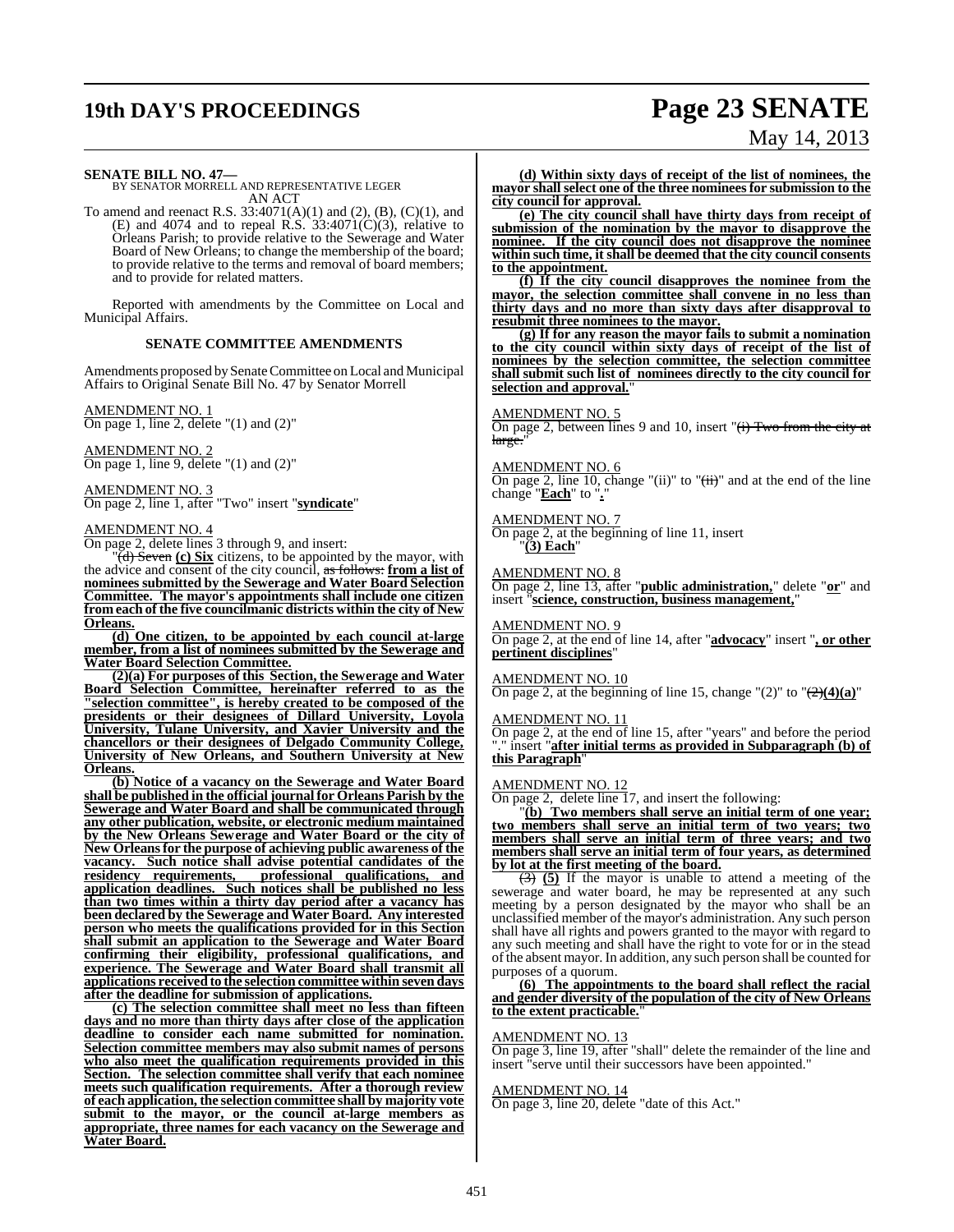# **Page 24 SENATE 19th DAY'S PROCEEDINGS**

## May 14, 2013

On motion of Senator Dorsey-Colomb, the committee amendment was adopted. The amended bill was read by title, ordered engrossed and passed to a third reading.

# **SENATE BILL NO. 63—** BY SENATOR MILLS

AN ACT

To amend and reenact R.S. 47:1907(A)(1) and to enact R.S.  $47:1907(K)$ , relative to assessors; to authorize assessors to increase their compensation up to four percent for four calendar years; to provide for an effective date; and to provide for related matters.

Reported favorably by the Committee on Finance. The bill was read by title and passed to a third reading.

# **SENATE BILL NO. 78—** BY SENATOR MARTINY

AN ACT

To amend and reenact R.S. 47:301(14)(g)(i)(bb) and 337.10(F), relative to sales and use tax; to provide for an exclusion fromthe sales and use tax of the state and of political subdivisions which is levied upon certain sales of services; and to provide for related matters.

Reported favorably by the Committee on Revenue and Fiscal Affairs. The bill was read by title, ordered engrossed and passed to a third reading.

- **SENATE BILL NO. 88—**<br>BY SENATORS BROOME, ADLEY, BUFFINGTON, CHABERT,<br>DONAHUE, DORSEY-COLOMB, GUILLORY, JOHNS, KOSTELKA,<br>LAFLEUR, MILLS, MURRAY, PERRY, TARVER AND WHITE<br>AN ACT
- To enact R.S. 15:539.1(E), 539.2, and 539.3, R.S. 40:2406.1, Chapter To enact R.S. 15:539.1(E), 539.2, and 539.3, R.S. 40:2406.1, Chapter<br>28-B of Title 46 of the Louisiana Revised Statutes of 1950, to be comprised of R.S. 46:2161 through 2163, Chapter 20 of Title VI of the Louisiana Children's Code, comprised of Articles 725 to 725.3,LouisianaChildren'sCode Arts. 728(6), 730(12), 804(9), and 839(D) and Code of Criminal Procedure Art. 930.10, relative to human trafficking; to provide for certain presumptions concerning children that are victims of child sex trafficking; to provide for restitution to victims; to establish and provide for a special fund in the state treasury; to provide for law enforcement human trafficking training; to provide for human trafficking victims service plans; to provide a civil cause of action for victims of human trafficking; to provide a safe harbor program for sexually exploited children; to provide for a statewide protocol; to provide alternate procedures to delinquency proceedings to children involved in the violation of certain sex offenses; to provide procedures by which certain convictions for prostitution related to victims of human trafficking may be set aside and expunged; to provide relative to services and remedies available to victims of human trafficking under certain circumstances; and to provide for related matters.

Reported with amendments by the Committee on Finance.

#### **SENATE COMMITTEE AMENDMENTS**

Amendments proposed by Senate Committee on Finance to Engrossed Senate Bill No. 88 by Senator Broome

AMENDMENT NO. 1 On page 1, line 5, after "728(6)," delete the remainder of the line and insert "and 804(9), and"

AMENDMENT NO. 2

On page 1, line 12, after "protocol;" delete the remainder of the line, and delete line 13

#### AMENDMENT NO. 3 On page 2, line 16, delete "**Sexually**"

AMENDMENT NO. 4 On page 2, line 18, delete "**Sexually**"

AMENDMENT NO. 5 On page 2, line 27, delete "**Sexually**"

#### AMENDMENT NO. 6

On page 3, at the end of line 1, delete "**fund.**" and insert the following: "**Bond Security and Redemption Fund, and after a sufficient amount is allocated from the Bond Security and Redemption Fund to pay all the obligations secured by the full faith and credit of the state which become due and payable within any fiscal year, the treasurer shall pay the remainder of such monies into the fund.**"

#### AMENDMENT NO. 7

On page 3, at the beginning of line 2, delete "**Monies**" and insert the following: "**Subject to appropriation by the legislature, monies**"

#### AMENDMENT NO. 8

On page 7, line 10, after "728(6)," delete the remainder of the line and insert "and 804(9) are hereby enacted"

#### AMENDMENT NO. 9

On page 9, delete lines 24 through 29, and on page 10, delete lines 1 through 3

#### AMENDMENT NO. 10

On page 10, delete lines 16 through 29, and on page 11, delete lines 1 through 6

On motion of Senator Donahue, the committee amendment was adopted. The amended bill was read by title, ordered reengrossed and passed to a third reading.

#### **SENATE BILL NO. 122—**

BY SENATOR CHABERT

- AN ACT
- To amend and reenact R.S. 47:6036(B)(8) and (13), (C)(1)(b), (G), the introductory paragraph of  $(I)(1)$ ,  $(I)(1)(c)$ , and  $(2)(a)$ , relative to the Ports of Louisiana tax credit; to provide the term of the credit; to provide for the activities and projects to which the credit applies; to provide with respect to certain determinations and certifications; and to provide for related matters.

Reported with amendments by the Committee on Revenue and Fiscal Affairs.

#### **SENATE COMMITTEE AMENDMENTS**

Amendments proposed by Senate Committee on Revenue and Fiscal Affairs to Original Senate Bill No. 122 by Senator Chabert

AMENDMENT NO. 1

On page 2, line 3, after "**including**" delete "**, but not limited to**" and at the end of the line change "1997" to "2012"

AMENDMENT NO. 2 On page 2, line 19, delete "industrial,"

#### AMENDMENT NO. 3

On page 2, line 21, after "activity." insert: "**However, "qualifying project" shall not mean bulk liquid/gas facilities.**"

AMENDMENT NO. 4 On page 2, line 28, after "Budget" delete the comma "," and insert "and the state bond commission**,**"

AMENDMENT NO. 5 On page 3, line 10, change "**shall**" to "may"

#### AMENDMENT NO. 6

On page 3, line 14, after "**commissioner**" insert: "**, but no tax credit granted for a qualifying project shall exceed two million five hundred thousand dollars per tax year**"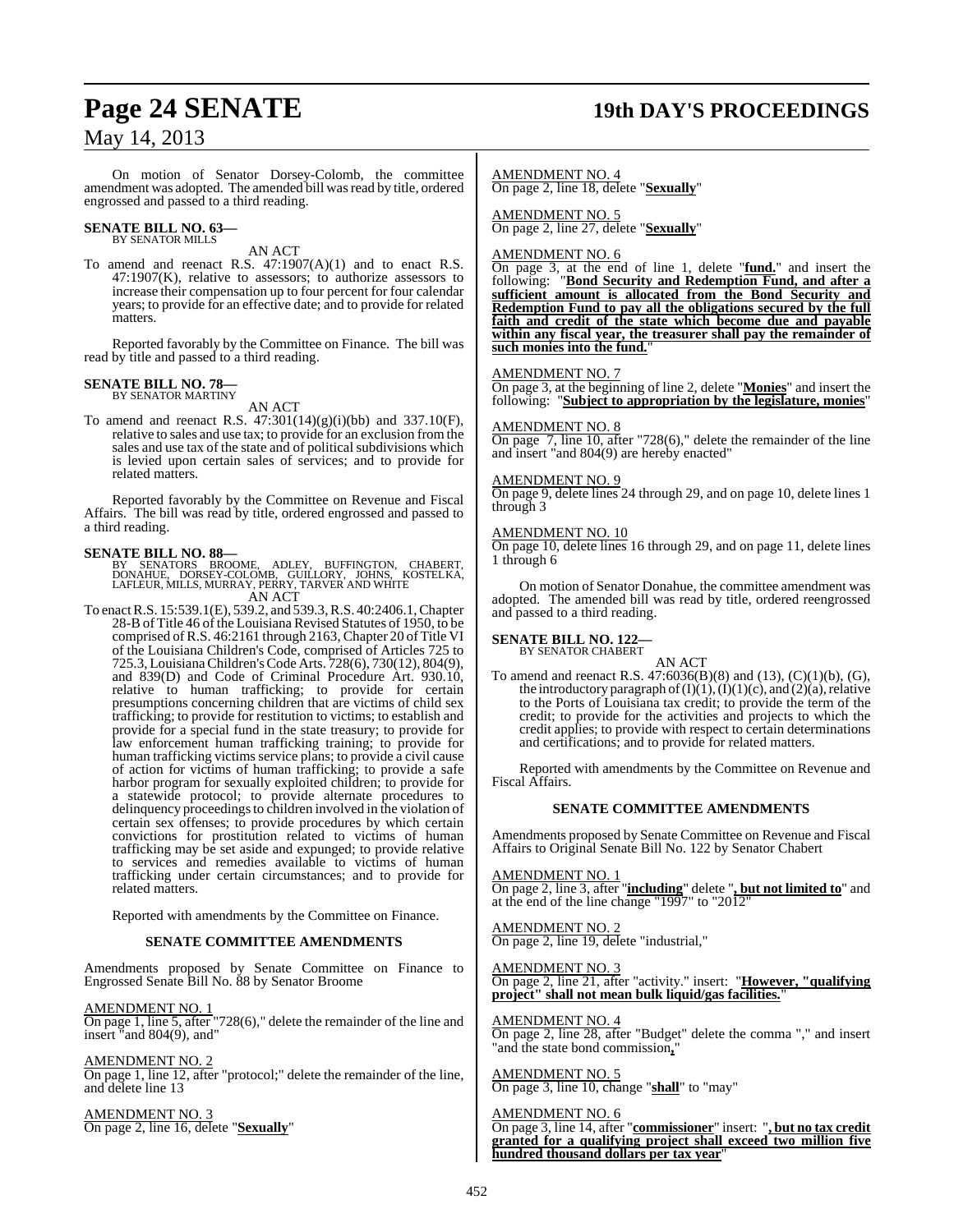# **19th DAY'S PROCEEDINGS Page 25 SENATE**

# May 14, 2013

#### AMENDMENT NO. 7

On page 3, at the end of line 15, insert: "**In addition, the total amount of the Investor Tax Credits which may be granted by the department for all qualifying projects in any fiscal year pursuant to this Paragraph shall not exceed twelve million five hundred thousand dollars per fiscal year.**"

#### AMENDMENT NO. 8

On page 3, line 19, after "committee" insert "and the state bond commission**,**"

#### AMENDMENT NO. 9

On page 4, line 8, after "Budget" insert "and the state bond commission"

#### AMENDMENT NO. 10

On page 4, line 15, after "Budget" insert "and the state bond commission"

#### AMENDMENT NO. 11

On page 4, line 24, after "Subsection" insert: "**; provided that the credit shall be allowed only against the tax liability of the international business entity which receives the certification**"

#### AMENDMENT NO. 12

On page 5, line 3, after "**Subparagraph**" insert "**, whichever is less**"

#### AM<u>ENDMENT NO. 13</u>

On page 5, line 18, after "Budget" insert "and the state bond commission"

#### AMENDMENT NO. 14

On page 5, after line 19, insert:

Section 2. This Act shall become effective on July 1, 2013; if vetoed by the governor and subsequently approved by the legislature, this Act shall become effective on July 1, 2013, or on the day following such approval by the legislature, whichever is later."

On motion of Senator Riser, the committee amendment was adopted. The amended bill was read by title, ordered engrossed and passed to a third reading.

**SENATE BILL NO. 197—**<br>BY SENATORS RISER AND MORRELL AND REPRESENTATIVES<br>BURFORD AND PATRICK WILLIAMS AN ACT

To amend and reenact R.S. 47:297.6(A)(1) and (4) and to enact R.S.  $22:832(F)$  and R.S.  $47:297.6(C)$  and (D), relative to individual income tax credits; to provide for premium tax credits; to extend the taxable periodsin which the tax creditshall be applicable; to provide for an effective date; and to provide for related matters.

Reported with amendments by the Committee on Revenue and Fiscal Affairs.

#### **SENATE COMMITTEE AMENDMENTS**

Amendments proposed by Senate Committee on Revenue and Fiscal Affairs to Original Senate Bill No. 197 by Senator Riser

#### AMENDMENT NO. 1

On page 1, line 2, after "to enact R.S." delete the remainder of the line

## AMENDMENT NO. 2

On page 1, line 3, delete "and (D)" and at the end of the line, delete "to provide for" and on line 4, delete "premium tax credits;"

#### AMENDMENT NO. 3

On page 1, delete lines 7 through 13 in their entirety

#### AMENDMENT NO. 4

On page 1, at the beginning of line 14, change "Section 2." to "Section 1."

#### AMENDMENT NO. 5

On page 1, at the end of line 17, delete "**premium tax as provided in R.S.**"

AMENDMENT NO. 6 On page 2, at the beginning of line 1, delete "**22:832(F) and**"

#### AMENDMENT NO. 7

On page 2, at the end of line 1 and the beginning of line 2, delete "**and under Title 22 of the Louisiana Revised Statutes of 1950,**"

AMENDMENT NO. 8 On page 2, at the beginning of line 29, delete "**premium tax or**"

#### AMENDMENT NO. 9 On page 3, delete lines 7 through 10 in their entirety

AMENDMENT NO. 10

On page 3, line 11, change "**D.**" to "**C.**"

#### AMENDMENT NO. 11

On page 3, line 13, change "Section 3." to "Section 2."

On motion of Senator Riser, the committee amendment was adopted. The amended bill was read by title, ordered engrossed and passed to a third reading.

#### **SENATE BILL NO. 208—**

BY SENATORS RISER AND BUFFINGTON AND REPRESENTATIVES LEGER AND PATRICK WILLIAMS AN ACT

To amend and reenact R.S.  $47:6019(A)(1)(a)$ ,  $(2)(a)$ ,  $(3)(a)$ ,  $(3)(b)(i)(aa)$ , and  $(cc)$ ,  $(3)(b)(ii)(aa)$  and  $(dd)(I)$ ,  $(B)(1)(a)$  and (C) and to enact R.S.  $22:832(F)$  and R.S.  $47:6019(3)(b)(i)(dd)$ and (3)(b)(ii)(ee), relative to tax credits for the rehabilitation of historic structures; to provide for income, premium, and corporation franchise tax credits for costs associated with the rehabilitation of historic structures; to provide for eligibility and qualifications to receive the credit; to provide with respect to definitions; to provide for certain notifications and requirements; to extend the taxable periods in which the tax credit shall be applicable; to provide for an effective date; and to provide for related matters.

Reported with amendments by the Committee on Revenue and Fiscal Affairs.

#### **SENATE COMMITTEE AMENDMENTS**

Amendments proposed by Senate Committee on Revenue and Fiscal Affairs to Original Senate Bill No. 208 by Senator Riser

#### AMENDMENT NO. 1

On page 1, line 2, after  $\lceil (2)(a) \rceil$  delete the remainder of the line and insert  $\sqrt[n]{(3)(b)(i)(cc)}$ ,"

### AMENDMENT NO. 2

 $\overline{\text{On page 1, delete line 3}}$  in its entirety and insert "(B)(1)(a), and (C)"

#### AMENDMENT NO. 3

On page 1, at the beginning of line 4, delete "47:6019(3)(b)(i)(dd) and  $\tilde{(3)}(b)(ii)(ee)$ "

#### AMENDMENT NO. 4

On page 1, line 5, after "income" delete ", premium,"

AMENDMENT NO. 5 On page 1, delete lines 12 through 17 in their entirety

#### AMENDMENT NO. 6 On page 2, delete lines 1 through 8 in their entirety

AMENDMENT NO. 7 On page 2, line 9, change "Section 2" to "Section 1" and after  $T(2)(a)$ , delete the remainder of the line and insert  $T(3)(b)(i)(cc)$ ,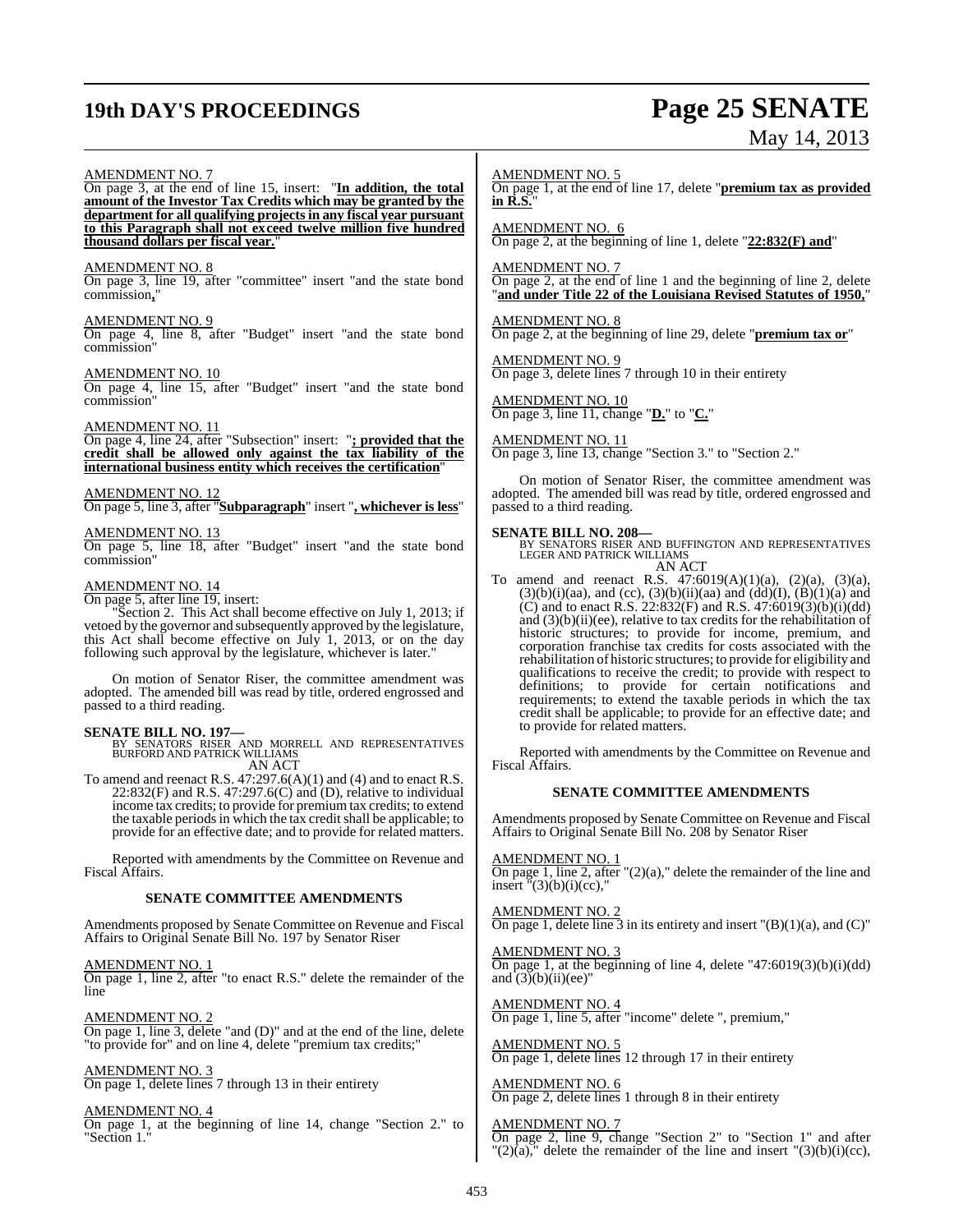# **Page 26 SENATE 19th DAY'S PROCEEDINGS**

 $(B)(1)(a)$ , and  $(C)$  are hereby amended and reenacted to read as follows:

AMENDMENT NO. 8 On page 2, delete lines 10 and 11 in their entirety

AMENDMENT NO. 9 On page 2, line 13, after "against" delete the remainder of the line

AMENDMENT NO. 10 On page 2, at the beginning of line 14, delete "**R.S. 22:832(F),**"

AMENDMENT NO. 11 On page 2, line 16, after "development**,**" delete "or"

AMENDMENT NO. 12 On page 2, line 22, after "development**,**" delete "or"

#### AMENDMENT NO. 13

On page 3, between lines 2 and 3, insert the following:

"(3) \* \* \* (b)(i)  $* \t * \t * \t *$ 

AMENDMENT NO. 14 On page 3, delete lines 3 through 17 in their entirety

AMENDMENT NO. 15 On page 3, delete line 29 in its entirety

AMENDMENT NO. 16 On page 4, delete lines 1 through 22 in their entirety and insert "\* \* \*"

AMENDMENT NO. 17

On page 5, at the beginning of line 12, change "Section 3" to "Section 2"

On motion of Senator Riser, the committee amendment was adopted. The amended bill was read by title, ordered engrossed and passed to a third reading.

#### **House Bills and Joint Resolutions on Second Reading Reported by Committees**

#### **HOUSE BILL NO. 36—** BY REPRESENTATIVE DANAHAY

AN ACT

To amend and reenact R.S. 11:2174.2, relative to the Sheriffs' Pension and Relief Fund; to provide relative to the transfer of service credit into the system; and to provide for related matters.

Reported favorably by the Committee on Retirement. The bill was read by title and referred to the Legislative Bureau.

#### **HOUSE BILL NO. 37—**

BY REPRESENTATIVE NANCY LANDRY AN ACT

To enact R.S. 11:2093(C), relative to the Registrars of Voters Employees' Retirement System; to provide relative to the powers and duties of the board relative to system's actuarial assumptions; and to provide for related matters.

Reported with amendments by the Committee on Retirement.

#### **SENATE COMMITTEE AMENDMENTS**

Amendments proposed by Senate Committee on Retirement to Engrossed House Bill No. 37 by Representative Nancy Landry

#### AMENDMENT NO. 1

On page 1, line 2, after "To" delete "enact R.S. 11:2093(C)," and insert "amend and reenact R.S. 11:2096,"

#### AMENDMENT NO. 2

On page 1, line 9, after "R.S." delete "11:2093(C)" and insert "11:2096"

#### AMENDMENT NO. 3

On page 1, line 9, change "enacted" to "amended and reenacted"

#### AMENDMENT NO. 4

On page 1, delete lines 10 through 14 and insert the following: "§2096. Actuary; appointment; duties and powers

A. The board of trustees shall designate an actuary who shall be the a technical adviser advisor of the board of trustees on matters regarding the operation of the funds system created by the provisions of this Chapter, and shall perform such other duties as are required in connection therewith by law or by the board of trustees.

B. Immediately after the establishment of the retirement system, the actuary shall make such investigation of the mortality, service, and compensation experience of the members of the system as he shall recommend and the board of trustees shall authorize, and on the basis of such investigation he shall recommend for adoption by the board of trustees such tables and such rates as are required in Subsection C of this Section. The board of trustees shall adopt tables and certify rates, and as soon as practicable thereafter the actuary shall make a valuation based on such tables and rates of the assets and liabilities of the funds system created by this Chapter.

C. In the year nineteen hundred fifty-six, and at least once in each five-year period thereafter, the actuary shall make an actuarial investigation into the mortality, service, and compensation experience of the members and beneficiaries of the retirement system, and shall make a valuation of the assets and liabilities of the funds of the system, and taking into account the result of such investigation and valuation, the board of trustees shall:

(1) Adopt for the retirement system such mortality, service, and other tables as shall be deemed necessary; and.

(2) Certify the rates of contribution payable by each employer on account of new entrants.

D. (1) On the basis of such tables as the board of trustees shall adopt, the actuary shall make an annual valuation of the assets and liabilities of the funds of the system created by this Chapter.

(2) Any new tables and interest assumptions adopted in accordance with Subsection C of this Section shall be applicable only with respect to persons who are members on the date of adoption. Tables in effect on the date of retirement shall remain applicable with respect to persons who retire prior to the adoption of new tables.

E. (1) Effective June 30, 2013, unless different actuarial assumptions are formally adopted and disclosed, as provided in Paragraph (2) of this Subsection, the following assumptions shall determine the actuarial equivalents to be used in this retirement system:

(a) Interest shall be compounded at the rate of seven and one-half percent per annum.

(b) Annuity rates shall be determined on the basis of the RP-2000 Combined Healthy Table set back three years for males and two years for females.

(2) The board of trustees may authorize the use of interest and mortality rates in determining the actuarial equivalents which are different from the actuarial assumptions specified in Paragraph (1) of this Subsection. Any change in such actuarial assumptions shall be considered a part of the plan provisions of this retirement system and shall be considered an amendment to the plan provisions contained in this Section. In order to be effective, such change shall be formally adopted by the board of trustees as a rule or rules promulgated pursuant to the Administrative Procedure Act and disclosed to members of the retirement system.

(3) No change in actuarial assumptions shall reduce a member's accrued benefit.

Section 2. This Act shall become effective on June 30, 2013; if vetoed by the governor and subsequently approved by the legislature, this Act shall become effective on June 30, 2013, or on the day following such approval by the legislature, whichever is later."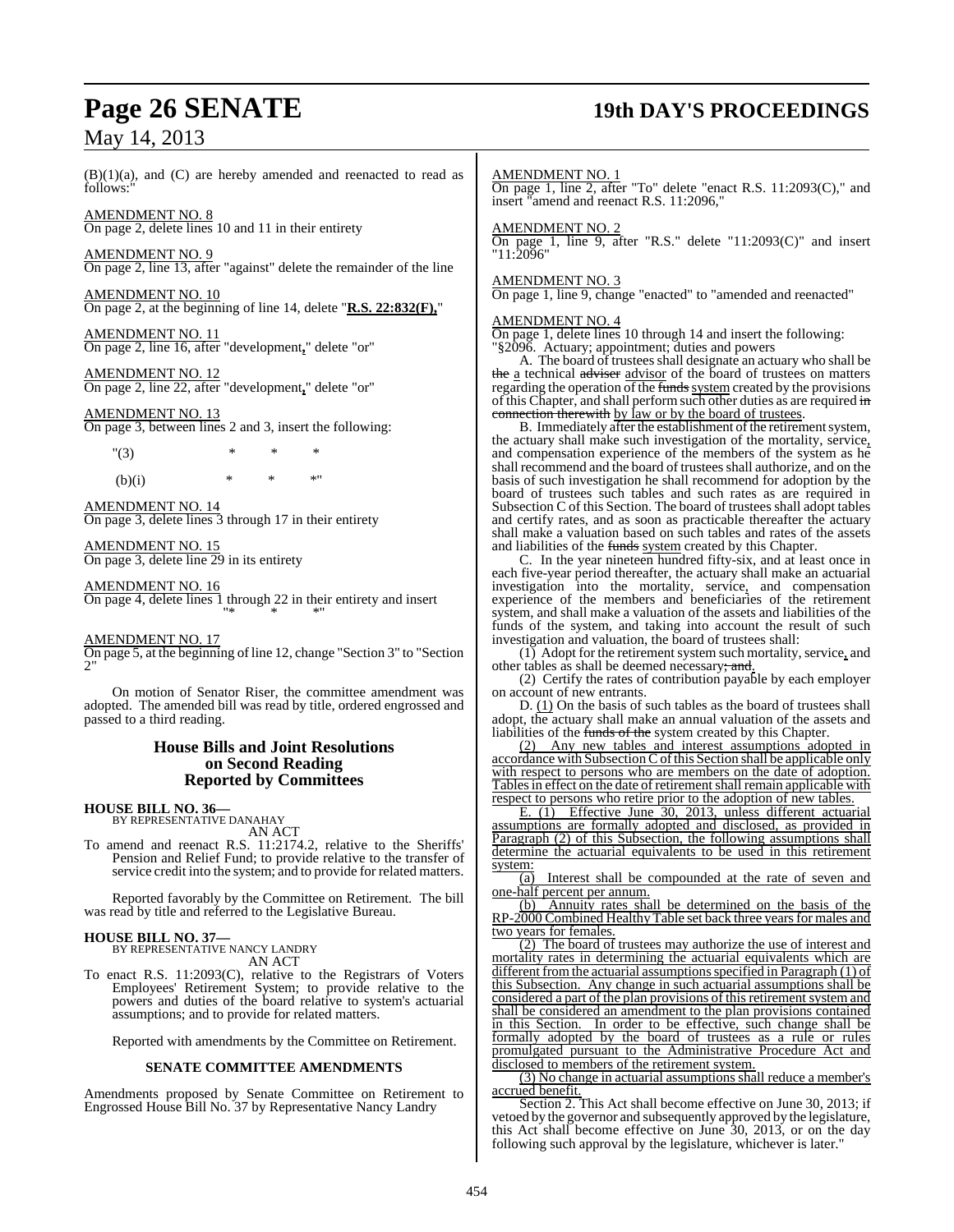# **19th DAY'S PROCEEDINGS Page 27 SENATE**

# May 14, 2013

On motion of Senator Guillory, the committee amendment was adopted. The amended bill was read by title and referred to the Legislative Bureau.

# **HOUSE BILL NO. 38—** BY REPRESENTATIVE GREENE

AN ACT

To amend and reenact R.S. 11:62(13) and 2132(B), relative to employee contributions in the Registrars of Voters Employees' Retirement System; to establish a range for employee contributions; to provide for establishment of a rate within that range; and to provide for related matters.

Reported with amendments by the Committee on Retirement.

#### **SENATE COMMITTEE AMENDMENTS**

Amendments proposed by Senate Committee on Retirement to Engrossed House Bill No. 38 by Representative Greene

#### AMENDMENT NO. 1

On page 2, after line 15, insert the following:

"Section 2. This Act shall become effective on June 30, 2013; if vetoed by the governor and subsequently approved by the legislature, this Act shall become effective on June 30, 2013, or the day following such approval by the legislature, whichever is later."

On motion of Senator Guillory, the committee amendment was adopted. The amended bill was read by title and referred to the Legislative Bureau.

# **HOUSE BILL NO. 39—** BY REPRESENTATIVE STUART BISHOP

AN ACT

To amend and reenact R.S. 11:1421 and 1422(B) and to enact R.S. 11:1422(C), relative to the Louisiana Assessors' Retirement Fund; to provide relative to retirement eligibility and benefits for new members; and to provide for related matters.

Reported favorably by the Committee on Retirement. The bill was read by title and referred to the Legislative Bureau.

#### **HOUSE BILL NO. 46—** BY REPRESENTATIVE PRICE

AN ACT

To enactR.S. 11:1145.2, relative to the Louisiana School Employees' Retirement System; to authorize a cost-of-living benefit adjustment for certain retirees and their beneficiaries; to provide for eligibility for, funding of, and limitations on the adjustment; and to provide for related matters.

Reported with amendments by the Committee on Retirement.

#### **SENATE COMMITTEE AMENDMENTS**

Amendments proposed by Senate Committee on Retirement to Reengrossed House Bill No. 46 by Representative Price

AMENDMENT NO. 1

On page 2, line 4, change "legislative actuary" to "legislative auditor's actuary

AMENDMENT NO. 2

On page 2, line 7, change "legislative actuary" to "legislative auditor's actuary"

#### AMENDMENT NO. 3

On page 2, line 13, change "Employees" to "Employees'"

On motion of Senator Guillory, the committee amendment was adopted. The amended bill was read by title and recommitted to the Committee on Finance.

#### **HOUSE BILL NO. 274—**

BY REPRESENTATIVE TALBOT AN ACT

To amend and reenact R.S. 47:2132(A), relative to ad valorem property tax; to provide with respect to refunds of taxes erroneously paid; to provide for the time period in which a homestead exemption may be claimed under certain circumstances; and to provide for related matters.

Reported favorably by the Committee on Revenue and Fiscal Affairs. The bill was read by title and referred to the Legislative Bureau.

#### **Rules Suspended**

Senator Martiny asked for and obtained a suspension of the rules to recall Senate Concurrent Resolution No. 57 from the Committee on Health and Welfare.

#### **SENATE CONCURRENT RESOLUTION NO. 57—**

BY SENATORS MARTINY, APPEL, CORTEZ, CROWE, GUILLORY,<br>JOHNS, LONG, MILLS, NEVERS, PEACOCK, PERRY, THOMPSON,<br>WALSWORTH, WARD AND WHITE AND REPRESENTATIVES STUART<br>BISHOP, BURFORD, HENRY BURNS, CARMODY, CHANEY, CONNICK,<br>FANNIN A CONCURRENT RESOLUTION

To urge and request the various departments to take certain actions regarding the commercial construction and operation by Planned Parenthood Gulf Coast of a facility to provide abortions in Louisiana.

On motion of Senator Martiny, the resolution was read by title and passed to a third reading.

#### **Senate Bills and Joint Resolutions on Third Reading and Final Passage**

**SENATE BILL NO. 133—** BY SENATOR AMEDEE

AN ACT To amend and reenact R.S.  $47:9004(B)(1)$  and (4), relative to the board of directors of the Louisiana Lottery Corporation; to provide relative to the duty of certain board members to disclose certain business relationships to the Senate Committee on Senate and Governmental Affairs; to provide that the obligation to disclose after confirmation by the Senate shall be submitted to the legislative auditor; to provide for the duties of the

legislative auditor with respect to such submissions; to provide relative to potential candidates for board members submitted to the governor; and to provide for related matters.

#### **Floor Amendments**

Senator Amedee proposed the following amendments.

### **SENATE FLOOR AMENDMENTS**

Amendments proposed by Senator Amedee to Engrossed Senate Bill No. 133 by Senator Amedee

AMENDMENT NO. 1 On page 1, line 2, change "(4)" to "to repeal R.S.  $47:9004(B)(4)$ "

#### AMENDMENT NO. 2

On page 1, line 5, after "Affairs;" delete the remainder of the line and delete lines 6 and 7 in their entirety and insert: "to remove the requirement to disclose the names of all business or professional clients; to provide"

#### AMENDMENT NO. 3

On page 1, line 11, change "and (4) are" to "is"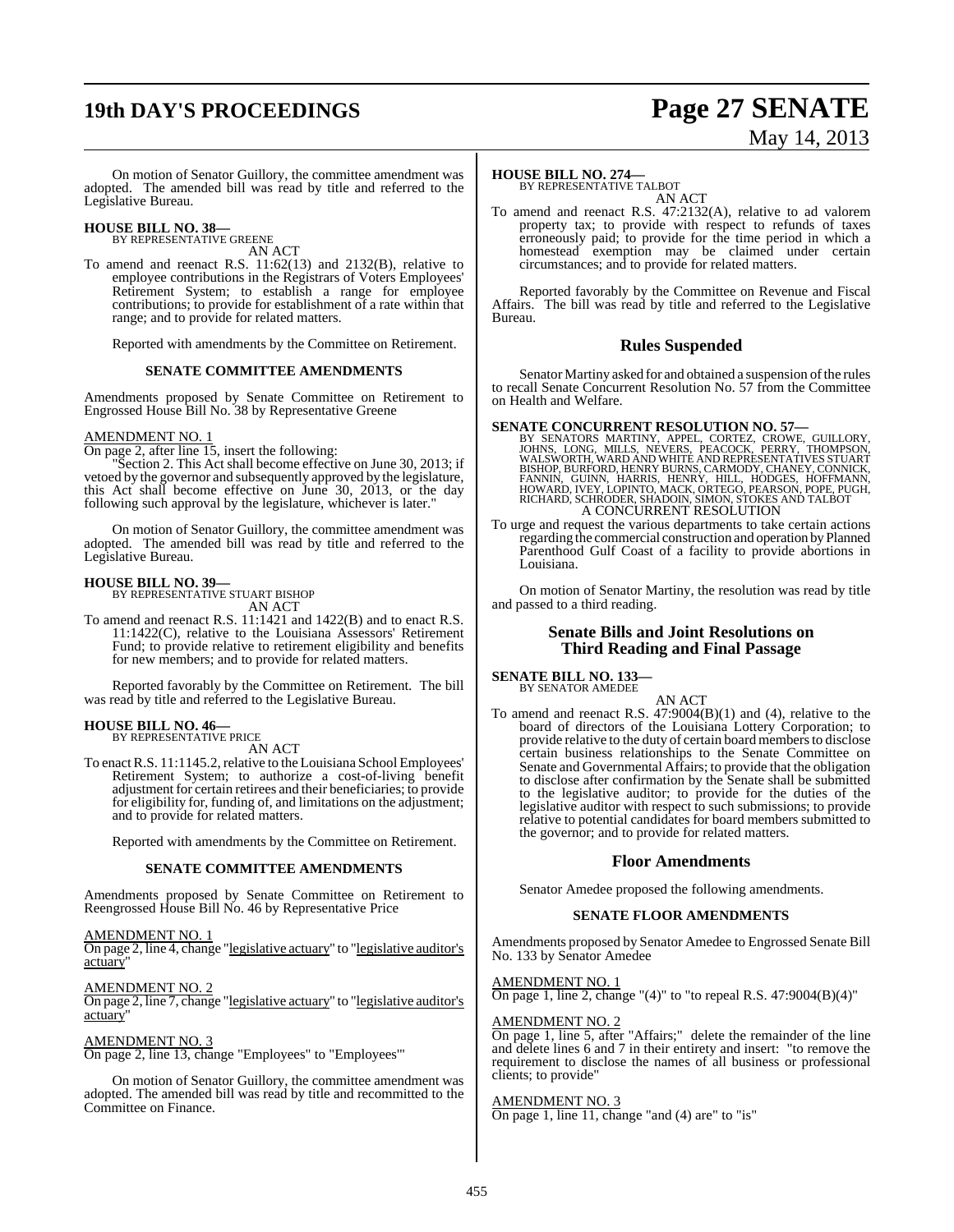# **Page 28 SENATE 19th DAY'S PROCEEDINGS**

AMENDMENT NO. 4

On page 2, delete lines 7 through 29 in their entirety

AMENDMENT NO. 5 On page 3, between lines 1 and 2 insert: "Section 2. R.S.  $47:9004(B)(4)$  is hereby repealed."

AMENDMENT NO. 6 On page 3, line 2, change "Section 2" to "Section 3"

On motion of Senator Amedee, the amendments were adopted.

The bill was read by title. Senator Amedee moved the final passage of the amended bill.

## **ROLL CALL**

The roll was called with the following result:

YEAS

| Mr. President<br>Adley<br>Allain<br>Amedee<br>Appel<br><b>Buffington</b><br>Chabert<br>Claitor<br>Cortez<br>Crowe<br>Donahue<br>Dorsey-Colomb | Erdey<br>Gallot<br>Guillory<br>Heitmeier<br>Johns<br>Kostelka<br>LaFleur<br>Long<br>Martiny<br>Mills<br>Morrell<br>Morrish | Murray<br><b>Nevers</b><br>Perry<br>Peterson<br>Riser<br>Smith, G.<br>Tarver<br><b>Thompson</b><br>Walsworth<br>Ward |
|-----------------------------------------------------------------------------------------------------------------------------------------------|----------------------------------------------------------------------------------------------------------------------------|----------------------------------------------------------------------------------------------------------------------|
|                                                                                                                                               |                                                                                                                            |                                                                                                                      |
| Total - 34                                                                                                                                    |                                                                                                                            |                                                                                                                      |
|                                                                                                                                               | <b>NAYS</b>                                                                                                                |                                                                                                                      |
| Total - 0                                                                                                                                     | <b>ABSENT</b>                                                                                                              |                                                                                                                      |

| Broome    | Peacock   | White |
|-----------|-----------|-------|
| Brown     | Smith. J. |       |
| Total - 5 |           |       |

The Chair declared the amended bill was passed, ordered reengrossed and sent to the House. Senator Amedee moved to reconsider the vote by which the bill was passed and laid the motion on the table.

# **SENATE BILL NO. 150—** BY SENATOR ADLEY

AN ACT

To amend and reenact R.S. 40:1300.51(1), 1300.52(A), (B)(1), (C), (D)(2), and (E), the introductory paragraphs of 1300.53(A) and  $(B)$ , 1300.53 $(C)(1)$ , and 1300.55 and to enact R.S. 40:1300.57, relative to criminal history checks on nonlicensed persons and licensed ambulance personnel; to provide with respect to an authorized agency; to provide for the application and requirements for approval as an authorized agency; and to provide for related matters.

#### **Floor Amendments**

Senator Martiny sent up floor amendments.

#### **SENATE FLOOR AMENDMENTS**

Amendments proposed by Senator Martiny on behalf of the Legislative Bureau to Engrossed Senate Bill No. 150 by Senator Adley

#### AMENDMENT NO. 1

On page 3, line 29, following "applicant" and before "it" insert "that"

## AMENDMENT NO. 2

On page 5, line 13, change "**jurisdiction, and submit**" to "**jurisdiction and shall submit**"

AMENDMENT NO. 3 On page 5, line 16, following "**Louisiana**" and before "**as**" insert "**,**"

On motion of Senator Martiny, the amendments were adopted.

#### **Floor Amendments**

Senator Adley proposed the following amendments.

#### **SENATE FLOOR AMENDMENTS**

Amendments proposed by Senator Adley to Engrossed Senate Bill No. 150 by Senator Adley

#### AMENDMENT NO. 1

On page 1, delete lines 2 and 3 and insert "To"

#### AMENDMENT NO. 2

On page 1, line 9, after "Section 1." delete the remainder of line 9 and delete line 10 and on line 11, delete "amended and reenacted and"

#### AMENDMENT NO. 3

On page 1, delete lines 12 through 17, delete pages 2 and 3, and on page 4, delete lines 1 through 27

On motion of Senator Adley, the amendments were adopted.

The bill was read by title. Senator Adley moved the final passage of the amended bill.

## **ROLL CALL**

The roll was called with the following result:

#### YEAS

| Mr. President | Dorsey-Colomb | Morrell       |
|---------------|---------------|---------------|
| Adley         | Erdey         | Morrish       |
| Allain        | Gallot        | Murray        |
| Amedee        | Guillory      | <b>Nevers</b> |
| Appel         | Heitmeier     | Perry         |
| Buffington    | Johns         | Riser         |
| Chabert       | Kostelka      | Smith, G.     |
| Claitor       | LaFleur       | Tarver        |
| Cortez        | Long          | Thompson      |
| Crowe         | Martiny       | Walsworth     |
| Donahue       | Mills         | Ward          |
| Total - 33    |               |               |
|               | <b>NAYS</b>   |               |
| Total - 0     |               |               |
|               | <b>ABSENT</b> |               |
| Broome        | Peacock       | Smith, J.     |
| Brown         | Peterson      | White         |
| Total - 6     |               |               |

The Chair declared the amended bill was passed, ordered reengrossed and sent to the House. Senator Adley moved to reconsider the vote by which the bill was passed and laid the motion on the table.

#### **SENATE BILL NO. 157—** BY SENATOR ALLAIN

AN ACT

To enact R.S. 56:327.2, relative to the take, sale, possession, or importation ofred snapper; to authorize the opening and closing of snapper seasons; to provide certain terms, conditions,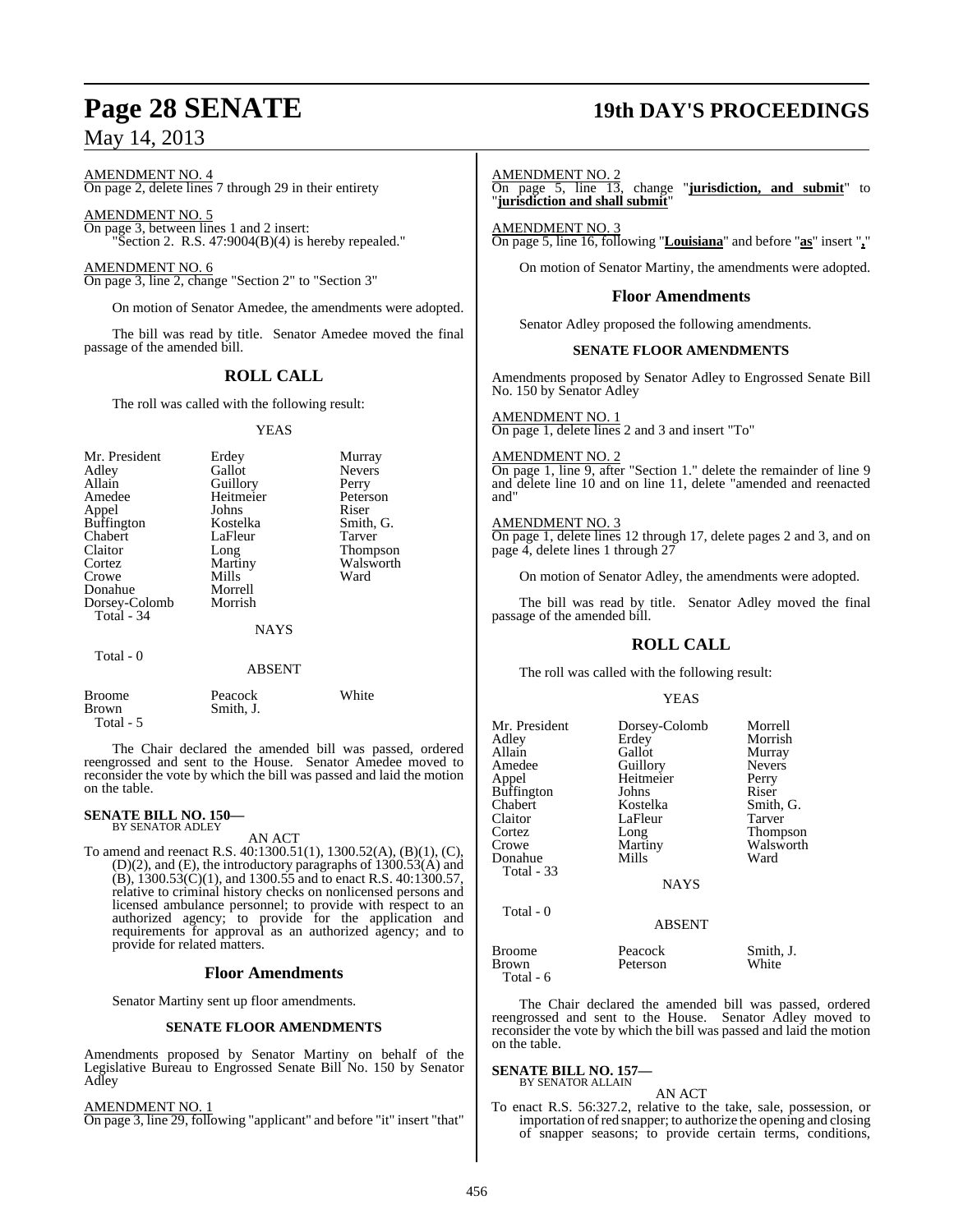# **19th DAY'S PROCEEDINGS Page 29 SENATE**

requirements, and prohibitions; to provide penalties for violations; and to provide for related matters.

On motion of Senator Allain, the bill was read by title and returned to the Calendar, subject to call.

#### **SENATE BILL NO. 167—** BY SENATOR CHABERT

AN ACT

To amend and reenact R.S. 36:802.5, and R.S. 56:578.2(A)(1) and (E), 578.4, 578.7, and 578.10, to enact R.S. 36:209(Y), and to repeal R.S. 36:610(E), relative to the Louisiana Seafood Promotion and Marketing Board; to transfer the board to the Department of Culture, Recreation and Tourism; to provide certain terms, conditions, and requirements; to provide for related matters.

On motion of Senator Chabert, the bill was read by title and returned to the Calendar, subject to call.

#### **Senate Bills and Joint Resolutions on Third Reading and Final Passage, Subject to Call**

#### **Called from the Calendar**

Senator Dorsey-Colomb asked that Senate Bill No. 236 be called from the Calendar.

# **SENATE BILL NO. 236—** BY SENATOR DORSEY-COLOMB

AN ACT

To enact R.S. 38:2212(A)(1)(b)(ii)(cc), relative to the public bid process; to provide for bidding on public work projects let by East Baton Rouge Parish; to provide for implementation of certain rules; to provide for inclusion of certain documents; and to provide for related matters.

#### **Floor Amendments**

Senator Dorsey-Colomb proposed the following amendments.

#### **SENATE FLOOR AMENDMENTS**

Amendments proposed by Senator Dorsey-Colomb to Engrossed Senate Bill No. 236 by Senator Dorsey-Colomb

#### AMENDMENT NO. 1

On page 1, line 15, after "**all**" and before "**bid**" insert "**statutorily required**" and after "**Act**" delete "**and**"

#### AMENDMENT NO. 2

On page 1, delete lines 16 and 17 in their entirety and insert "**prior to the opening**"

On motion of Senator Dorsey-Colomb, the amendments were adopted.

The bill was read by title. Senator Dorsey-Colomb moved the final passage of the previously amended bill.

### **ROLL CALL**

The roll was called with the following result:

#### YEAS

| Mr. President | Erdey     | Murray        |
|---------------|-----------|---------------|
| Adley         | Gallot    | <b>Nevers</b> |
| Allain        | Guillory  | Perry         |
| Amedee        | Heitmeier | Peterson      |
| Appel         | Johns     | Riser         |
| Buffington    | Kostelka  | Smith, G.     |

#### Chabert LaFleur Tarver<br>Claitor Long Thomp Claitor Long Thompson Cortez Martiny Walsworth<br>Crowe Mills Ward Crowe Mills Ward Donahue Morrell White Dorsey-Colomb Total - 35 **NAYS**

Total - 0

ABSENT

Broome Peacock<br>Brown Smith, J Smith, J. Total - 4

The Chair declared the amended bill was passed, ordered reengrossed and sent to the House. Senator Dorsey-Colomb moved to reconsider the vote by which the bill was passed and laid the motion on the table.

#### **Called from the Calendar**

Senator Long asked that Senate Bill No. 16 be called from the Calendar.

# **SENATE BILL NO. 16—** BY SENATORS LONG AND JOHNS

AN ACT

To enact R.S. 11:927(F), relative to retirement; to provide a definition of "regular retirement plan"; to provide for the optional retirement plan for higher education employees participating in the Teachers' Retirement System of Louisiana; to provide for an effective date; and to provide for related matters.

The bill was read by title. Senator Long moved the final passage of the bill.

#### **ROLL CALL**

The roll was called with the following result:

#### YEAS

| Mr. President<br>Adley<br>Allain<br>Amedee<br>Appel<br>Buffington<br>Chabert<br>Claitor<br>Cortez<br>Crowe<br>Donahue | Erdey<br>Gallot<br>Guillory<br>Heitmeier<br>Johns<br>Kostelka<br>LaFleur<br>Long<br>Martiny<br>Mills<br>Morrell | Murray<br>Nevers<br>Perry<br>Peterson<br>Riser<br>Smith, G.<br>Tarver<br>Thompson<br>Walsworth<br>Ward<br>White |
|-----------------------------------------------------------------------------------------------------------------------|-----------------------------------------------------------------------------------------------------------------|-----------------------------------------------------------------------------------------------------------------|
| Dorsey-Colomb<br>Total - 35                                                                                           | Morrish<br><b>NAYS</b>                                                                                          |                                                                                                                 |
| Total - 0                                                                                                             | <b>ABSENT</b>                                                                                                   |                                                                                                                 |
| Broome<br>Brown<br>Total - 4                                                                                          | Peacock<br>Smith, J.                                                                                            |                                                                                                                 |

The Chair declared the bill was passed and ordered it sent to the House. Senator Long moved to reconsider the vote by which the bill was passed and laid the motion on the table.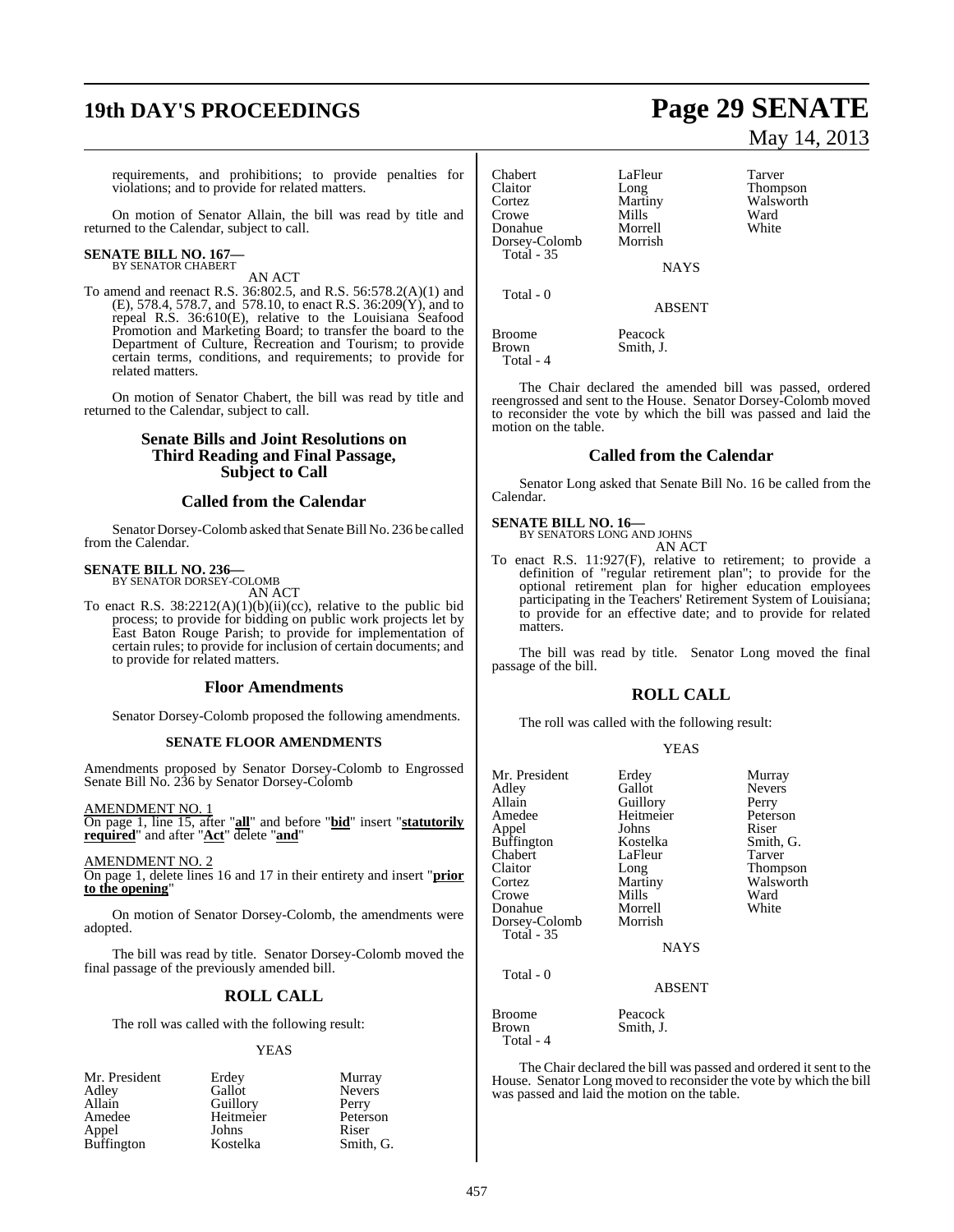# **Page 30 SENATE 19th DAY'S PROCEEDINGS**

## **Called from the Calendar**

Senator Morrell asked that Senate Bill No. 42 be called from the Calendar.

### **SENATE BILL NO. 42—**

BY SENATOR MORRELL

AN ACT To amend and reenact R.S. 33:4702(B)(1), (2), (3), (4), (6), and (7), relative to Orleans Parish; to provide relative to the governance of the New Orleans Regional Business Park; to provide relative to the members of the board of commissioners and their terms of office; to require the adoption of rules and regulations for conducting board business; to provide for vacancies on the board of commissioners; and to provide for related matters.

#### **Floor Amendments**

Senator Martiny sent up floor amendments.

#### **SENATE FLOOR AMENDMENTS**

Amendments proposed by Senator Martiny on behalf of the Legislative Bureau to Engrossed Senate Bill No. 42 by Senator Morrell

AMENDMENT NO. 1 On page 4, line 7, change "**places**" to "**place**"

AMENDMENT NO. 2 On page 4, line 8, change "**districts**" to "**district**"

AMENDMENT NO. 3 On page 4, line 29, change "**which**" to "**that**"

On motion of Senator Martiny, the amendments were adopted.

### **Floor Amendments**

Senator Morrell proposed the following amendments.

### **SENATE FLOOR AMENDMENTS**

Amendments proposed by Senator Morrell to Engrossed Senate Bill No. 42 by Senator Morrell

AMENDMENT NO. 1

On page 2, between lines 13 and 14, insert: "**(d) The state senator whose senatorial district is defined in R.S. 24:35(A)(1) shall appoint one member.**"

AMENDMENT NO. 2 On page 2, at the beginning of line 14, change " $(d)$ " to " $(e)$ "

AMENDMENT NO. 3 On page 2, line 14, change "councilperson**s**" to "councilperson" and change "district**s D and E**" to "district **E**"

AMENDMENT NO. 4 On page 2, line 15, delete "**each**"

AMENDMENT NO. 5 On page 2, at the beginning of line 17, change " $(e)$ " to " $(f)$ "

AMENDMENT NO. 6 On page 2, at the beginning of line 24, change " $(f)$ " to " $(g)$ "

AMENDMENT NO. 7 On page 2, at the beginning of line 26, change " $(g)$ " to " $(h)$ "

AMENDMENT NO. 8 On page 2, at the beginning of line 28, change "(h)" to "(i)" AMENDMENT NO. 9 On page 3, at the beginning of line 2, change "(i)" to "**(j)**"

AMENDMENT NO. 10 On page 3, at the beginning of line 4, change "**(j)**" to "**(k)**"

AMENDMENT NO. 11 On page 3, line 18, delete "**for the balance of the term**"

AMENDMENT NO. 12 On page 3, line 19, change "fifty percent or more of" to "**four consecutive meetings**"

AMENDMENT NO. 13 On page 3, at the beginning of line 20, delete "the meetings"

AMENDMENT NO. 14 On page 3, line 24, after "**days.**" delete the remainder of the line and delete line 25

AMENDMENT NO. 15

On page 3, at the beginning of line 26, delete "**the term**." and insert "The former member shall not be eligible **to be nominated to the board or to serve on the board again**."

On motion of Senator Morrell, the amendments were adopted.

#### **Floor Amendments**

Senator Morrell proposed the following amendments.

#### **SENATE FLOOR AMENDMENTS**

Amendments proposed by Senator Morrell to Engrossed Senate Bill No. 42 by Senator Morrell

AMENDMENT NO. 1 On page 3, line 6, change "**Each**" to "**Except for the ex officio board member in Subparagraph (2)(i) of this Subsection, each**"

On motion of Senator Morrell, the amendments were adopted.

### **Floor Amendments**

Senator Crowe proposed the following amendments.

#### **SENATE FLOOR AMENDMENTS**

Amendments proposed by Senator Crowe to Engrossed Senate Bill No. 42 by Senator Morrell

#### AMENDMENT NO. 1

On page 2, delete lines 3 and 4 and insert the following: "commissioners comprised of qualified voters and Louisiana residents."

#### AMENDMENT NO. 2

On page 3, line 12, after "board" delete the remainder of the line and delete lines 13 through 18 and insert the following: "shall appoint an interim successor to serve on the board until the position is filled by the respective nominating entity responsible for the appointment of such member. If the board fails to fill a vacancy in its membership within the next sixty day period, the mayor shall appoint such member. Any board member appointed by the board or mayor pursuant to this Paragraph may be replaced at any time by the nominee of the appointing authority."

#### AMENDMENT NO. 3

On page 4, line 4, after "**affairs**" insert the following: "**, so long as such rules and regulations do not violate the Code of Governmental Ethics provided for in Chapter 15 of Title 42 of the Louisiana Revised Statutes of 1950,**"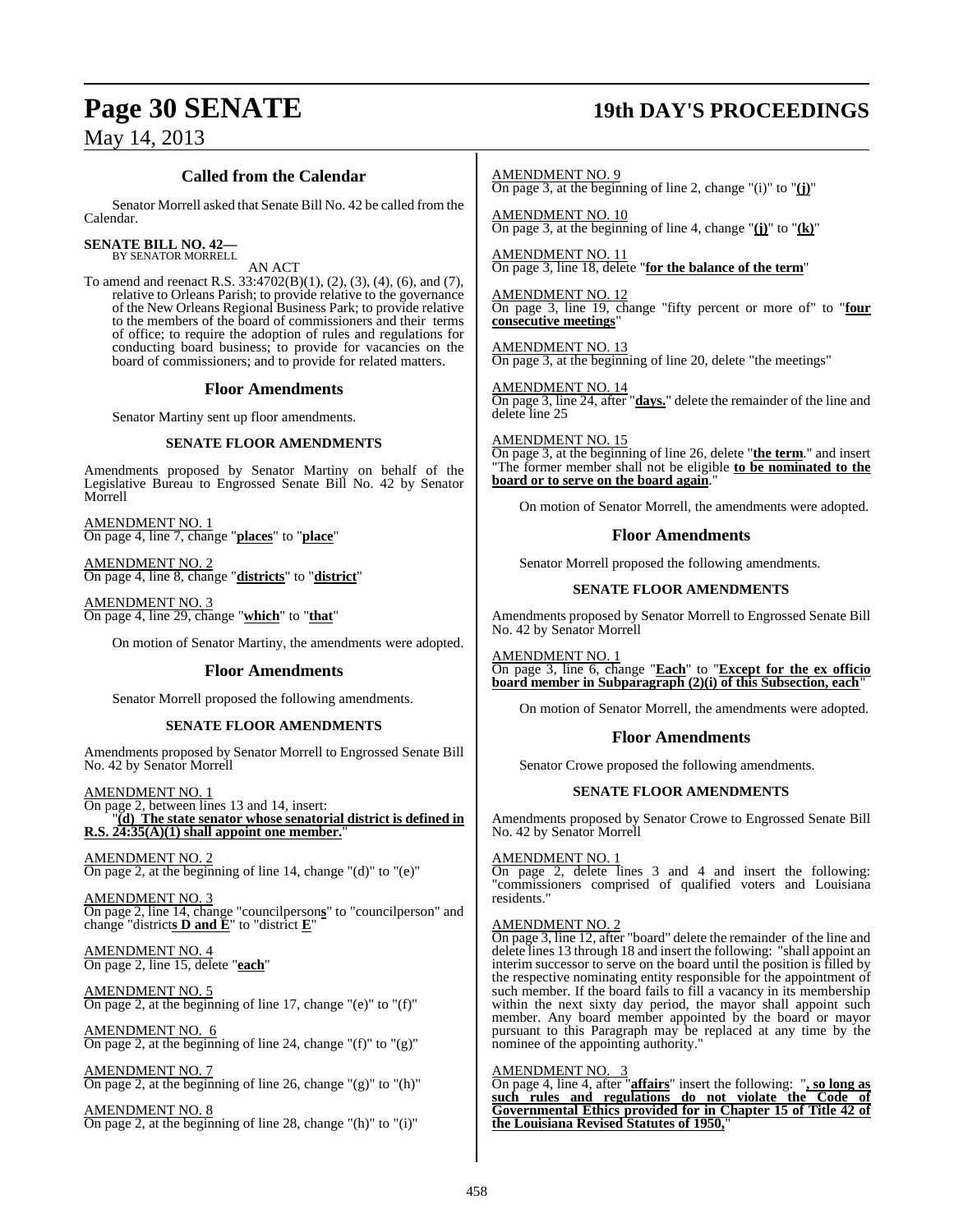# **19th DAY'S PROCEEDINGS Page 31 SENATE**

# May 14, 2013

#### AMENDMENT NO. 4

On page 4, line 15, after "board" delete the remainder of the line and delete line 16, and insert the following: "appointed pursuant to Subparagraphs $(2)(a)$  through (h) of this Subsection may be removed by his respective appointing authority"

#### AMENDMENT NO. 5

On page 4, line 17, delete "**a majority vote of the board**"

#### AMENDMENT NO. 6

On page 4, line 19, after "**board**" delete the remainder of the line and insert "**beyond**"

#### AMENDMENT NO. 7

On 4, line 28, after "**(b)**" delete the remainder of the line and delete line 29, and insert the following: "**Nothing herein shall be construed to supercede the Code of Governmental Ethics provided for in Chapter 15 of Title 42 of the Louisiana Revised Statutes of 1950.**"

AMENDMENT NO. 8

On page 5, delete line 1

On motion of Senator Crowe, the amendments were adopted.

The bill was read by title. Senator Morrell moved the final passage of the amended bill.

#### **ROLL CALL**

The roll was called with the following result:

#### YEAS

| Mr. President<br>Adley | Erdey<br>Gallot | Murray<br><b>Nevers</b> |
|------------------------|-----------------|-------------------------|
| Allain                 | Guillory        | Perry                   |
| Amedee                 | Heitmeier       | Peterson                |
| Appel                  | Johns           | Riser                   |
| <b>Buffington</b>      | Kostelka        | Smith, G.               |
| Chabert                | LaFleur         | Tarver                  |
| Claitor                | Long            | Thompson                |
| Cortez                 | Martiny         | Walsworth               |
| Crowe                  | Mills           | Ward                    |
| Donahue                | Morrell         | White                   |
| Dorsey-Colomb          | Morrish         |                         |
| Total - 35             |                 |                         |
|                        | NAYS            |                         |
| Total - 0              |                 |                         |
|                        | <b>ABSENT</b>   |                         |
| <b>Broome</b>          | Peacock         |                         |
| Brown<br>Total - 4     | Smith, J.       |                         |

The Chair declared the amended bill was passed, ordered reengrossed and sent to the House. Senator Morrell moved to reconsider the vote by which the bill was passed and laid the motion on the table.

#### **Called from the Calendar**

Senator Guillory asked that Senate Bill No. 4 be called from the Calendar.

# **SENATE BILL NO. 4—**<br>BY SENATOR GUILLORY

AN ACT

To amend and reenact R.S. 11:22(B)(6) and (13), 102.1(B)(4) and  $(C)(4)$ , 102.2(B)(4) and  $(C)(4)$ , 542(A)(2)(a) and (F), and  $883.1(A)(2)(a)$  and (G), relative to actuarial valuation methods; to provide relative to the method utilized by the Louisiana State Employees' Retirement System and the Teachers' Retirement

SystemofLouisiana; to change such method fromprojected unit credit to entry age normal; to provide for an effective date; and to provide for related matters.

On motion of Senator Guillory the bill was read by title and withdrawn from the files of the Senate.

#### **House Concurrent Resolutions on Second Reading Reported by Committees**

## **HOUSE CONCURRENT RESOLUTION NO. 16—** BY REPRESENTATIVE POPE AND SENATOR ERDEY A CONCURRENT RESOLUTION

To urge and request the Board of Regents, in consultation with the Board of Supervisors of Community and Technical Colleges, to study the feasibility of offering community college services in Livingston Parish and to determine how the state can best meet the educational, economic, and workforce development needs of this region and to submit a written report of findings and conclusions, including any recommendations for legislation relative to the issue, to the House Committee on Education and the Senate Committee on Education not later than sixty days prior to the beginning of the 2014 Regular Session of the Legislature of Louisiana.

Reported favorably by the Committee on Education.

The resolution was read by title. Senator Erdey moved to concur in the House Concurrent Resolution.

#### **ROLL CALL**

The roll was called with the following result:

#### YEAS

| Mr. President     | Erdey         | <b>Nevers</b> |
|-------------------|---------------|---------------|
| Adley             | Gallot        | Perry         |
| Allain            | Guillory      | Peterson      |
| Amedee            | Heitmeier     | Riser         |
| Appel             | Johns         | Smith, G.     |
| <b>Broome</b>     | Kostelka      | Tarver        |
| <b>Buffington</b> | Long          | Thompson      |
| Chabert           | Martiny       | Walsworth     |
| Claitor           | Mills         | Ward          |
| Cortez            | Morrell       | White         |
| Donahue           | Morrish       |               |
| Dorsey-Colomb     | Murray        |               |
| Total - $34$      |               |               |
|                   | <b>NAYS</b>   |               |
| Total - 0         |               |               |
|                   | <b>ABSENT</b> |               |
| Brown             | LaFleur       | Smith, J.     |
| Crowe             | Peacock       |               |

The Chair declared the Senate concurred in the House Concurrent Resolution and ordered it returned to the House.

## **HOUSE CONCURRENT RESOLUTION NO. 73—** BY REPRESENTATIVE HENRY BURNS A CONCURRENT RESOLUTION

To urge and request the Louisiana Mineral Law Institute to study and make specific recommendations relative to legislation to define "timely payment" of mineral royalties and to establish parameters as to what constitutes "reasonable cause" for untimely or nonpayment of mineral royalties.

Reported favorably by the Committee on Natural Resources.

Total - 5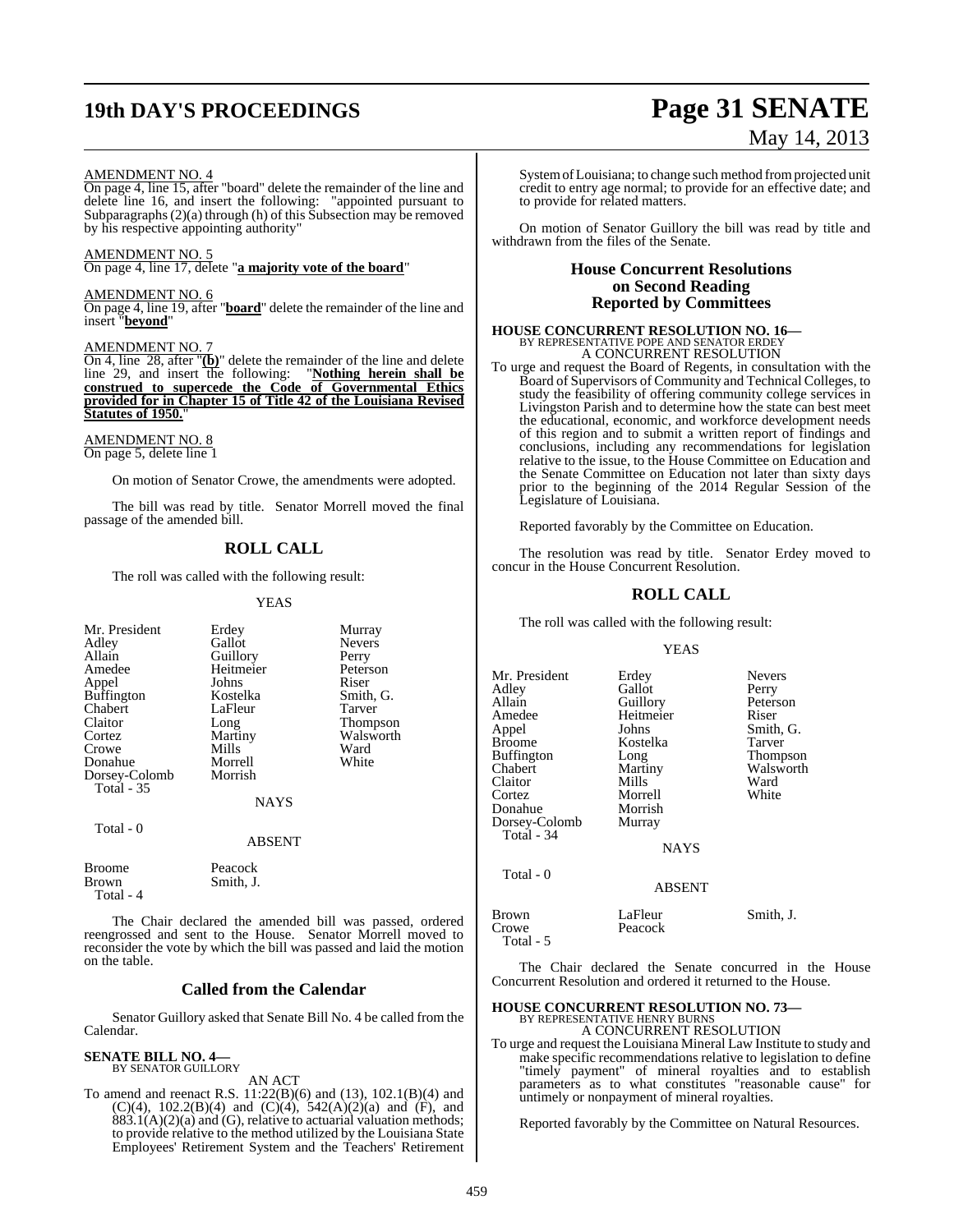The resolution was read by title. Senator Adley moved to concur in the House Concurrent Resolution.

#### **ROLL CALL**

The roll was called with the following result:

#### YEAS

Murray Nevers Perry Peterson

Smith, G. Tarver Thompson Walsworth Ward White

| Mr. President | Erdey       | Murr  |
|---------------|-------------|-------|
| Adlev         | Gallot      | Neve  |
| Allain        | Guillory    | Perry |
| Amedee        | Heitmeier   | Peter |
| Appel         | Johns       | Riser |
| Broome        | Kostelka    | Smith |
| Buffington    | LaFleur     | Tarve |
| Chabert       | Long        | Thon  |
| Claitor       | Martiny     | Wals  |
| Cortez        | Mills       | Ward  |
| Donahue       | Morrell     | Whit  |
| Dorsey-Colomb | Morrish     |       |
| Total - 35    |             |       |
|               | <b>NAYS</b> |       |
| Total - 0     |             |       |
|               | ABSENT      |       |

| <b>Brown</b> | Peacock   |
|--------------|-----------|
| Crowe        | Smith, J. |
| Total - 4    |           |

The Chair declared the Senate concurred in the House Concurrent Resolution and ordered it returned to the House.

# **HOUSE CONCURRENT RESOLUTION NO. 2—** BY REPRESENTATIVE HARRISON

A CONCURRENT RESOLUTION

To suspend until July 1, 2014, the provisions of Chapter 7 of Subtitle II of Title 11 of the Louisiana Revised Statutes of 1950, comprised of R.S. 11:1399.1 through 1399.7, providing for a Cash Balance Plan in certain state retirement systems.

Reported favorably by the Committee on Retirement. The concurrent resolution wasread by title and referred to the Legislative Bureau.

#### **House Bills and Joint Resolutions on Third Reading and Final Passage**

#### **Bagneris Rule**

Senator Murray moved to suspend the rules to temporarily pass over controversial House Bills on Third Reading and Final Passage with the intention of taking them up later, in their regular order.

Without objection, so ordered.

#### **HOUSE BILL NO. 89—** BY REPRESENTATIVE HOFFMANN

AN ACT

To amend and reenact R.S.  $17:7(5)(b)$  and  $416.21(M)(2)$ , relative to student behavior; to provide relative to the use of seclusion and physical restraint in response to the behavior of students with exceptionalities; to except certain students with exceptionalities fromthe applicability of certain requirements with respect to the use of seclusion and restraint; and to provide for related matters.

The bill was read by title. Senator Donahue moved the final passage of the bill.

# **Page 32 SENATE 19th DAY'S PROCEEDINGS**

## **ROLL CALL**

The roll was called with the following result:

YEAS

| Mr. President     | Erdey         | <b>Nevers</b> |
|-------------------|---------------|---------------|
| Adley             | Gallot        | Perry         |
| Allain            | Guillory      | Peterson      |
| Amedee            | Heitmeier     | Riser         |
| Appel             | Johns         | Smith, G.     |
| <b>Broome</b>     | Kostelka      | Tarver        |
| <b>Buffington</b> | LaFleur       | Thompson      |
| Chabert           | Long          | Walsworth     |
| Claitor           | Martiny       | Ward          |
| Cortez            | Mills         | White         |
| Donahue           | Morrish       |               |
| Dorsey-Colomb     | Murray        |               |
| <b>Total</b> - 34 |               |               |
|                   | <b>NAYS</b>   |               |
| Total - 0         |               |               |
|                   | <b>ABSENT</b> |               |
| Brown             | Morrell       | Smith, J.     |
| Crowe             | Peacock       |               |

The Chair declared the bill was passed and ordered it returned to the House. Senator Donahue moved to reconsider the vote by which the bill was passed and laid the motion on the table.

#### **HOUSE BILL NO. 635—**

Total - 5

BY REPRESENTATIVE PATRICK WILLIAMS AN ACT

To enact R.S. 17:81(W), relative to local school board powers and duties; to require city, parish, and other local public school boards to adopt policies to require schools to provide certain accommodations for employees to express breast milk; to provide conditions and limitations; to provide that the requirements shall be at no cost to school boards; and to provide for related matters.

The bill was read by title. Senator Buffington moved the final passage of the bill.

### **ROLL CALL**

The roll was called with the following result:

#### YEAS

| Mr. President | Erdey         | <b>Nevers</b> |
|---------------|---------------|---------------|
| Adlev         | Gallot        | Perry         |
| Allain        | Guillory      | Peterson      |
| Amedee        | Heitmeier     | Riser         |
| Appel         | Johns         | Smith, G.     |
| Broome        | Kostelka      | Tarver        |
| Buffington    | LaFleur       | Thompson      |
| Chabert       | Long          | Walsworth     |
| Claitor       | Martiny       | Ward          |
| Cortez        | Mills         | White         |
| Donahue       | Morrish       |               |
| Dorsey-Colomb | Murray        |               |
| Total - 34    |               |               |
|               | <b>NAYS</b>   |               |
| Total - 0     |               |               |
|               | <b>ARSENT</b> |               |

Peacock

Brown Morrell Smith, J.<br>Crowe Peacock Total - 5

460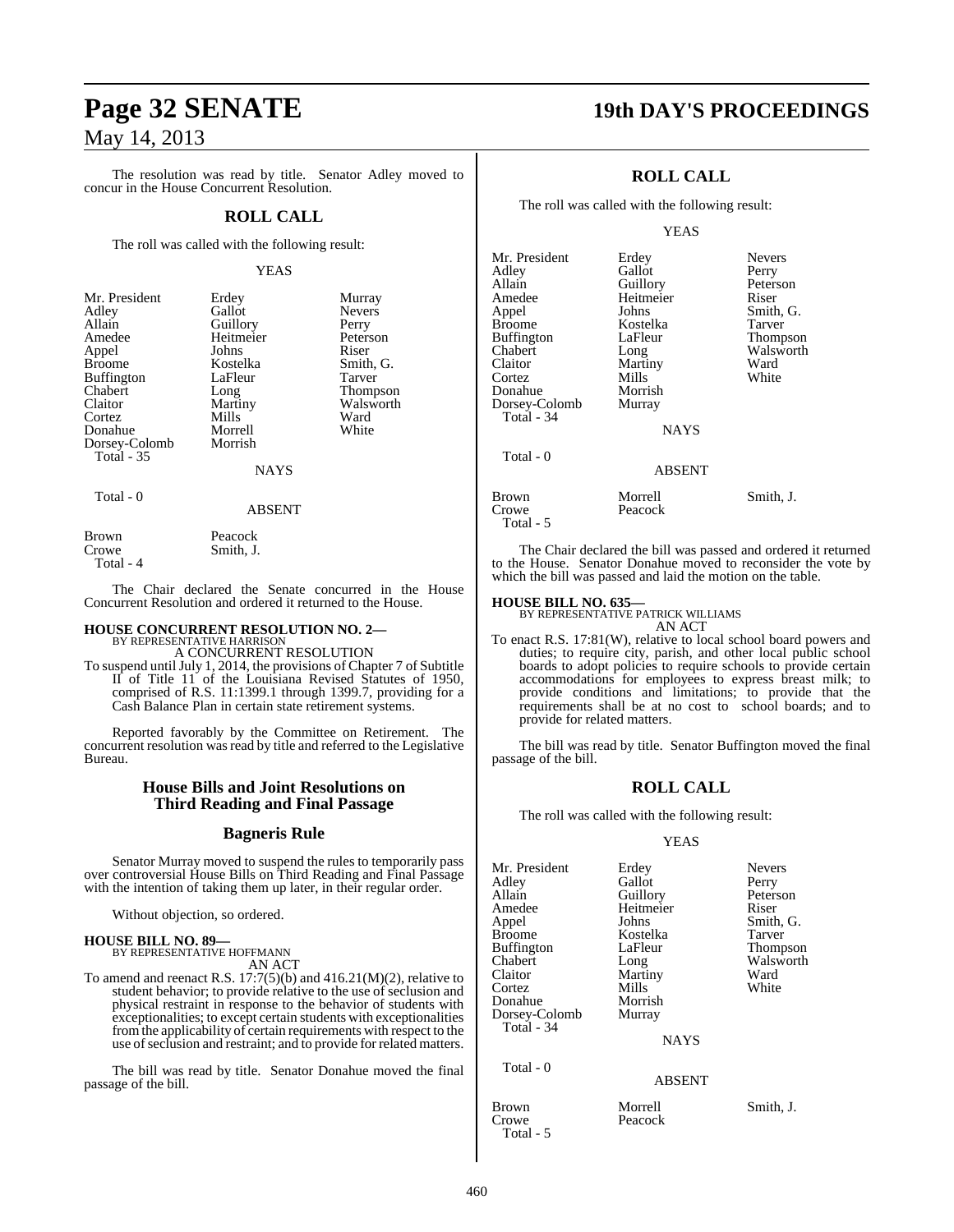# **19th DAY'S PROCEEDINGS Page 33 SENATE**

The Chair declared the bill was passed and ordered it returned to the House. Senator Buffington moved to reconsider the vote by which the bill was passed and laid the motion on the table.

# **HOUSE BILL NO. 159—** BY REPRESENTATIVE TERRY LANDRY

AN ACT

To enact R.S. 47:463.160, relative to motor vehicle special prestige plates; to provide for the creation, issuance, and design of such license plates; to provide relative to the fee and distribution of fees for such plates; to authorize the promulgation of rules and regulations relative to the creation and implementation of a special prestige license plate; and to provide for related matters.

The bill was read by title. Senator Buffington moved the final passage of the bill.

### **ROLL CALL**

The roll was called with the following result:

#### YEAS

| Mr. President     | Erdey       | Murray        |
|-------------------|-------------|---------------|
| Adley             | Gallot      | <b>Nevers</b> |
| Allain            | Guillory    | Perry         |
| Amedee            | Heitmeier   | Peterson      |
| Appel             | Johns       | Riser         |
| <b>Broome</b>     | Kostelka    | Smith, G.     |
| <b>Buffington</b> | LaFleur     | Tarver        |
| Chabert           | Long        | Thompson      |
| Claitor           | Martiny     | Walsworth     |
| Cortez            | Mills       | Ward          |
| Donahue           | Morrish     | White         |
| Total - 33        |             |               |
|                   | <b>NAYS</b> |               |
| Total - 0         |             |               |
|                   | A DOEMT     |               |

|                             | ADOLIN I                 |                      |
|-----------------------------|--------------------------|----------------------|
| Brown<br>Crowe<br>Total - 6 | Dorsey-Colomb<br>Morrell | Peacock<br>Smith. J. |

The Chair declared the bill was passed and ordered it returned to the House. Senator Buffington moved to reconsider the vote by which the bill was passed and laid the motion on the table.

**HOUSE BILL NO. 172—** BY REPRESENTATIVES DOVE, GAROFALO, AND WHITNEY AN ACT

To enact R.S. 49:149.63, relative to naming state buildings; to name the bivalve hatchery located on Grand Isle; and to provide for related matters.

The bill was read by title. Senator Chabert moved the final passage of the bill.

#### **ROLL CALL**

The roll was called with the following result:

#### YEAS

Peterson<br>Riser

Smith, G. Tarver Thompson Walsworth<br>Ward

| Mr. President | Gallot    | <b>Nevers</b> |
|---------------|-----------|---------------|
| Adlev         | Guillory  | Perry         |
| Allain        | Heitmeier | Peterso       |
| Amedee        | Johns     | Riser         |
| Appel         | Kostelka  | Smith,        |
| Broome        | LaFleur   | Tarver        |
| Buffington    | Long      | Thomp         |
| Chabert       | Martiny   | Walsw         |
| Claitor       | Mills     | Ward          |
| Cortez        | Morrell   | White         |
|               |           |               |

May 14, 2013

| Dorsey-Colomb<br>Erdey<br>Total - 34 | Morrish<br>Murray  |           |
|--------------------------------------|--------------------|-----------|
|                                      | <b>NAYS</b>        |           |
| Total $-0$                           | <b>ABSENT</b>      |           |
| Brown<br>Crowe                       | Donahue<br>Peacock | Smith, J. |

The Chair declared the bill was passed and ordered it returned to the House. Senator Chabert moved to reconsider the vote by which the bill was passed and laid the motion on the table.

Total - 5

**HOUSE BILL NO. 218—** BY REPRESENTATIVES NORTON AND PATRICK WILLIAMS AN ACT

To amend and reenact R.S. 32:1(1.1) and 190(D) and to enact R.S.  $32:401(24)$  and  $408(C)(3)$ , relative to autocycles; to amend the definition of autocycle; to provide for a helmet exemption for operators and passengers of certain autocycles; to provide for an exemption for certain driver's license endorsements for operators of certain autocycles; to provide for an effective date; and to provide for related matters.

The bill was read by title. Senator Adley moved the final passage of the bill.

### **ROLL CALL**

The roll was called with the following result:

#### YEAS

| Mr. President<br>Adley<br>Allain<br>Amedee<br>Appel<br><b>Broome</b>   | Erdey<br>Gallot<br>Guillory<br>Heitmeier<br>Johns<br>Kostelka | Murray<br><b>Nevers</b><br>Perry<br>Peterson<br>Riser<br>Smith, G. |
|------------------------------------------------------------------------|---------------------------------------------------------------|--------------------------------------------------------------------|
| Buffington                                                             | LaFleur                                                       | Tarver                                                             |
| Chabert<br>Claitor<br>Cortez<br>Donahue<br>Dorsey-Colomb<br>Total - 35 | Long<br>Martiny<br>Mills<br>Morrell<br>Morrish<br><b>NAYS</b> | <b>Thompson</b><br>Walsworth<br>Ward<br>White                      |
| Total - 0                                                              | <b>ABSENT</b>                                                 |                                                                    |
| Brown<br>Crowe                                                         | Peacock<br>Smith. J.                                          |                                                                    |

The Chair declared the bill was passed and ordered it returned to the House. Senator Adley moved to reconsider the vote by which the bill was passed and laid the motion on the table.

#### **HOUSE BILL NO. 9—**

Total - 4

BY REPRESENTATIVE PATRICK WILLIAMS AN ACT

To amend and reenact Code of Civil Procedure Article 4843(E) and (G), relative to the jurisdictional amount in dispute for city courts; to increase the jurisdictional amount in dispute for the City Court of Shreveport; and to provide for related matters.

#### **Floor Amendments**

Senator Ward proposed the following amendments.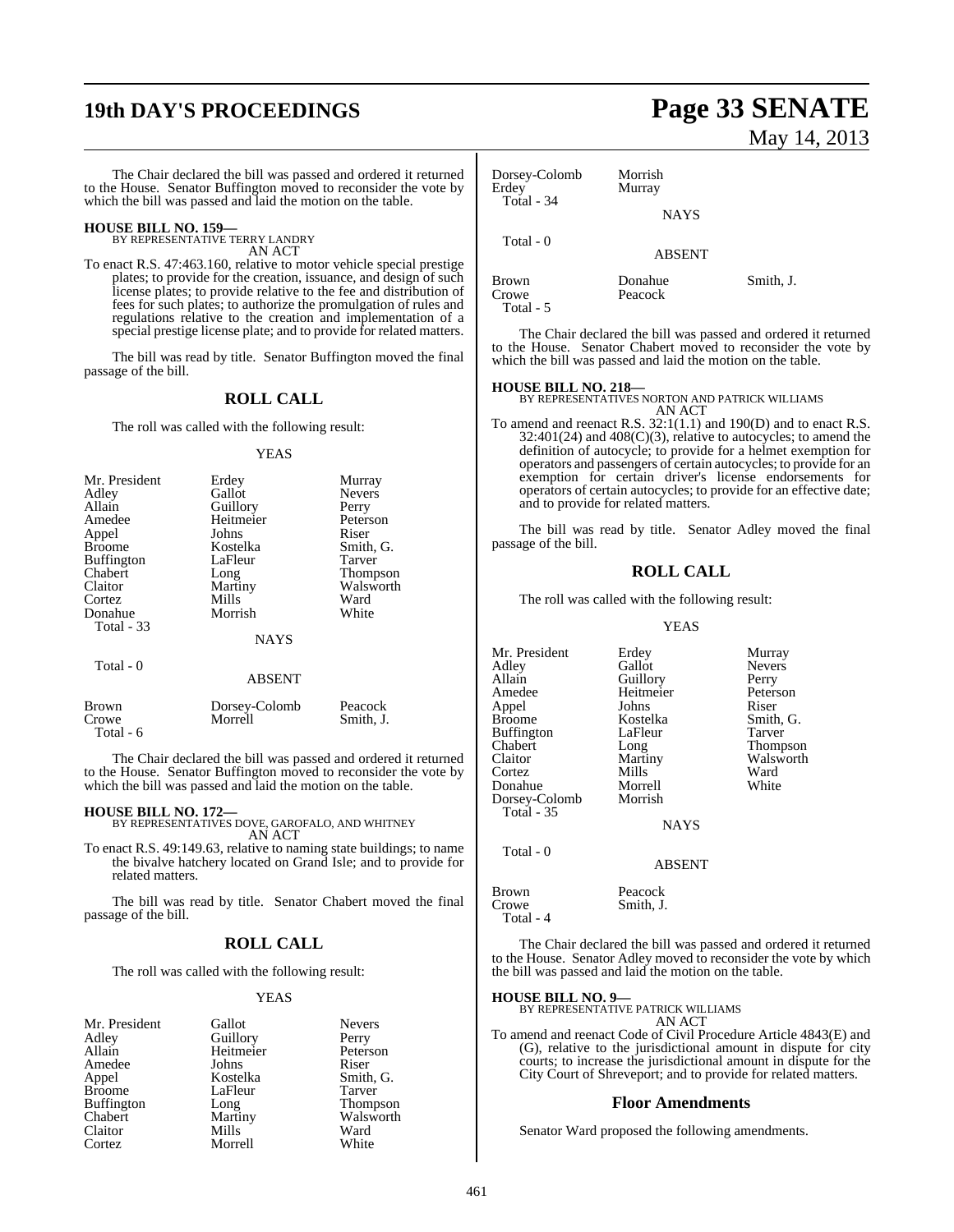#### **SENATE FLOOR AMENDMENTS**

Amendments proposed by Senator Ward to Engrossed House Bill No. 9 by Representative Patrick Williams

#### AMENDMENT NO. 1

On page 1, line 4, after "Shreveport" insert "and the City Court of Plaquemine"

AMENDMENT NO. 2 On page 1, line 14, delete "City Court of Plaquemine, the"

AMENDMENT NO. 3

On page 2, line 1, after "Minden," insert "the City Court of Plaquemine,"

On motion of Senator Ward, the amendments were adopted.

The bill was read by title. Senator Gallot moved the final passage of the amended bill.

## **ROLL CALL**

The roll was called with the following result:

#### YEAS

| Mr. President     | Erdey         | <b>Nevers</b> |
|-------------------|---------------|---------------|
| Adley             | Gallot        | Perry         |
| Allain            | Guillory      | Peterson      |
| Amedee            | Heitmeier     | Riser         |
| Appel             | Johns         | Smith, G.     |
| <b>Broome</b>     | Kostelka      | Tarver        |
| <b>Buffington</b> | LaFleur       | Thompson      |
| Chabert           | Long          | Walsworth     |
| Claitor           | Martiny       | Ward          |
| Cortez            | Mills         | White         |
| Donahue           | Morrish       |               |
| Dorsey-Colomb     | Murray        |               |
| Total - 34        |               |               |
|                   | <b>NAYS</b>   |               |
| Total - 0         |               |               |
|                   | <b>ABSENT</b> |               |
| Brown             | Morrell       | Smith, J.     |
| Crowe             | Peacock       |               |

Total - 5

The Chair declared the amended bill was passed and ordered it returned to the House. Senator Gallot moved to reconsider the vote by which the bill was passed and laid the motion on the table.

#### **HOUSE BILL NO. 10—** BY REPRESENTATIVE PEARSON

AN ACT

To enact R.S. 40:964(Schedule I)(C)(33 through 59), relative to the Uniform Controlled Dangerous Substances Law; to add certain hallucinogenic substances to Schedule I of the Uniform Controlled Dangerous Substances Law; and to provide for related matters.

The bill was read by title. Senator Crowe moved the final passage of the bill.

### **ROLL CALL**

The roll was called with the following result:

#### YEAS

| Mr. President   | Dorsey-Colomb | Morrish       |
|-----------------|---------------|---------------|
| Adley<br>Allain | Erdey         | Murray        |
|                 | Gallot        | <b>Nevers</b> |

# **Page 34 SENATE 19th DAY'S PROCEEDINGS**

| Amedee<br>Appel<br><b>Broome</b><br>Buffington<br>Chabert<br>Claitor<br>Cortez<br>Crowe<br>Donahue<br>Total - 36<br>Total - 0 | Guillory<br>Heitmeier<br>Johns<br>Kostelka<br>LaFleur<br>Long<br>Martiny<br>Mills<br>Morrell<br><b>NAYS</b> | Perry<br>Peterson<br>Riser<br>Smith, G.<br>Tarver<br><b>Thompson</b><br>Walsworth<br>Ward<br>White |
|-------------------------------------------------------------------------------------------------------------------------------|-------------------------------------------------------------------------------------------------------------|----------------------------------------------------------------------------------------------------|
|                                                                                                                               | <b>ABSENT</b>                                                                                               |                                                                                                    |
| <b>Brown</b><br>Total - 3                                                                                                     | Peacock                                                                                                     | Smith, J.                                                                                          |

The Chair declared the bill was passed and ordered it returned to the House. Senator Crowe moved to reconsider the vote by which the bill was passed and laid the motion on the table.

# **HOUSE BILL NO. 15—** BY REPRESENTATIVE MACK

AN ACT To amend and reenact R.S. 40:964(Schedule I)(E)(9)(i) and (iii) and (F) and to enact R.S. 40:961(26.1), relative to controlled dangerous substances; to provide with respect to certain chemical groups within the cathinone Schedule I stimulants; to add substances to the listing of synthetic cannabinoids in Schedule I; to provide for definitions; to provide for certain exceptions; and to provide for related matters.

The bill was read by title. Senator Mills moved the final passage of the bill.

#### **ROLL CALL**

The roll was called with the following result:

#### YEAS

| Mr. President<br>Adlev<br>Allain<br>Amedee<br>Appel<br>Broome<br>Buffington<br>Chabert<br>Claitor<br>Cortez<br>Crowe<br>Donahue<br>Total - 36 | Dorsey-Colomb<br>Erdey<br>Gallot<br>Guillory<br>Heitmeier<br>Johns<br>Kostelka<br>LaFleur<br>Long<br>Martiny<br>Mills<br>Morrell<br><b>NAYS</b> | Morrish<br>Murray<br><b>Nevers</b><br>Perry<br>Peterson<br>Riser<br>Smith, G.<br>Tarver<br>Thompson<br>Walsworth<br>Ward<br>White |
|-----------------------------------------------------------------------------------------------------------------------------------------------|-------------------------------------------------------------------------------------------------------------------------------------------------|-----------------------------------------------------------------------------------------------------------------------------------|
| Total - 0                                                                                                                                     | <b>ABSENT</b>                                                                                                                                   |                                                                                                                                   |
| Brown<br>Total - 3                                                                                                                            | Peacock                                                                                                                                         | Smith, J.                                                                                                                         |

The Chair declared the bill was passed and ordered it returned to the House. Senator Mills moved to reconsider the vote by which the bill was passed and laid the motion on the table.

#### **HOUSE BILL NO. 127—** BY REPRESENTATIVE LORUSSO

AN ACT

To enact R.S. 29:220, 220a, and 220b, relative to the Louisiana Code of Military Justice; to provide for the creation of certain crimes related to sexual offenses within the Louisiana Code of Military Justice; to provide for definitions and punishments as it relates to each offense; and to provide for related matters.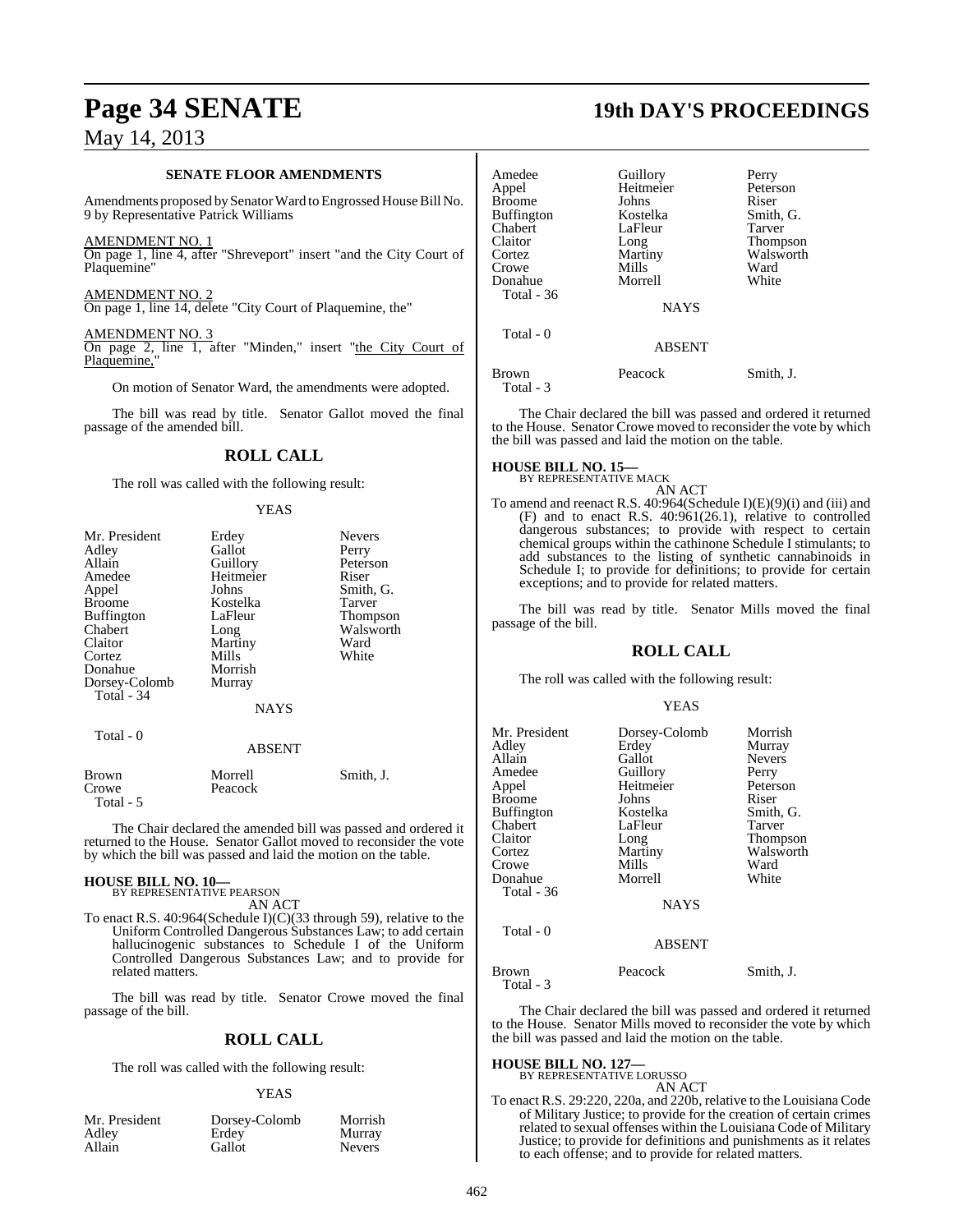# **19th DAY'S PROCEEDINGS Page 35 SENATE**

#### **Floor Amendments**

Senator Adley proposed the following amendments.

#### **SENATE FLOOR AMENDMENTS**

Amendments proposed by Senator Adley to Reengrossed House Bill No. 127 by Representative Lorusso

#### AMENDMENT NO. 1

On page 4, line 2, change "any body part" to "using any part of the body"

AMENDMENT NO. 2 On page 4, line 3, delete "Touching may be accomplished by any" and delete line 4 in its entirety.

AMENDMENT NO. 3 On page 4, line 16, change "himself or herself" to "the person" and change "his or her" to "the person's"

AMENDMENT NO. 4 On page 4, line 19, change "himself or herself" to "the person" and change "his or her" to "the person's"

AMENDMENT NO. 5 On page 4, line 21, change "himself or herself" to "the person" and change "his or" to "the person's" and on line 22 delete "her"

#### AMENDMENT NO. 6

On page 5, at the end of line 13, add "who has reasonable expectation of privacy"

AMENDMENT NO. 7 On page 1, line 14, after "consent", delete the remainder of the line and delete line 15 in its entirety.

AMENDMENT NO. 8 On page 5, line 24, change "shall be found" to "is"

On motion of Senator Adley, the amendments were adopted.

The bill was read by title. Senator Adley moved the final passage of the amended bill.

### **ROLL CALL**

The roll was called with the following result:

#### YEAS

| Mr. President<br>Adley<br>Allain<br>Amedee<br>Appel<br>Broome<br>Buffington<br>Chabert<br>Claitor<br>Cortez<br>Crowe<br>Donahue<br>Total - 36 | Dorsey-Colomb<br>Erdey<br>Gallot<br>Guillory<br>Heitmeier<br>Johns<br>Kostelka<br>LaFleur<br>Long<br>Martiny<br>Mills<br>Morrell | Morrish<br>Murray<br><b>Nevers</b><br>Perry<br>Peterson<br>Riser<br>Smith, G.<br>Tarver<br><b>Thompson</b><br>Walsworth<br>Ward<br>White |
|-----------------------------------------------------------------------------------------------------------------------------------------------|----------------------------------------------------------------------------------------------------------------------------------|------------------------------------------------------------------------------------------------------------------------------------------|
|                                                                                                                                               | <b>NAYS</b>                                                                                                                      |                                                                                                                                          |
| Total - 0                                                                                                                                     | <b>ABSENT</b>                                                                                                                    |                                                                                                                                          |
| Brown<br>Total - 3                                                                                                                            | Peacock                                                                                                                          | Smith, J.                                                                                                                                |

The Chair declared the amended bill was passed and ordered it returned to the House. Senator Adley moved to reconsider the vote by which the bill was passed and laid the motion on the table.

May 14, 2013

**HOUSE BILL NO. 177—** BY REPRESENTATIVE LEGER

AN ACT To enact Chapter 20 of Title 24 of the Louisiana Revised Statutes of 1950, to be comprised of R.S. 24:981 and 982, relative to the Institute for Public Health and Justice; to designate the Institute for Public Health and Justice an advisor to the legislature on matters related to youth in the criminal justice system and youth with behavioral health needs; to establish the duties of the Institute for Public Health and Justice; to authorize the Institute for Public Health and Justice to work with institutions of higher learning; to authorize the Institute for Public Health and Justice to work in partnership with the Department of Public Safety and Corrections, youth services, office of juvenile justice; to provide for use of the data shared by the office of juvenile justice; to authorize the Institute for Public Health and Justice to seek, accept, and expend monies from any source; and to provide for related matters.

The bill was read by title. Senator Morrell moved the final passage of the bill.

#### **ROLL CALL**

The roll was called with the following result:

#### YEAS

| Dorsey-Colomb<br>Morrish |
|--------------------------|
|                          |
| Murray                   |
| <b>Nevers</b>            |
| Perry                    |
| Peterson                 |
| Riser                    |
| Smith, G.                |
| Tarver                   |
| Thompson                 |
| Walsworth                |
| Ward                     |
| White                    |
|                          |
|                          |
|                          |
|                          |
|                          |
| Smith, J.                |
| <b>ABSENT</b>            |

The Chair declared the bill was passed and ordered it returned to the House. Senator Morrell moved to reconsider the vote by which the bill was passed and laid the motion on the table.

**HOUSE BILL NO. 184—**

BY REPRESENTATIVE HONORE AN ACT

To enact R.S. 15:587(H), relative to criminal background checks; to authorize the Volunteer Louisiana Commission and the recipient of any AmeriCorps funds administered by the Volunteer Louisiana Commission to obtain criminal history record and identification files for certain applicants; to provide for the procedure by which such information is obtained; to provide for the cost of obtaining such information; to provide relative to the confidentiality of such information; and to provide for related matters.

The bill was read by title. Senator Broome moved the final passage of the bill.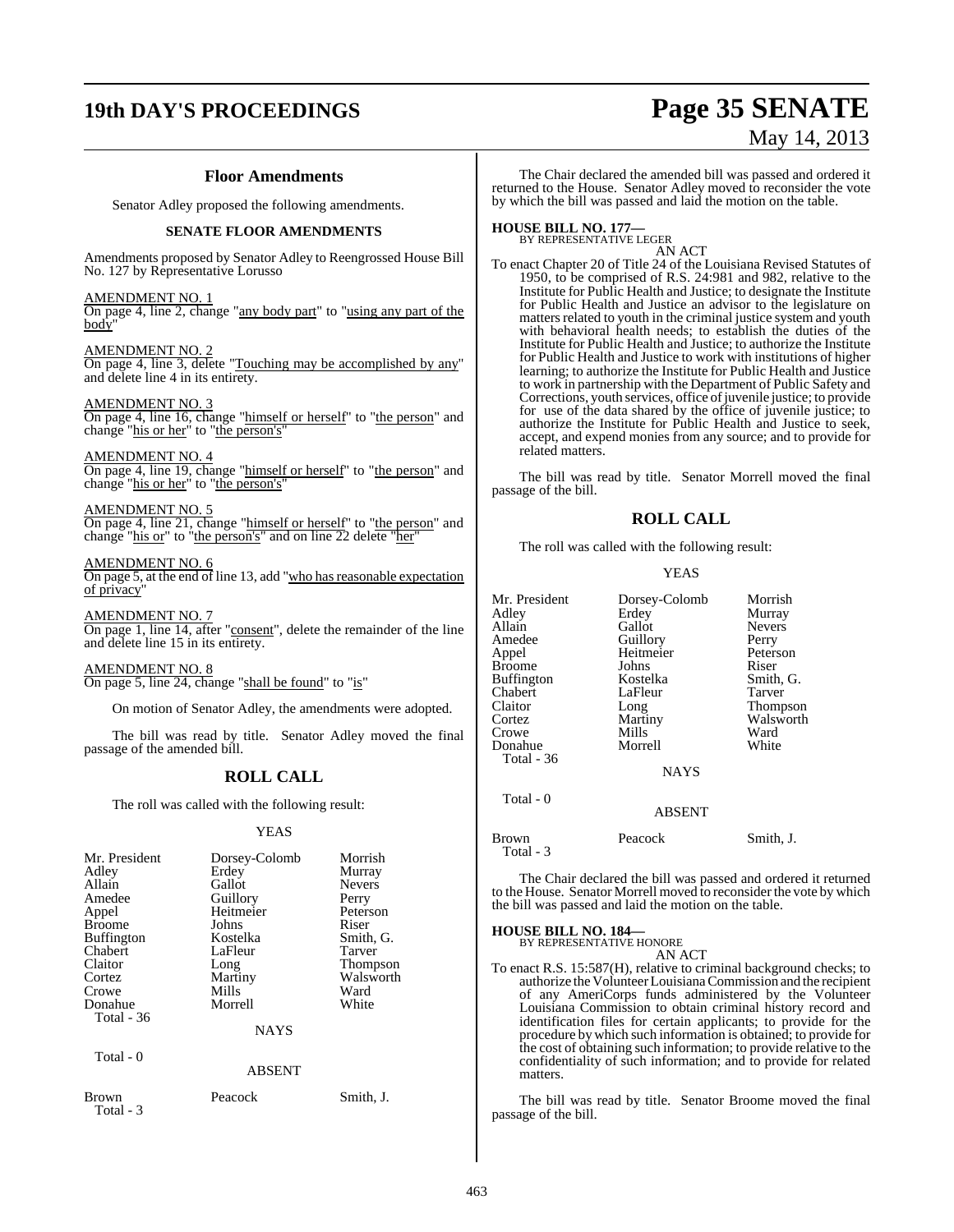## **ROLL CALL**

The roll was called with the following result:

#### YEAS

| Mr. President<br>Adley<br>Allain<br>Amedee<br>Appel<br><b>Broome</b><br><b>Buffington</b><br>Chabert<br>Claitor | Dorsey-Colomb<br>Erdey<br>Gallot<br>Guillory<br>Heitmeier<br>Johns<br>Kostelka<br>LaFleur<br>Long | Morrish<br>Murray<br><b>Nevers</b><br>Perry<br>Peterson<br>Riser<br>Smith, G.<br>Tarver<br><b>Thompson</b> |
|-----------------------------------------------------------------------------------------------------------------|---------------------------------------------------------------------------------------------------|------------------------------------------------------------------------------------------------------------|
| Cortez                                                                                                          | Martiny                                                                                           | Walsworth                                                                                                  |
| Crowe                                                                                                           | Mills                                                                                             | Ward                                                                                                       |
| Donahue<br><b>Total - 36</b>                                                                                    | Morrell                                                                                           | White                                                                                                      |
|                                                                                                                 | NAYS                                                                                              |                                                                                                            |
| $Total - 0$                                                                                                     |                                                                                                   |                                                                                                            |

#### ABSENT

| <b>Brown</b> | Peacock | Smith, J. |
|--------------|---------|-----------|
| Total - 3    |         |           |

The Chair declared the bill was passed and ordered it returned to the House. Senator Broome moved to reconsider the vote by which the bill was passed and laid the motion on the table.

#### **HOUSE BILL NO. 192—**

BY REPRESENTATIVES EDWARDS AND ABRAMSON AN ACT

To amend and reenact Code of Civil Procedure Articles 43, 45, 1702(A), 1951, and 1979, relative to the continuous revision of the Code of Civil Procedure; to provide for exceptions to the general rules of venue; to provide for application of rules to determine proper venue when two or more articles conflict; to require the proofsupporting confirmation of a default judgment to be placed into the court record; to require that certain conditions be met before a final judgment may be amended; to provide for exceptions; to require the court to specify itsreasons for granting a motion for new trial; and to provide for related matters.

The bill was read by title. Senator Martiny moved the final passage of the bill.

#### **ROLL CALL**

The roll was called with the following result:

#### YEAS

| Mr. President     | Dorsey-Colomb | Morrish       |
|-------------------|---------------|---------------|
| Adley             | Erdey         | Murray        |
| Allain            | Gallot        | <b>Nevers</b> |
| Amedee            | Guillory      | Perry         |
| Appel             | Heitmeier     | Peterson      |
| <b>Broome</b>     | Johns         | Riser         |
| <b>Buffington</b> | Kostelka      | Smith, G.     |
| Chabert           | LaFleur       | Tarver        |
| Claitor           | Long          | Thompson      |
| Cortez            | Martiny       | Walsworth     |
| Crowe             | Mills         | Ward          |
| Donahue           | Morrell       | White         |
| Total - 36        |               |               |
|                   | NAYS          |               |

Total - 0

# **Page 36 SENATE 19th DAY'S PROCEEDINGS**

#### ABSENT

Brown Peacock Smith, J. Total - 3

The Chair declared the bill was passed and ordered it returned to the House. Senator Martiny moved to reconsider the vote by which the bill was passed and laid the motion on the table.

# **HOUSE BILL NO. 216—** BY REPRESENTATIVE SHADOIN

| VE SHADOIN |        |
|------------|--------|
|            | AN ACT |

To amend and reenact R.S. 40:1299.44(A)(1)(b) and 1299.46(H), relative to the Patient's Compensation Fund Oversight Board; to provide for the authority of the Patient's Compensation Fund Board to invest private monies and segregated funds in certain circumstances; and to provide for related matters.

The bill was read by title. Senator Murray moved the final passage of the bill.

#### **ROLL CALL**

The roll was called with the following result:

#### YEAS

| Mr. President     | Dorsey-Colomb | Morrish         |
|-------------------|---------------|-----------------|
| Adley             | Erdey         | Murray          |
| Allain            | Gallot        | <b>Nevers</b>   |
| Amedee            | Guillory      | Perry           |
| Appel             | Heitmeier     | Peterson        |
| <b>Broome</b>     | Johns         | Riser           |
| <b>Buffington</b> | Kostelka      | Smith, G.       |
| Chabert           | LaFleur       | Tarver          |
| Claitor           | Long          | <b>Thompson</b> |
| Cortez            | Martiny       | Walsworth       |
| Crowe             | Mills         | Ward            |
| Donahue           | Morrell       | White           |
| Total - 36        |               |                 |
|                   | <b>NAYS</b>   |                 |
| Total - 0         |               |                 |
|                   | <b>ABSENT</b> |                 |
| <b>Brown</b>      | Peacock       | Smith. J.       |

Total - 3

The Chair declared the bill was passed and ordered it returned to the House. Senator Murray moved to reconsider the vote by which the bill was passed and laid the motion on the table.

# **HOUSE BILL NO. 312—** BY REPRESENTATIVE LORUSSO

AN ACT

To amend and reenact R.S. 29:418, to enact R.S. 37:3652, and to repeal R.S. 29:419, relative to licensing of military servicemembers and their spouses; to increase the length of time a servicemember has to renew a government-issued or professional license after return from duty; to increase the length of time a servicemember or spouse has to renew a professional license; and to provide for related matters.

The bill was read by title. Senator Adley moved the final passage of the bill.

#### **ROLL CALL**

The roll was called with the following result:

#### YEAS

Murray

Mr. President Dorsey-Colomb Morrish<br>Adley Erdey Murray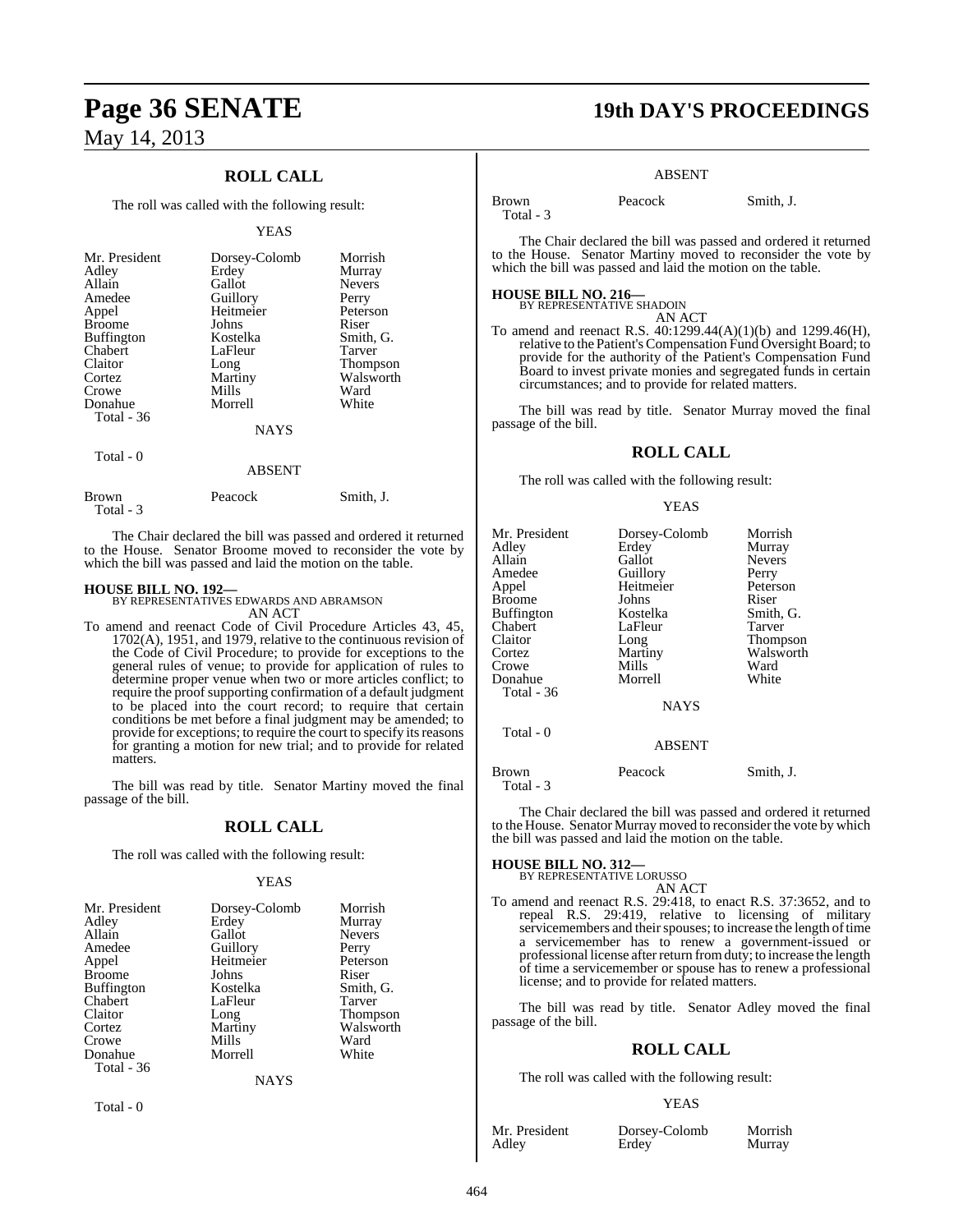# **19th DAY'S PROCEEDINGS Page 37 SENATE**

| Allain<br>Amedee<br>Appel<br><b>Broome</b><br><b>Buffington</b><br>Chabert<br>Claitor<br>Cortez<br>Crowe<br>Donahue<br><b>Total</b> - 36 | Gallot<br>Guillory<br>Heitmeier<br>Johns<br>Kostelka<br>LaFleur<br>Long<br>Martiny<br>Mills<br>Morrell<br><b>NAYS</b> | <b>Nevers</b><br>Perry<br>Peterson<br>Riser<br>Smith, G.<br>Tarver<br><b>Thompson</b><br>Walsworth<br>Ward<br>White |
|------------------------------------------------------------------------------------------------------------------------------------------|-----------------------------------------------------------------------------------------------------------------------|---------------------------------------------------------------------------------------------------------------------|
| Total $-0$                                                                                                                               | <b>ABSENT</b>                                                                                                         |                                                                                                                     |
| <b>Brown</b><br>Total - 3                                                                                                                | Peacock                                                                                                               | Smith, J.                                                                                                           |

The Chair declared the bill was passed and ordered it returned to the House. Senator Adley moved to reconsider the vote by which the bill was passed and laid the motion on the table.

# **HOUSE BILL NO. 512—** BY REPRESENTATIVE MORENO

AN ACT

To enact Code of Criminal Procedure Article 579(C), relative to time limitations for criminal trials; to provide relative to the time limitations for the commencement of a criminal trial; to provide relative to the interruption of time limitations for the commencement of a criminal trial; to provide for definitions; and to provide for related matters.

The bill was read by title. Senator Morrell moved the final passage of the bill.

#### **ROLL CALL**

The roll was called with the following result:

#### YEAS

| Mr. President<br>Adley<br>Allain<br>Amedee<br>Appel<br><b>Broome</b><br><b>Buffington</b><br>Chabert<br>Claitor<br>Cortez<br>Crowe<br>Donahue | Dorsey-Colomb<br>Erdey<br>Gallot<br>Guillory<br>Heitmeier<br>Johns<br>Kostelka<br>LaFleur<br>Long<br>Martiny<br>Mills<br>Morrell | Morrish<br>Murray<br><b>Nevers</b><br>Perry<br>Peterson<br>Riser<br>Smith, G.<br>Tarver<br>Thompson<br>Walsworth<br>Ward<br>White |
|-----------------------------------------------------------------------------------------------------------------------------------------------|----------------------------------------------------------------------------------------------------------------------------------|-----------------------------------------------------------------------------------------------------------------------------------|
| Total - 36                                                                                                                                    | <b>NAYS</b>                                                                                                                      |                                                                                                                                   |
| Total - 0                                                                                                                                     | <b>ABSENT</b>                                                                                                                    |                                                                                                                                   |
| Brown                                                                                                                                         | Peacock                                                                                                                          | Smith. J.                                                                                                                         |

The Chair declared the bill was passed and ordered it returned to the House. Senator Morrell moved to reconsider the vote by which the bill was passed and laid the motion on the table.

# **HOUSE BILL NO. 578—** BY REPRESENTATIVE NANCY LANDRY

Total - 3

AN ACT

To amend and reenact Children's Code Articles 1281.3(1), (2), (3), and (5), 1281.4(A)(1) and (2), 1281.5, 1281.6(A)(introductory paragraph), 1281.7, 1281.9, the heading of Chapter 2 and 1282.1(A)(introductory paragraph) and (B), 1282.2(3), 1282.5, the heading ofChapter 3 and 1283.1(A)(introductory paragraph)

# May 14, 2013

and (B), 1283.2(B)(1), 1283.4, 1283.10(C), the heading of Article 1283.13, 1283.15, and 1283.16 and to enact Children's Code Articles 1281.3(6), Chapter 4 of Title XII-A of the Children's Code, to be comprised of Articles 1284.1 through 1284.5, and Chapter 5 of Title XII-A of the Children's Code, to be comprised of Articles 1285.1 through 1285.17, relative to intercountry adoptions; to provide for intercountry adoption definitions; to provide for types of intercountry adoptions; to provide for procedures for recognition of foreign adoption decrees; to provide for procedures for adoption of foreign orphans and Hague Convention adoptees; to provide for name changes and issuance of a new birth certificate; and to provide for related matters.

#### **Floor Amendments**

Senator Nevers proposed the following amendments.

#### **SENATE FLOOR AMENDMENTS**

Amendments proposed by Senator Nevers to Reengrossed House Bill No. 578 by Representative Nancy Landry

AMENDMENT NO. 1 On page 8, line 11, delete "approval of foreign"

#### AMENDMENT NO. 2

On page 18, line 24, delete "approval of foreign"

On motion of Senator Nevers, the amendments were adopted.

The bill was read by title. Senator Gary Smith moved the final passage of the amended bill.

#### **ROLL CALL**

The roll was called with the following result:

#### YEAS

| Mr. President<br>Adley<br>Allain<br>Amedee<br>Appel<br><b>Broome</b><br>Buffington<br>Chabert<br>Claitor<br>Cortez<br>Crowe<br>Donahue<br>Total - 36<br>Total - 0 | Dorsey-Colomb<br>Erdey<br>Gallot<br>Guillory<br>Heitmeier<br>Johns<br>Kostelka<br>LaFleur<br>Long<br>Martiny<br>Mills<br>Morrell<br><b>NAYS</b><br><b>ABSENT</b> | Morrish<br>Murray<br><b>Nevers</b><br>Perry<br>Peterson<br>Riser<br>Smith, G.<br>Tarver<br>Thompson<br>Walsworth<br>Ward<br>White |
|-------------------------------------------------------------------------------------------------------------------------------------------------------------------|------------------------------------------------------------------------------------------------------------------------------------------------------------------|-----------------------------------------------------------------------------------------------------------------------------------|
| Brown<br>Total - 3                                                                                                                                                | Peacock                                                                                                                                                          | Smith, J.                                                                                                                         |

The Chair declared the amended bill was passed and ordered it returned to the House. Senator Gary Smith moved to reconsider the vote by which the bill was passed and laid the motion on the table.

#### **Rules Suspended**

Senator Kostelka asked for and obtained a suspension of the rules to revert to the Morning Hour.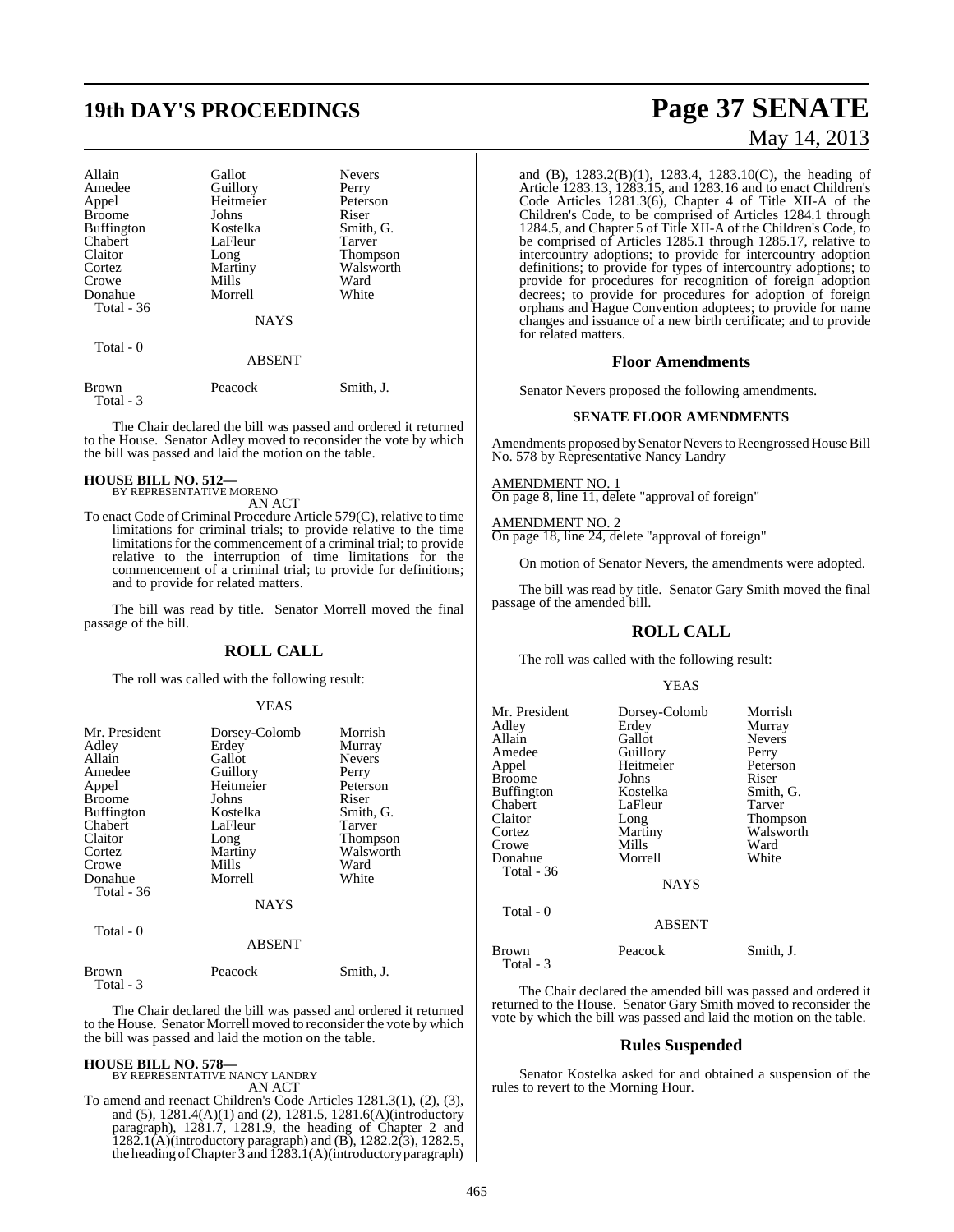# **Page 38 SENATE 19th DAY'S PROCEEDINGS**

May 14, 2013

#### **Message from the House**

#### **CONCURRING IN SENATE CONCURRENT RESOLUTIONS**

#### May 14, 2013

To the Honorable President and Members of the Senate:

I am directed to inform your honorable body that the House of Representatives has finally concurred in the following Senate Concurrent Resolutions:

**SENATE CONCURRENT RESOLUTION NO. 10—** BY SENATOR WARD AND REPRESENTATIVE THIBAUT A CONCURRENT RESOLUTION To designate the Smokin' Oldies Cook-Off in West Baton Rouge Parish as an official Louisiana State barbeque championship.

Reported without amendments.

Respectfully submitted, ALFRED W. SPEER Clerk of the House of Representatives

#### **Introduction of Senate Concurrent Resolutions**

#### **SENATE CONCURRENT RESOLUTION NO. 89—** BY SENATOR WHITE

A CONCURRENT RESOLUTION

To commend the St. Thomas Aquinas Regional Catholic High School girls basketball team upon winning the Louisiana High School Athletic Association Class 2A Basketball State Championship.

The resolution was read by title and placed on the Calendar for a second reading.

# **SENATE CONCURRENT RESOLUTION NO. 90—** BY SENATOR WHITE

A CONCURRENT RESOLUTION

To commend the St. Thomas Aquinas Regional Catholic High School boys basketball team upon being the Louisiana High School Athletic Association Class 2A State Runner-up.

The resolution was read by title and placed on the Calendar for a second reading.

### **Message from the House**

#### **ASKING CONCURRENCE IN HOUSE CONCURRENT RESOLUTIONS**

#### May 14, 2013

To the Honorable President and Members of the Senate:

I am directed to inform your honorable body that the House of Representatives has finally passed and asks your concurrence in the following House Concurrent Resolutions:

| <b>HCR NO. 30</b>  | <b>HCR NO. 66</b>  | <b>HCR NO. 22</b>  |
|--------------------|--------------------|--------------------|
| <b>HCR NO. 42</b>  | <b>HCR NO. 127</b> | <b>HCR NO. 126</b> |
| <b>HCR NO. 128</b> |                    |                    |

Respectfully submitted, ALFRED W. SPEER Clerk of the House of Representatives

### **House Concurrent Resolutions on First Reading**

## **HOUSE CONCURRENT RESOLUTION NO. 22—** BY REPRESENTATIVE ST. GERMAIN A CONCURRENT RESOLUTION

To approve the Atchafalaya Basin Annual Basin Plan for Fiscal Year 2013-2014, as adopted by the Atchafalaya Basin Research and Promotion Board and the Coastal Protection and Restoration Authority.

The resolution was read by title and placed on the Calendar for a second reading.

# **HOUSE CONCURRENT RESOLUTION NO. 30—** BY REPRESENTATIVES CARTER AND ALFRED WILLIAMS

A CONCURRENT RESOLUTION

To urge and request the State Board of Elementary and Secondary Education to study the feasibility and advisability of pursuing a residential charter school model in Louisiana, including identification of potential sources of funding for residential charter schools such as the Minimum Foundation Program or other state, local, and federal funding sources, and to submit a written report of its findings and conclusions, including any recommendations for legislation relative to the issue, to the House Committee on Education and the Senate Committee on Education not later than sixty days prior to the beginning of the 2014 Regular Session of the Legislature of Louisiana.

The resolution was read by title and placed on the Calendar for a second reading.

# **HOUSE CONCURRENT RESOLUTION NO. 42—** BY REPRESENTATIVE LEGER

A CONCURRENT RESOLUTION

To approve the annual integrated coastal protection plan for Fiscal Year 2013-2014, as adopted by the Coastal Protection and Restoration Authority.

The resolution was read by title and placed on the Calendar for a second reading.

# **HOUSE CONCURRENT RESOLUTION NO. 66—** BY REPRESENTATIVE SCHRODER A CONCURRENT RESOLUTION

To continue and provide with respect to the Task Force on Legal Representation in Child Protection Cases created in the 2003 Regular Session of the Legislature of Louisiana pursuant to House Concurrent Resolution No. 44 and continued pursuant to House Concurrent Resolution No. 59 of the 2004 Regular Session of the Legislature, House Concurrent Resolution No. 105 of the 2005 Regular Session of the Legislature, House Concurrent Resolution No. 137 of the 2007 Regular Session of the Legislature, and House Concurrent Resolution No. 5 of the 2012 Regular Session of the Legislature.

The resolution was read by title and placed on the Calendar for a second reading.

#### **HOUSE CONCURRENT RESOLUTION NO. 126—** BY REPRESENTATIVE DIXON

A CONCURRENT RESOLUTION

To urge and request the further development of existing port assets focused on the entire Red River waterway in Rapides Parish.

The resolution was read by title and placed on the Calendar for a second reading.

**HOUSE CONCURRENT RESOLUTION NO. 127—** BY REPRESENTATIVE SIMON

#### A CONCURRENT RESOLUTION

To commend the Louisiana Statewide Oral Health Coalition, and to recognize the coalition as the leading voice on issues relating to oral health in this state.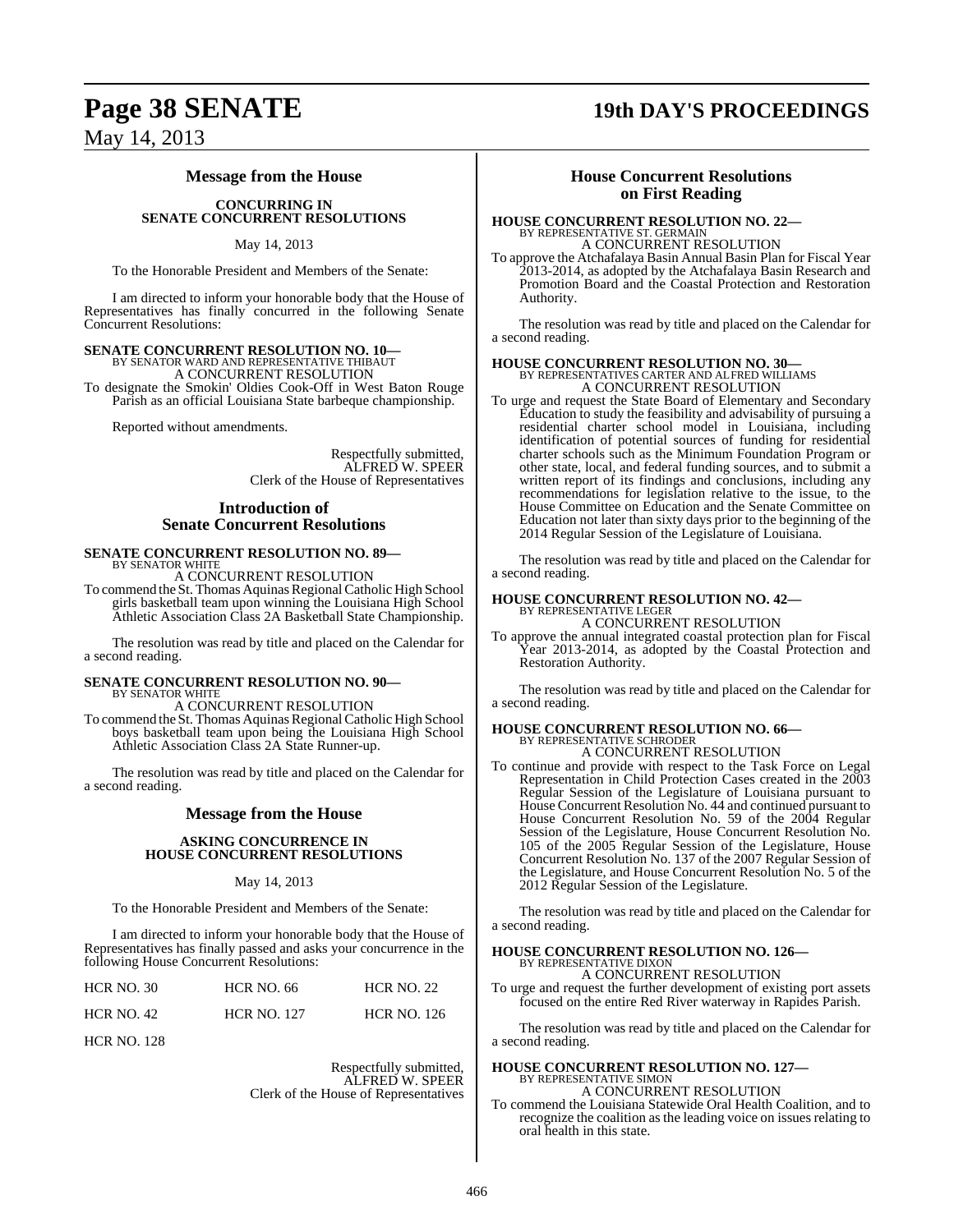# **19th DAY'S PROCEEDINGS Page 39 SENATE**

# May 14, 2013

The resolution was read by title and placed on the Calendar for a second reading.

# **HOUSE CONCURRENT RESOLUTION NO. 128—** BY REPRESENTATIVE TIM BURNS

A CONCURRENT RESOLUTION

To urge and request the State Board of Elementary and Secondary Education to study issues related to the possession by students of Global Positioning System (GPS) tracking devices at school and on school buses and to submit a report of its findings and conclusions, including any recommendations for legislation, to the House Committee on Education and the Senate Committee on Education not later than 60 days prior to the beginning of the 2014 Regular Session of the Legislature.

The resolution was read by title and placed on the Calendar for a second reading.

#### **Privilege Report of the Committee on Senate and Governmental Affairs**

### **ENROLLMENTS**

Senator Amedee, Chairman on behalf of the Committee on Senate and Governmental Affairs, submitted the following report:

#### May 14, 2013

To the President and Members of the Senate:

I am directed by your Committee on Senate and Governmental Affairs to submit the following report:

The following Senate Concurrent Resolutions have been properly enrolled:

# **SENATE CONCURRENT RESOLUTION NO. 66—** BY SENATOR MORRISH

A CONCURRENT RESOLUTION

To recognize Avery's Angels Gastroschisis Foundation for its community service and support provided to those patients affected by the disease and to declare July 30, 2013, and for every year thereafter as Gastroschisis Awareness Day in Louisiana.

## **SENATE CONCURRENT RESOLUTION NO. 67—** BY SENATORS CROWE AND DONAHUE A CONCURRENT RESOLUTION

To commend STARC of St. Tammany Parish for more than forty years of helping people with developmental disabilities.

**SENATE CONCURRENT RESOLUTION NO. 69-**<br>BY SENATORS LONG. GALLOT AND WALST BY SENATORS LONG, GALLOT AND WALSWORTH AND REPRESENTATIVES BROWN, COX AND HOWARD A CONCURRENT RESOLUTION

To commend and congratulate Northwestern State University Head Coach Mike McConathy for being the most winning coach in Louisiana men's collegiate basketball history.

## **SENATE CONCURRENT RESOLUTION NO. 70—** BY SENATOR BROOME AND REPRESENTATIVE BARROW A CONCURRENT RESOLUTION

To recognize May 12-18, 2013, as "National Women's Health Week".

# **SENATE CONCURRENT RESOLUTION NO. 71—**<br>BY SENATOR PEACOCK AND REPRESENTATIVE SEABAUGH A CONCURRENT RESOLUTION

To commend Ceara Johnson upon being named the 2013 Louisiana Public Schools Elementary School Student of the Year and to recognize her extraordinary accomplishments.

#### **SENATE CONCURRENT RESOLUTION NO. 72—** BY SENATOR PEACOCK AND REPRESENTATIVE SEABAUGH A CONCURRENT RESOLUTION

To commend Safa Michigan upon being named the 2013 Louisiana Public Schools Middle School Student of the Year and to recognize her extraordinary accomplishments.

SENATE CONCURRENT RESOLUTION NO. 73<br>BY SENATORS ALARIO, ADLEY, ALLAIN, AMEDEE, APPEL, BROOME, BROWN, BUFFINGTON, CHABERT, CLAITOR, CORTEZ, CROWE,<br>DONAHUE, DORSEY-COLOMB, ERDEY, GALLOT, GUILLORY,<br>HEITMEIER, JOHNS, KOSTELKA,

To express the sincere condolences of the Legislature of Louisiana upon the death of Gerald Ray "Gerry" Lane and recognize his lifetime achievements.

**SENATE CONCURRENT RESOLUTION NO. 74—BY SENATORS GARY SMITH AND BROWN AND REPRESENTATIVES GAINES, MILLER AND WILLMOTT** A CONCURRENT RESOLUTION

To commend Dr. Rodney Roy Lafon for his eighteen years of service as superintendent of the St. Charles Parish public school system and to recognize him upon the occasion of his retirement.

## **SENATE CONCURRENT RESOLUTION NO. 75—** BY SENATOR CROWE A CONCURRENT RESOLUTION

To commend the Salmen High School Lady Spartans basketball team for winning the Class 4-A state championship.

> Respectfully submitted, "JODY" AMEDEE Chairman

The foregoing Senate Concurrent Resolutions were signed by the President of the Senate.

## **ATTENDANCE ROLL CALL**

#### PRESENT

Heitmeier

Mr. President Erdey Nevers<br>Adley Gallot Peacock Adley<br>Allain Allain Guillory Perry<br>
Amedee Heitmeier Peterson Appel Johns Riser<br>Broome Kostelka Smith, G. Buffington LaFle<br>Chabert Long Chabert Long Thompson<br>Claitor Martiny Walsworth Claitor Martiny Walsworth<br>
Cortez Mills Ward Cortez Mills Ward Crowe Morrell White<br>
Donahue Morrish Donahue Morrish<br>Dorsey-Colomb Murray Dorsey-Colomb Total - 37

Total - 2

Kostelka Smith,<br>LaFleur Tarver

#### ABSENT

Brown Smith, J.

### **Leaves of Absence**

The following leaves of absence were asked for and granted:

| <b>Brown</b><br>Peacock | 1 Day<br>$\frac{1}{2}$ Day | John Smith | 1 Day |
|-------------------------|----------------------------|------------|-------|
|                         |                            |            |       |